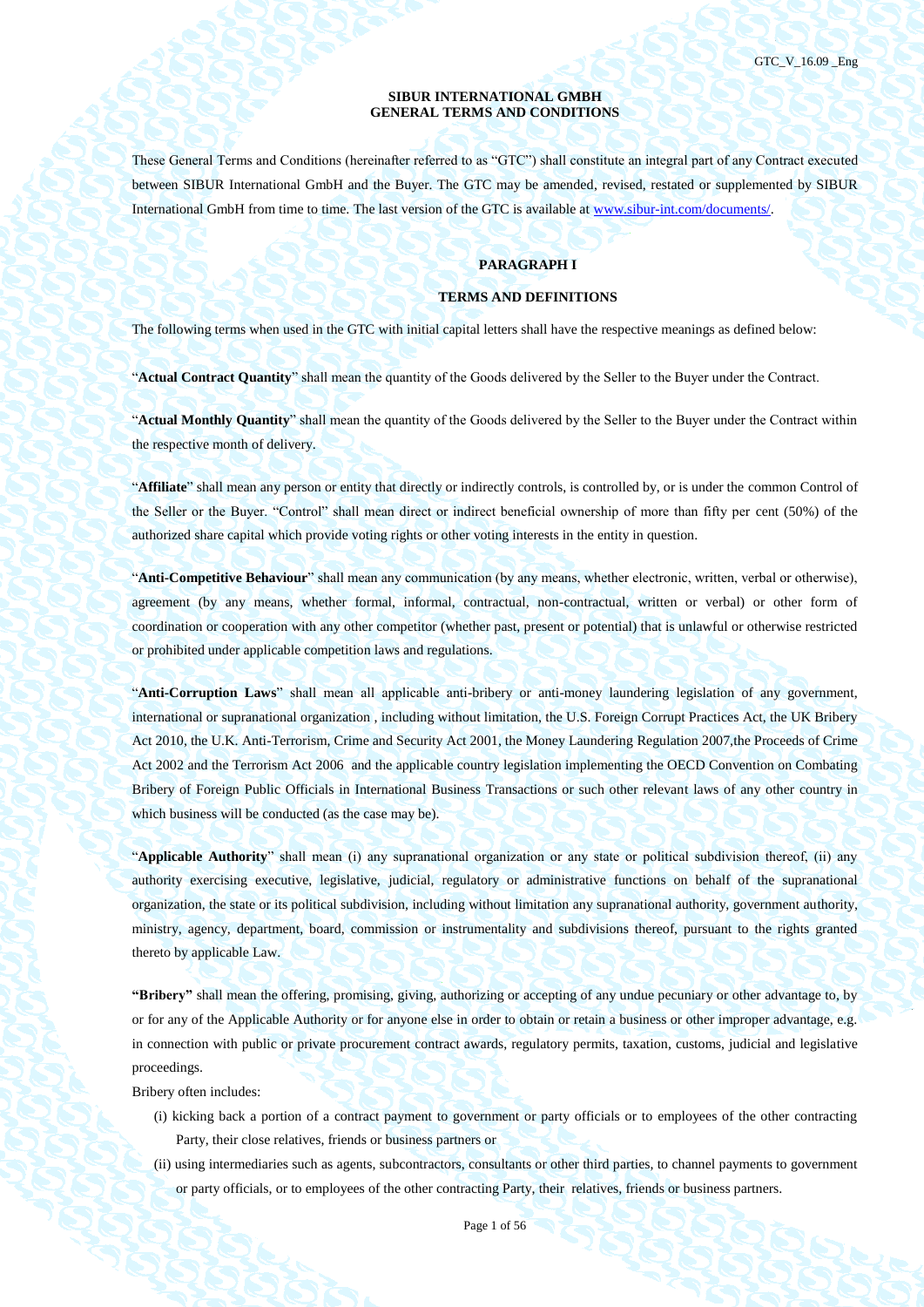"**Business Day**" or "**Working Day**" or "**Banking Day**" or "**Bank Day**" shall mean any day other than Saturday, Sunday or any public holiday on which banks in Moscow (Russian Federation), Vienna (Austria), New York (USA), London (England), and the country of the Goods delivery are open for business.

"**Buyer**" shall mean a Party buying the Goods as specified in the Contract.

**"Carrier"** shall mean any person or company contracted by the Buyer or by the Seller as the case may be to undertake to perform or to procure the performance of a contract of carriage by rail, road, sea or a combination thereof as may be applicable to the terms of delivery.

"**Certificate of Origin**" shall mean the document issued by the Seller or the Manufacturer or a chamber of commerce or other agreed third party (as the case may be) specifying the country where the Goods are actually produced.

"**Certificate of Quality**" shall mean the document issued by the Seller in respect of the Goods confirming the quality of the Goods in accordance with the Contract.

"**Confidential Information**" shall have the meaning set forth in Clause 5.20.17 of the GTC.

"**Consent**" shall mean any consent, approval, authorization, waiver, permit, grant, franchise, concession, agreement, license, certificate, exemption, order, registration, declaration, filing, report or notice of, with or to any person (and the person for this purpose shall mean any natural person, firm, partnership, association, corporation, company, limited liability company, trust, joint stock company, business trust, Governmental Authority or other organization or entity).

"**Contract**" shall mean any contractual arrangement (whether oral, in writing, electronic or otherwise) relating to the supply of the Goods to the Buyer by the Seller.

**"Corrupt practices"** shall mean Bribery, Extortion or Solicitation, Trading in influence and Laundering the proceeds of these practices.

"**Delivery Date**" shall mean the moment when the Goods are deemed delivered to the Buyer. The Delivery Date shall be specified in the Contract.

**"Effective Date"** shall mean the date the Contract/Amendment shall take effect from.

"**ETA**" or "**Estimated Time of Arrival**" shall mean estimated time of arrival.

**"Euro**" or "**EUR**" or "**€**" shall mean the official currency of the European Union.

"**Extortion or Solicitation**" shall mean the demanding of a bribe, whether or not coupled with a threat if the demand is refused. Each Party will oppose any attempt of Extortion or Solicitation and is encouraged to report such attempts through available formal or informal reporting mechanisms, unless such reporting is deemed to be counter-productive under the circumstances.

"**Force Majeure Event**" shall have the meaning set forth in Clause [5.19.4](#page-47-0) of the GTC.

"**Goods**" shall mean the Goods to be delivered by the Seller to the Buyer as specified in the Contract.

"**Governmental Approval**" shall mean any Consent of or from an Authorized Authority, including without limitation any certificates, licenses or permits issued by an Authorized Authority.

"**GTC**" shall mean the standard terms and conditions of purchase set out in this document.

Page 2 of 56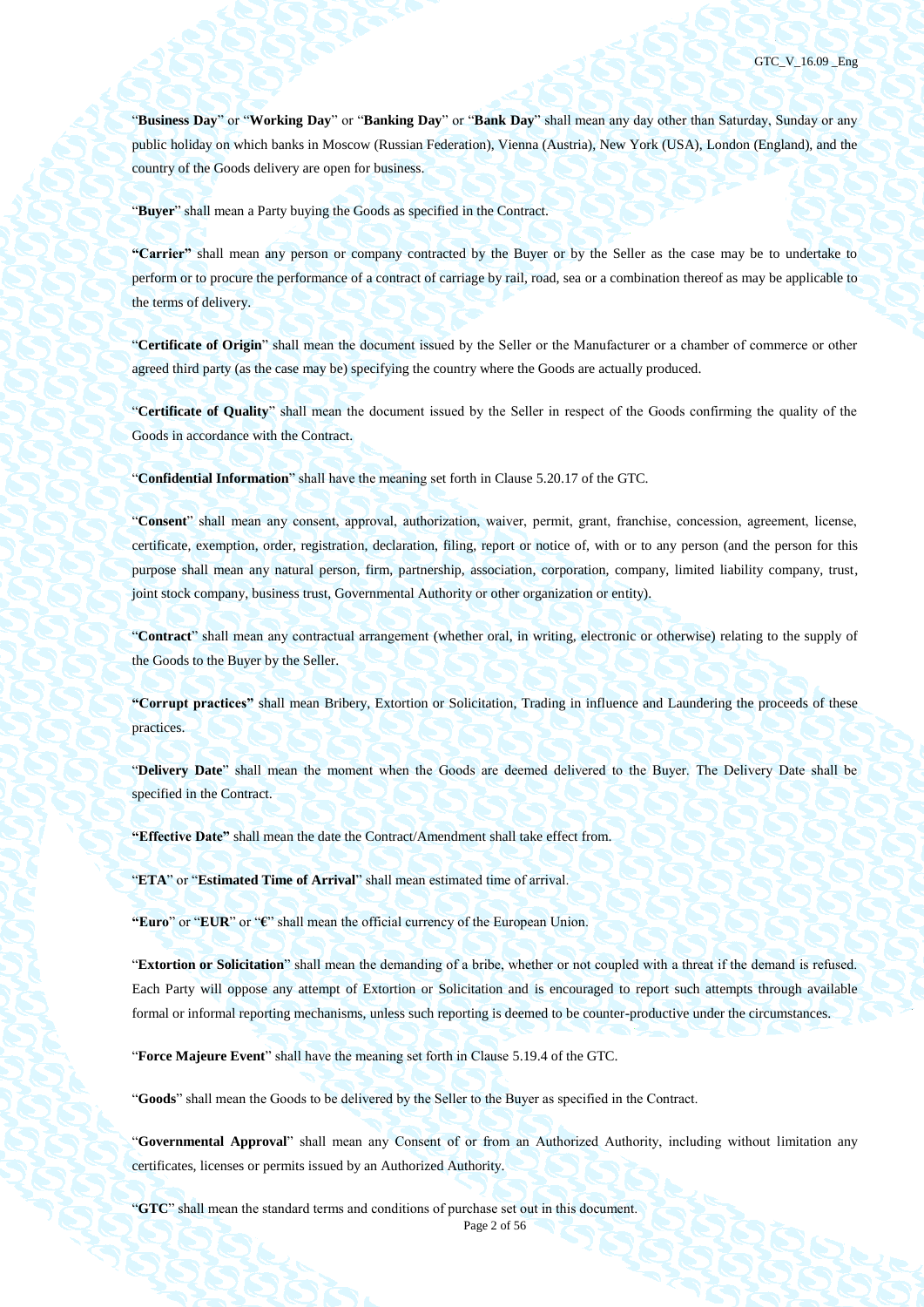"**Incoterms**" shall mean the international commercial terms, the official publication by the International Chamber of Commerce No. 715, 2010.

"**Inspector**" shall mean an independent inspector appointed pursuant to the GTC to perform quality and quantity inspection of the Goods.

"**Inspector's Report**" shall mean any report, conclusion, opinion, certificate or other written document (or combination thereof) issued by the Inspector and reflecting results of the Goods' quantity and quality inspection as described in greater detail in Clause [5.8.3](#page-37-0) of the GTC.

**"Laundering the proceeds of the Corrupt practices"** shall mean the concealing or disguising the illicit origin, source, location, disposition, movement or ownership of property, knowing that such property is the proceeds of crime.

"**Law**" shall mean all applicable (i) provisions of all constitutions, treaties, statutes, laws, customs, codes, rules, regulations, ordinances or orders of any Applicable Authority, (ii) Governmental Approvals including without limitation any consent, approval, authorization, waiver, permit, grant, franchise, concession, agreement, license, certificate, exemption, order, permit, registration, declaration, filing, report or notice of or from an Applicable Authority and (iii) orders, decisions, injunctions, judgments, awards and decrees of any Applicable Authority.

"**Letter of Credit**" or "**Stand-by Letter of Credit**" shall have the meanings set forth in the Uniform Customs and Practice for Documentary Credits, 2007 Revision, ICC Publication No. 600 (UCP).

**"Longstop Date"** shall mean the date set forth in the introductory paragraph of the Contract/Amendment.

"**Manufacturer**" shall mean the plant by which the Goods are produced.

"**MT**" shall mean metric tonne (i.e. 1,000 kilograms).

"**Nomination**" shall mean the nomination of the Vessel which is to be loaded with the Goods, as would be described in greater detail in the Contract (when applicable).

"**NOR**" shall mean the notice of readiness tendered by the Vessel upon arrival of the Vessel at the Place of Destination (unloading port or customary anchorage or area or such other place as the Vessel may be ordered to await unload), if applicable.

"**Packaging**" shall mean all products made of any materials of any nature to be used for the containment, protection, handling, delivery and presentation of the Goods, including (but not limited to) paper, wooden, plastic and metal boxes, bags, pallets, and not fall within the definition of Transport as specified herein.

"**Party**" and "**Parties**" shall mean parties to the Contract referred to individually and collectively.

"**Place of Destination**" shall mean the place the Goods are to be delivered to as specified in the Contract.

"**Place of Shipment**" shall mean the place where the Goods are to be loaded (dispatched), which shall be without limitations (i) the Manufacturer or warehouse or storehouse, (ii) the load port or terminal, or (iii) any other place, whichever is applicable and as may be specified in the Contract.

**"Planned Contract Quantity"** shall mean the quantity of the Goods set forth in the Contract agreed by the Parties to be delivered under the Contract during the terms of the Contract.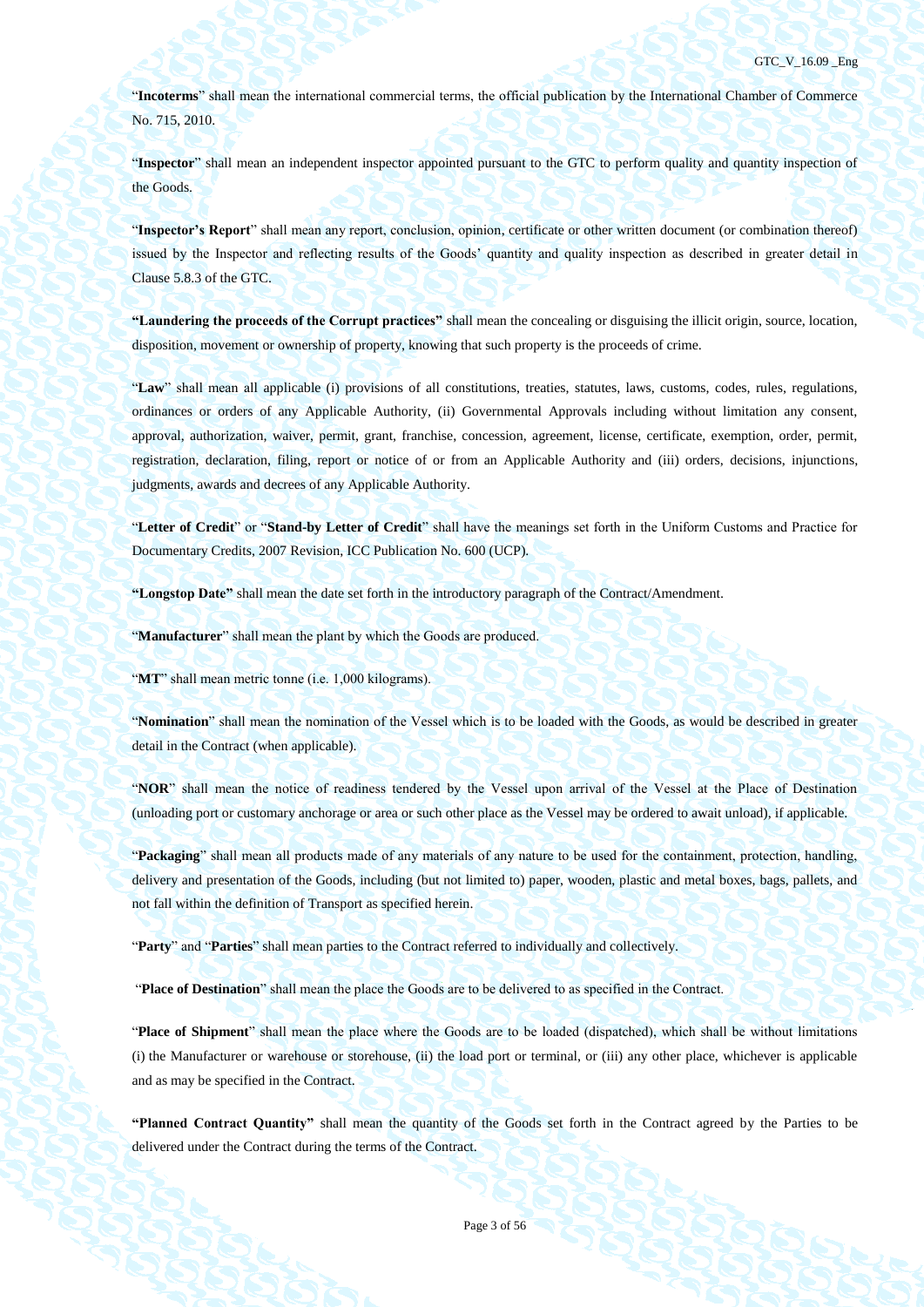"**Planned Monthly Quantity**" shall mean the quantity of the Goods set forth in the Contract agreed by the Parties to be delivered under the Contract in a month.

"**Price**" shall mean the price per metric ton of the Goods at which the Seller sells the Goods to the Buyer as stipulated in the Contract.

**"Purchase Order"** shall mean a document provided from the Buyer to the Seller indicating the quantity and type of Goods which the Buyer wishes to purchase under a Contract.

"**Quarter**" shall mean the period of the three consecutive months commencing on 1<sup>st</sup> January ("Q I"), or 1<sup>st</sup> April ("Q II"), or 1<sup>st</sup> July ("Q III"), or  $1<sup>st</sup>$  October ("Q IV").

"**RMB**" or "**Yuan**" or "**CNY**" or "**Renminbi**" shall mean the lawful official currency of the People Republic of China.

"**RUB**" shall mean Russian Rubles, the lawful currency of the Russian Federation.

**"Sales Order Confirmation (SOC)"** shall mean the Seller's offer for delivery of the Goods to the Buyer on the certain terms and conditions specified therein. For the avoidance of doubt a SOC which is accepted by the Buyer shall be considered a Contract.

**"Sanctions"** shall mean restrictive and discriminatory measures in trade and economic fields adopted by the Applicable Authorities in respect of other countries, groups of countries, individuals or legal entities with intent to force them to change their policies or specific actions. Sanctions can be expressed in full or partial embargo on imports/exports, the prohibition of entry and visa restrictions, blocking and freezing of assets, prohibition of financial transactions with the countries and entities specified above, including cross-border payments and investments.

"**Seller**" shall mean SIBUR International GmbH that sells the Goods under the Contract.

"**Specification**" shall mean the specification describing the quality of the Goods agreed by the Parties set forth in the Contract.

**"Spot Contract"** shall mean the Contract for a single shipment.

"**Transport**" shall mean containers, tank cars, cisterns, other means of transport used for the Goods delivery, transportation, storage, etc.

"**Transport Return Date**" shall mean the period within which the Buyer shall return the Transport (when applicable) and at the address specified in the Contract.

"**Tax**" or "**Taxes**" shall mean all (i) taxes, fees, duties, tariffs, levies, imposts, or other public charges of any kind, including, without limitation, taxes, required contributions or other charges on or with respect to income, franchise, gross receipts, property, sales, use, profits, capital stock, payroll, employment, social security, health insurance fund, pension fund and other social funds, workers compensation and unemployment or related compensation, (ii) taxes or charges in the nature of excise, withholding, ad valorem, stamp, transfer, value added or gains taxes, (iii) license registration or documentation fees, (iv) customs duties, tariffs and similar charges of any kind whatsoever and (v) any interest, penalties, additions to tax or additional amounts imposed by any taxing authority with respect to those items enumerated in clauses (i), (ii), (iii) and (iv) of this definition.

**"Term Contract"** shall mean a Contract with a mechanism which allows the Buyer to place repeat orders for the delivery of Goods over a defined period of time.

"**Third Party**" shall mean any person or entity other than a Party of the Contract.

Page 4 of 56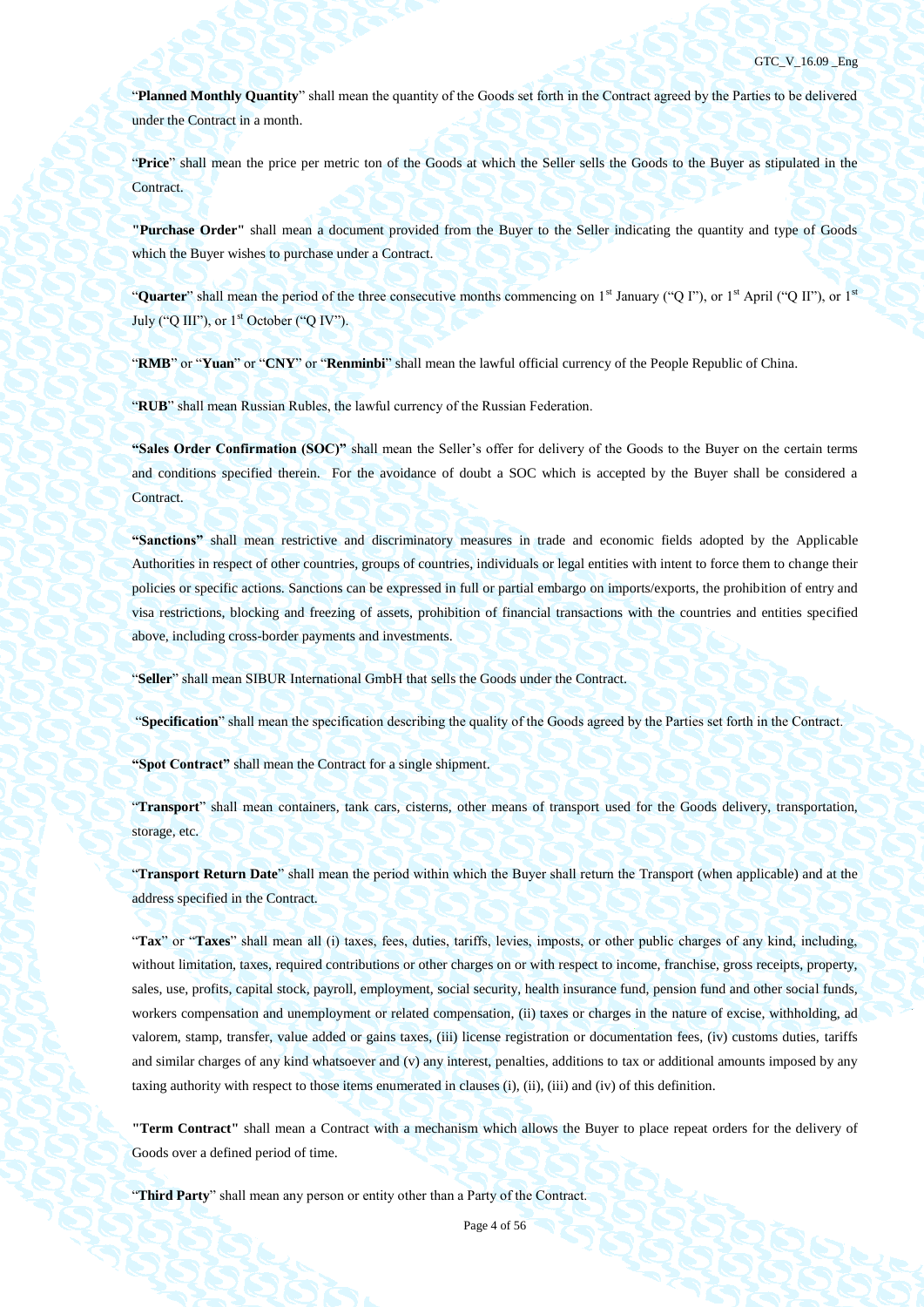"**Total Goods Value"** shall mean the amount, calculated by multiplying the Actual Contract Quantity by the Price.

"**Transport Document**" shall mean a document issued by a Carrier to a shipper, acknowledging that specified the Goods have been received on board as cargo for conveyance to a named Place of Destination as described in greater detail in Clause 3.2.2 of the GTC.

"**Trading in Influence**" shall mean the offering or Solicitation of an undue advantage in order to exert an improper, real, or supposed influence with a view of obtaining from a public official an undue advantage for the original instigator of the act or for any other person.

"**USD**" or **"US Dollar"** or "**Dollar**" or "**US\$**" or "**\$**" shall mean United States Dollars, the lawful official currency of the United States of America.

"**Verification Act**" shall mean verification act executed between the Buyer and the Seller and confirming the quantity of and amount paid for delivered the Goods for a particular period and as described in greater detail in Clause [5.5.9](#page-31-0) hereof.

"**Vessel**" shall mean the ship contracted by the Buyer or the Seller, as the case may be, for the delivery of the Goods (if applicable).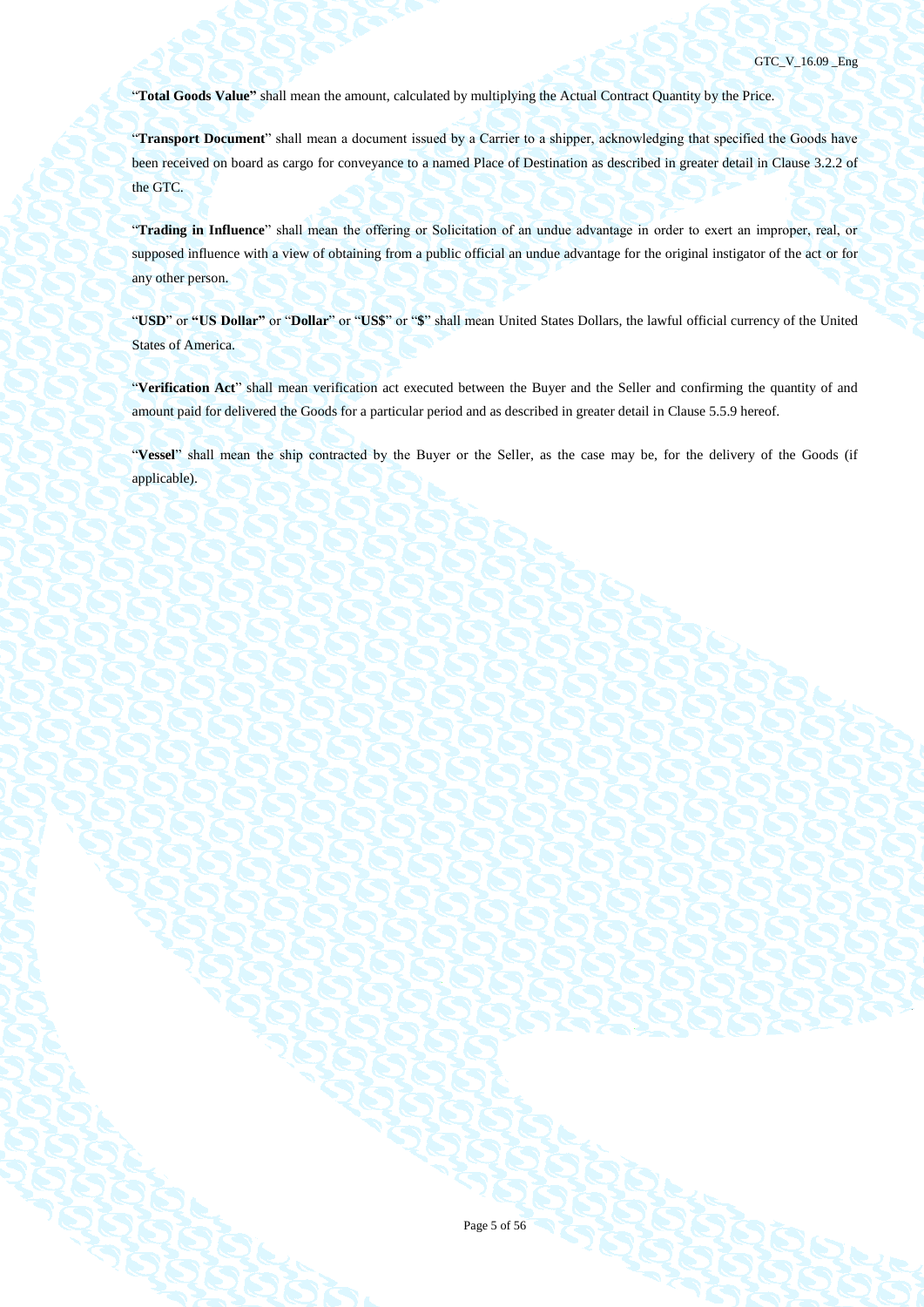# **PARAGRAPH II**

# **CONTRACT FORMATION PROCEDURE**

# **SECTION A - GENERAL PROVISIONS**

- 2.1. If the Buyer wishes to buy any Goods from the Seller, the Parties shall negotiate in good faith either: (i) a Term Contract (in accordance with the provision of Section B of Paragraph II below); or (ii) a Spot Contract (in accordance with the provisions of Section C of Paragraph II below).
- 2.2. If notwithstanding clause 2.1. the Parties agree the terms of a Contract by some other method, these GTC for the Goods shall govern that Contract and no other terms, including for the avoidance of doubt any of the Buyer's standard purchasing terms, shall apply to any such Contract. For the avoidance of doubt, the Seller shall not be obliged to accept any Purchase Orders or requests for Goods to be delivered to Buyer where the Buyer does not place a Purchase Order in accordance with the procedures established in Section B and/or Section C below.
- 2.3. All Spot Contracts shall be validly concluded between the Parties at the time where either: (i) the Contract is executed and signed by both of the Parties; or (ii) subject to clause 2.4. and after the Seller has sent a draft of the Contract to the Buyer by email, the Seller receives an email confirmation from the Buyer that the Buyer accepts the Contract without any further modifications. All Term Contracts shall be validly concluded between the Parties at the time where the Contract is executed and signed by both of the Parties.
- 2.4. The Purchase Order, the Sales Order Confirmation and any other communication given or made by the Parties in connection therewith (including confirmation of the Purchase Order or acceptance of the Sales Order Confirmation (as the case may be)), hereinafter the "Communication", shall be in writing. Communications may be delivered either: (i) in hard copy which, in the case of Purchase Orders, SOCs and notifications from the Buyer that it accepts an SOC, shall be signed by an authorized representative of the relevant Party; or (ii) through email correspondence from the e-mail addresses and contact persons of the Parties designated by the Parties in the Term Contract or in official confirmation letter from the Buyer.
- 2.5. If the Seller receives any Communication from the Buyer which was sent from someone other than the contact person or email address specified in the Term Contract or in the official letter from the Buyer, and the Buyer has not notified the Seller in advance of any change of contact person or email address, the Seller may in its sole discretion choose to treat the Communication as invalid and not received.
- 2.6. Subject to clause 2.5., including in any circumstances where the Seller has elected not to treat a Communication as invalid in accordance with clause 2.5., each Party warrants to the other that any Communication sent by it shall be made with the full authorization of that Party.
- 2.7. The date of receipt of the Communication shall be at the earlier of: the time the recipient acknowledges receipt; and twenty four (24) hours after transmission, unless the sender receives notification that the email has not been successfully delivered.

# **SECTION B - FORMATION OF TERM CONTRACTS**

- 2.8. The Seller and the Buyer may execute a draft of a Term Contract which incorporates by reference these GTC. At any time when the Buyer wishes to purchase Goods in accordance with the terms of the Term Contract, it shall send to the Seller a Purchase Order. The Purchase Order shall specify: (i) the type of Goods which the Buyer wishes to purchase, (ii) quantity of the Goods, (iii) delivery location, (iv) price, (v) Buyer's order number and the Term Contract Number specified on the Term Contract; and (vi) other information concerning the Goods delivery.
- 2.9. The Seller shall notify the Buyer of its confirmation or proposed amendments to the Purchase Order by sending to the Buyer the Sales Order Confirmation. The Buyer shall consider and accept the Sales Order Confirmation in accordance with clause 2.3. within the period of time provided for in the Sales Order Confirmation. If a Sales Order Confirmation is not accepted by the Buyer within the timeframe specified in the Sales Order Confirmation, the Seller's offer to

Page 6 of 56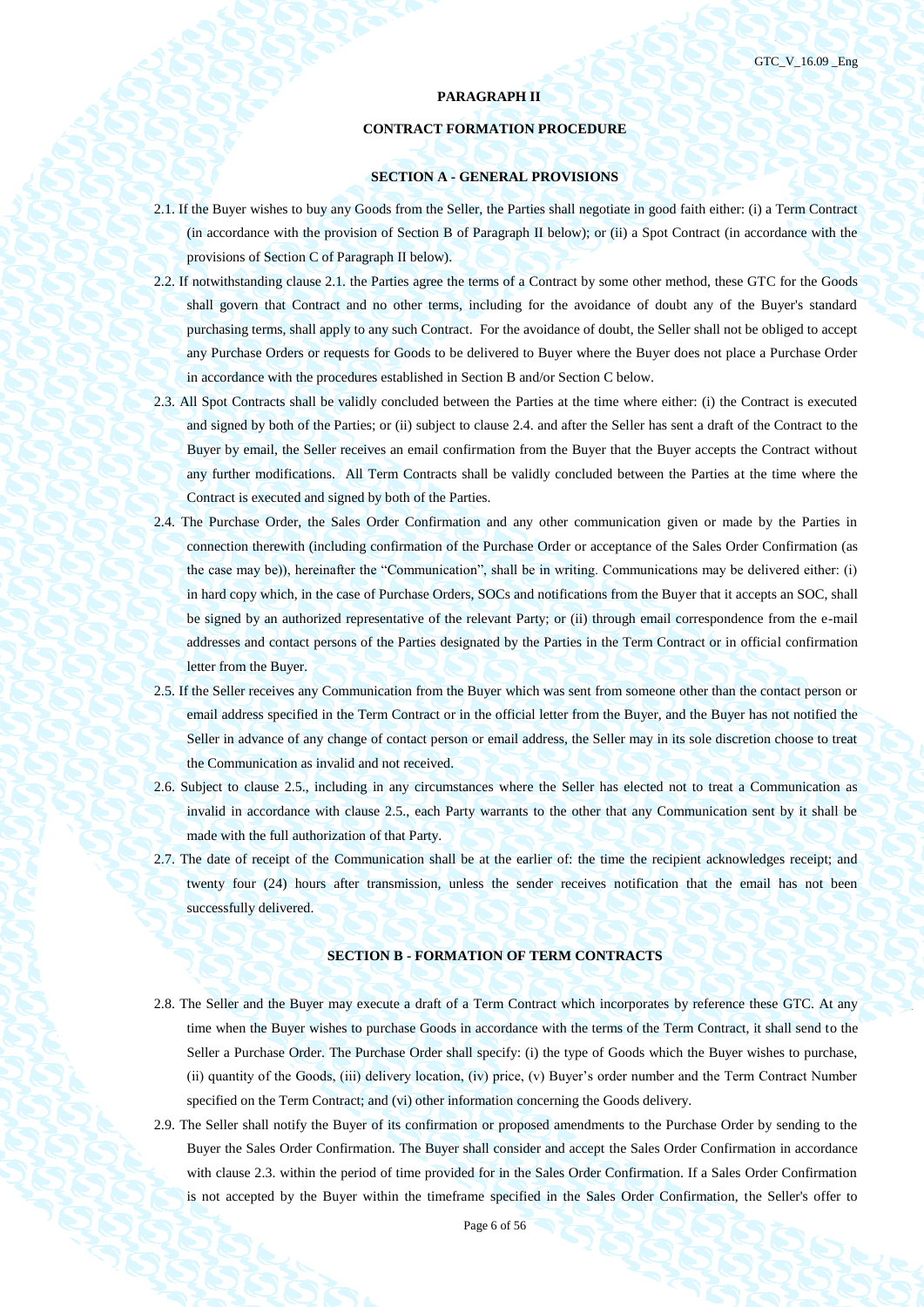deliver the Goods to the Buyer in accordance with the terms of the Sales Order Confirmation shall be regarded as rescinded, and Buyer shall be required to place a new Purchase Order if it wishes to purchase these Goods. Upon the Buyer's acceptance of the Sales Order Confirmation as described in this clause, the Sales Order Confirmation shall constitute a binding Contract for the Seller to sell, and for Buyer to purchase, the Goods specified under the terms and conditions of the SOC.

# **SECTION C - FORMATION OF SPOT CONTRACTS**

- 2.10. If the Buyer wishes to purchase Goods under a Spot Contract, it shall send to the Seller a Purchase Order in accordance with clause 2.3. The Purchase Order shall specify: (i) the type of Goods which the Buyer wishes to purchase, (ii) quantity of the Goods, (iii) delivery location, (iv) price (v) Buyer's order number and (vi) other information concerning the Goods delivery.
- 2.11. The Seller shall notify the Buyer of its confirmation or proposed amendments to the Purchase Order by sending to the Buyer the Sales Order Confirmation in accordance with clause 2.3. The Buyer shall consider and accept the Sales Order Confirmation by email in accordance with clause 2.3. within the term provided in the Sales Order Confirmation. If a Sales Order Confirmation is not accepted by the Buyer within the timeframe specified in the Sales Order Confirmation, the Seller's offer to deliver the Goods to the Buyer in accordance with the terms of the Sales Order Confirmation shall be regarded as rescinded and Buyer shall be required to place a new Purchase Order if it wishes to purchase these Goods. Upon the Buyer's acceptance of the Sales Order Confirmation as described in clause 2.3., the Sales Order Confirmation shall constitute a binding Contract for the Seller to sell, and for Buyer to purchase, the Goods specified under the terms and conditions of the SOC.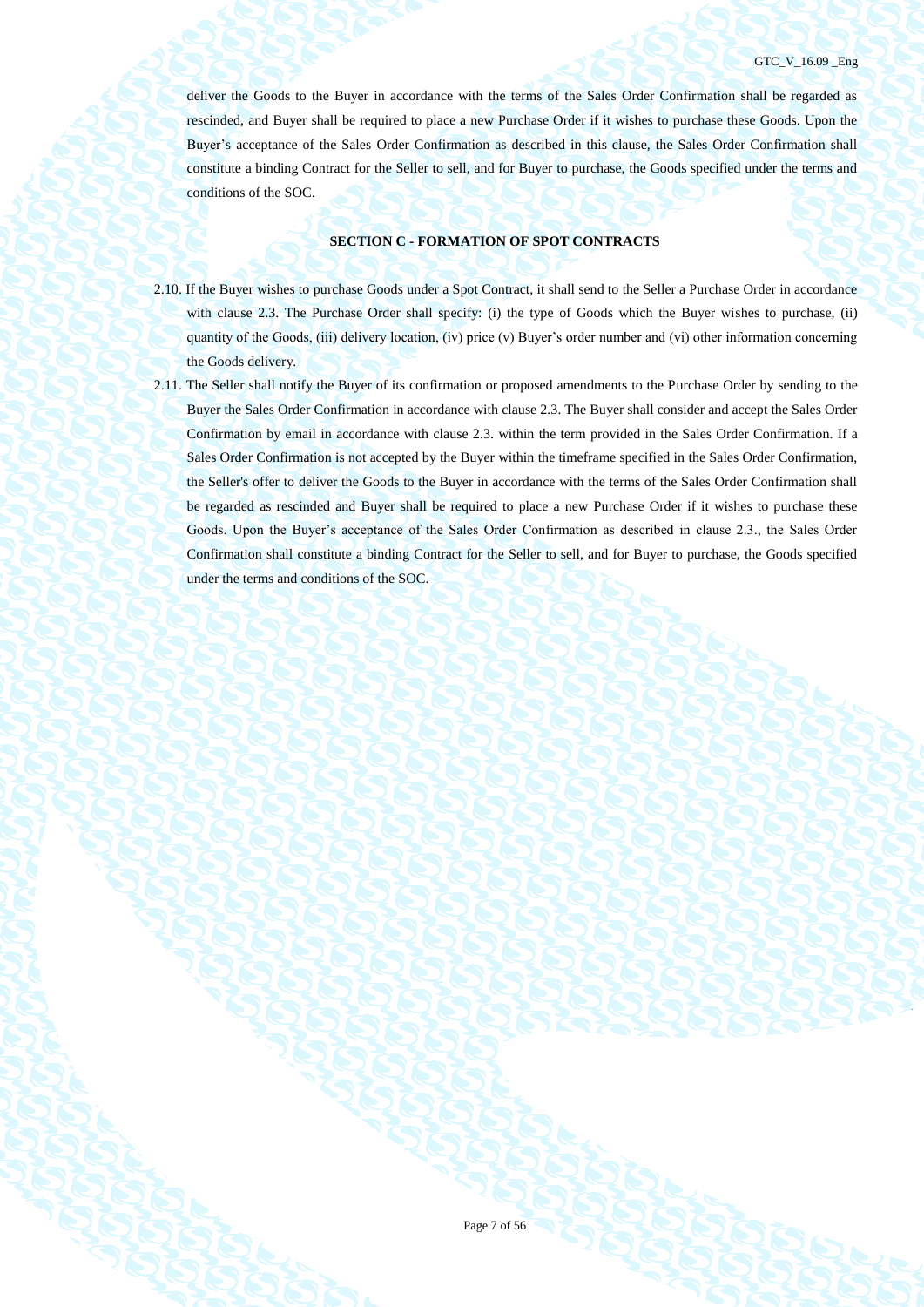# **PARAGRAPH III**

# **GENERAL CONDITIONS**

#### **3.1. Application of the GTC**

- **3.1.1.** The GTC shall govern and be incorporated into every Contract.
- **3.1.2.** Execution of the Contract by the Buyer shall (without affecting any other manner in which acceptance of the GTC may otherwise be evidenced) be deemed to constitute unqualified acceptance of the GTC.
- **3.1.3.** If there is any conflict between the terms of the Contract and the GTC, the Contract shall prevail.
- **3.1.4.** The GTC shall apply to the exclusion of, and shall prevail over, any terms or conditions contained in or referred to in the Buyer's acceptance of the Contract, or in any other documentation submitted by the Buyer, or in any correspondence or elsewhere, or implied by trade custom, practice or course of dealing, unless specifically excluded or varied in writing by any authorized representative of the Seller.
- **3.1.5.** If, subsequent to any Contract which is subject to the GTC, a Contract is made with the Buyer in any form without reference to any conditions of sale or purchase, the GTC shall apply to the new Contract.

### **3.2. Delivery**

### **3.2.1. General Delivery Terms**

- **a)** The delivery shall be in accordance with relevant Incoterms subject to provisions of the Contract and GTC.
- **b)** The Goods may be delivered by the Seller by sea, railroad, road transport or self-delivered by the Buyer as specified by the Contract. If the means of transport is not specified in the Contract, the Seller may choose a means of transport suitable for delivery of the Goods at the Place of Destination at its own discretion; in such event the Buyer hereby unconditionally accepts the means of transport chosen by the Seller and waives any claims in this regard.
- **c)** The Seller shall use its reasonable endeavours to deliver the Goods on the date or between the dates (as the case may be) as specified in the Contract, but the time of delivery shall not be of the essence. The Seller shall notify the Buyer immediately if the delivery dates for the Goods cannot be met; in such a case the Parties shall re-schedule in good faith.

## **3.2.2. Transport Documents**

- **a)** Transportation documents shall be:
	- $\bullet$  Bill of Lading (or "B/L" or "BL" or "BOL") for delivery by sea;
	- Railway bill (or "RWB" or "Rail way bill" or "CIM consignment note") for delivery by railroad;
	- CMR (or consignment note) for delivery by road.
- **b)** Delivery of the Goods shall be immediately followed and witnessed by presentation by the Seller to the Buyer or Carrier, or the Buyer's representative of a valid transportation document. Such documents shall be signed and marked by the Seller and Carrier of the Goods or by authorized employee / representative of railway Carrier at the place of loading or by Master of the Vessel respectively and shall be a nondisputed proof of delivery by the Seller.
- **c)** The Buyer warrants that the Place of Destination is (i) reachable by the agreed means of transport and (ii) suitable and equipped, if necessary, for unloading of the Goods.

# **3.2.3. Customs formalities**

If Goods are exported from the customs territory of the Russian Federation, the Buyer shall ensure the departure of Goods from the territory of the Russian Federation within 180 (one hundred and eighty) calendar days from the date when the customs procedures for export are completed on the territory of the Russian Federation (date of the stamp "Clearance allowed" in CCD).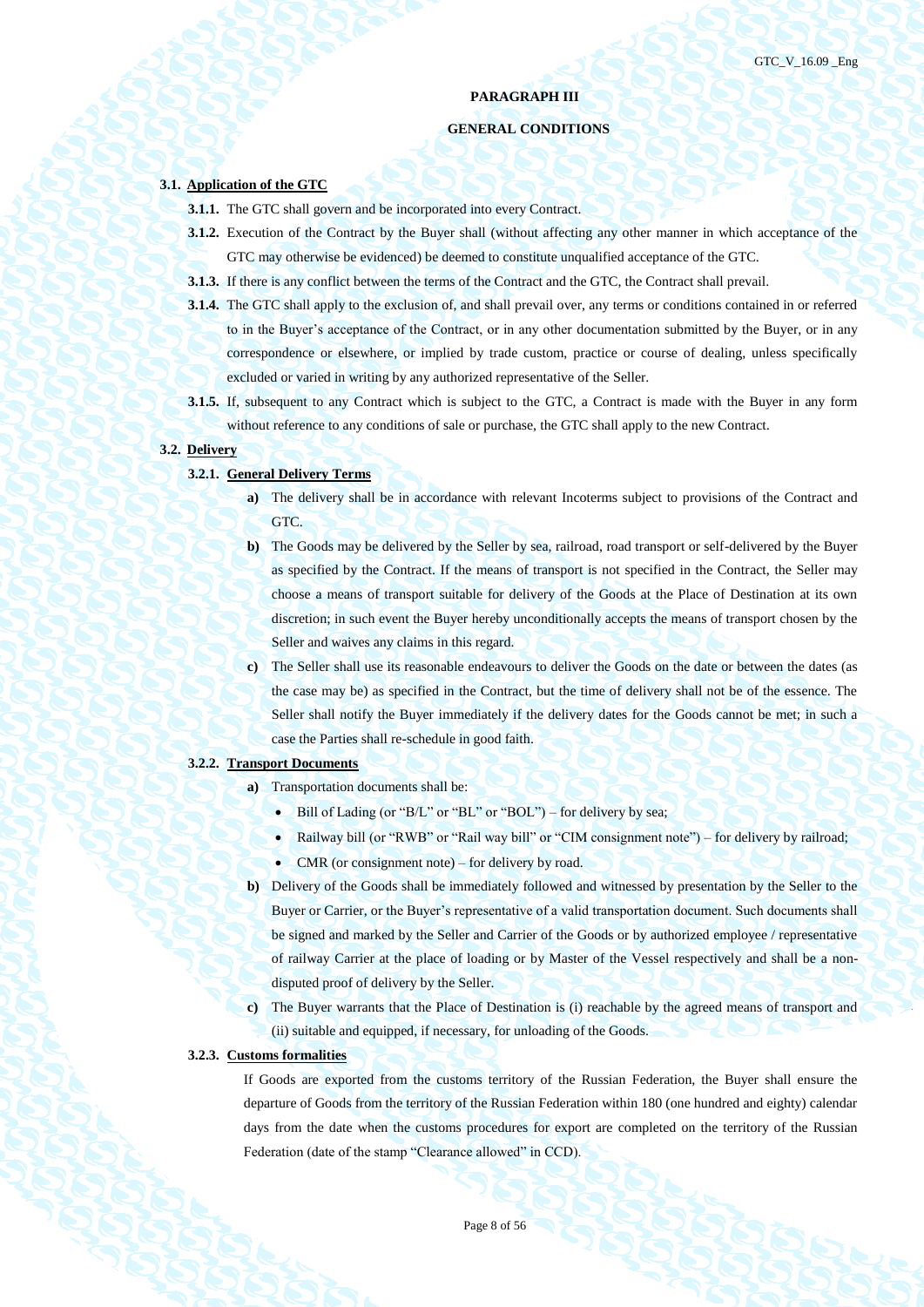For the delivery by sea the Buyer shall provide the Seller by e-mail or fax with the certified copies of the following documents with legible notes not later than 14 (fourteen) calendar days from the date of issue of bill in port on the territory of the Russian Federation:

- loading order (for Goods) indicating the port of discharge (POD) with stamp "loading is allowed" in CCD made by Russian Federation frontier customs authority,

- bill of lading indicating in column "POD" the place outside the customs territory of the Russian Federation. For the delivery by road transport and/or for the delivery by railroad within 7 (seven) days upon request of the Seller the Buyer shall provide the copies of railway bills with legible notes made by the destination railway station and/or CMR with legible notes of border crossing».

In case the Buyer fails to fulfill the obligations under this Clause the Buyer shall pay the Seller liquidated damages amounting to 22,5% of Goods' value, export of which is documentary unsupported in accordance with this Clause.

The Parties expressly agreed that the above liquidated damages are the genuine pre-estimate of the Seller's losses in the event the railway bills are not provided to the Seller within specified period.

### **3.2.4. Shipping information**

- **a)** If the Goods' transportation is arranged by the Seller, the Buyer shall submit to the Seller shipping information required for the Goods delivery via facsimile, or by other means agreed upon by the Parties, at least 5 (five) Business Days before the first day of laytime of each shipment.
- **b)** The shipping information shall include:
	- all instructions regarding customary documentation which may be required at the Place of Destination;
	- the identity of the terminal(s) at the Place of Destination, with instructions to enable the Carrier to prepare and submit necessary information to the customs or border authorities; and
	- any other documents requested by the Seller.
- **c)** Should the Buyer fail to timely submit shipping information, the Seller may, at their sole discretion, choose to extend the time for delivery of the Goods which, if so extended, will not constitute a waiver of the Buyer's breach of the Contract. The Seller shall send the shipping details to the Buyer via facsimile or by other means agreed upon by the Parties within 5 (five) Business Days after shipment of the Goods. The shipping details shall include: transport details/Vessel name, the Goods quantity and ETA at the Place of Shipment or the Place of Destination (whichever is applicable).
- **d)** Date of shipment shall be the date stamped on the Shipping Document at the departure point.
- **e)** Any delays in loading the Goods at the Place of Shipment (including circumstances where the Seller is entitled to delay shipment) or in unloading the Goods at the Place of Destination caused by the Buyer's failure to provide any necessary information, or as a result of omissions or inaccuracies in the information provided, will be for the Buyer's account. The Buyer shall indemnify the Seller for all costs, losses and damages, including, but not limited to, demurrage and/or detention incurred by the Seller as a result thereof.

### **3.2.5. The Seller's right to refuse.**

The Seller is entitled to refuse at any time to undertake or complete the delivery if:

- **a)** the delivery under an intended or customary route to the Place of Destination becomes unable whatsoever reason beyond the Seller's control;
- **b)** the cost of the delivery to the Place of Destination (including Taxes) and/or insurance, if applicable, has been significantly increased (more than by 20 (twenty)% within 1 (one) month), which could not be expected by the Seller acting reasonably; and/or
- **c)** at any time after the Good's loading but before the commencement of the Goods unloading: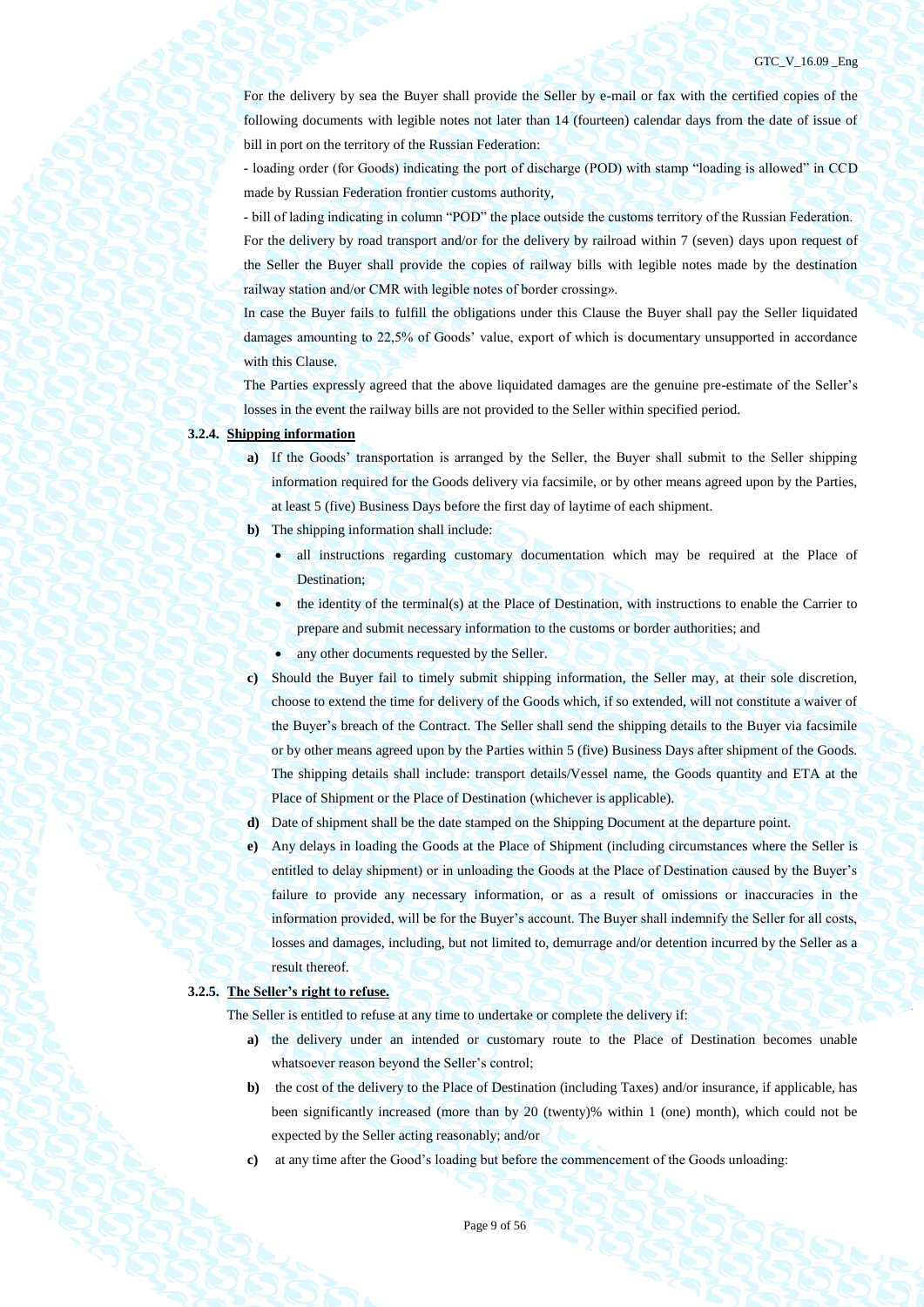i. importation of the Goods at the Place of Destination is prohibited under the laws of the country in which such the Goods were produced, or by regulations, rules, directives or guidelines applied by the government of that country or any relevant agency thereof; and/or

- ii. the country, state, territory or region at which the Place of Destination becomes affected by the Sanctions;
- **d)** Should the Seller agree to undertake or complete the delivery under an alternative route or at an alternative Place of Destination nominated by the Buyer, that is not subject to any such prohibition and that is acceptable to the Seller (which acceptance shall not be unreasonably withheld), or under changed circumstances as the case may be, the Buyer shall reimburse the Seller for any additional costs and/or expenses incurred by the Seller.

# **3.2.6. Transfer of risk and title.**

The risk and title to the Goods shall transfer from the Seller to the Buyer at the Delivery Date, unless otherwise provided in the Contract or the GTC. The Parties agree that the transfer of risk, and title to, the Goods is not conditional upon delivery of the Transport Document or any other documentation. Neither the time, method, or place of payment, method of transportation, form of shipping document, manner of consignment nor place of acceptance of the Goods shall alter the foregoing.

#### **3.2.7. Laytime.**

The time allowed to the Buyer for the loading or unloading of the quantity of the Goods deliverable under the Contract shall be as set out in the Contract. If the amount of laytime permitted is not set out in the Contract laytime shall be 24 (twenty four) hours for the delivery by sea and railroad and 6 (six) hours for the delivery by road respectively or such a lesser period as may be specified in the relevant charterparty, unless otherwise expressly mutually agreed by the Parties in writing. Sundays and Holidays shall be included unless loading on the Sunday or Holiday in question is prohibited by Law or regulation or custom at the unloading terminal. Laytime shall commence: (i) 6 (six) hours after NOR has been tendered (berth or no berth) for each voyage; or when the Vessel is all fast at the berth; whichever is the earlier or (ii) 2 (two) hours after the relevant train or truck has arrived at the Place of Destination. The train will be deemed to have arrived according to the schedule (the exact arrival time, when required, can be evidenced from the records of the relevant train station) and the truck will be deemed to have arrived as of the moment a relevant notice is furnished by the Carrier at the Place of Destination. The Buyer may not refuse to certify the receipt of the notice and if it does so, the Carrier must immediately notify the Buyer thereof and the time of arrival shall be according to the Carrier's records. The Carrier may, but not obliged to, to engage a third party to certify the truck's arrival. The Buyer shall pay in full any Carrier's and Seller's expenses and costs related to the Buyer's refusal to certify the notification.

For the purpose of calculating laytime, loading and unloading of the Goods shall be deemed to have been completed upon disconnection of the discharging hoses or the loading or unloading of the last portion of the firm cargo.

### **3.2.8. Demmurage**

- **a)** Without prejudice to the Contract, these demurrage terms apply to all supplies of the Goods, unless they are specified and/or extended in the provisions of a particular Incoterms term.
- **b)** If the Goods are not loaded or unloaded (whichever is applicable) by the Party which shall load/unload the Goods (whichever is applicable) within the time allowed in accordance with the laytime provisions of the Contract, such Party shall pay to the other Party demurrage in respect of the excess time at the rate set out in the Contract. Unless otherwise is provided in the Contract or the GTC, a Force Majeure Event shall not interrupt the running of laytime or vary or excuse the obligation to pay demurrage. The Party which shall load/unload the Goods shall indemnify the other Party for all costs for demurrage or detention of RTC / railway wagon(s) or detention of auto truck(s). In order to be indemnified, such demurrage and/or detention must result from delay in loading or unloading of the Goods by the Party which shall load/unload the Good or its action.

Page 10 of 56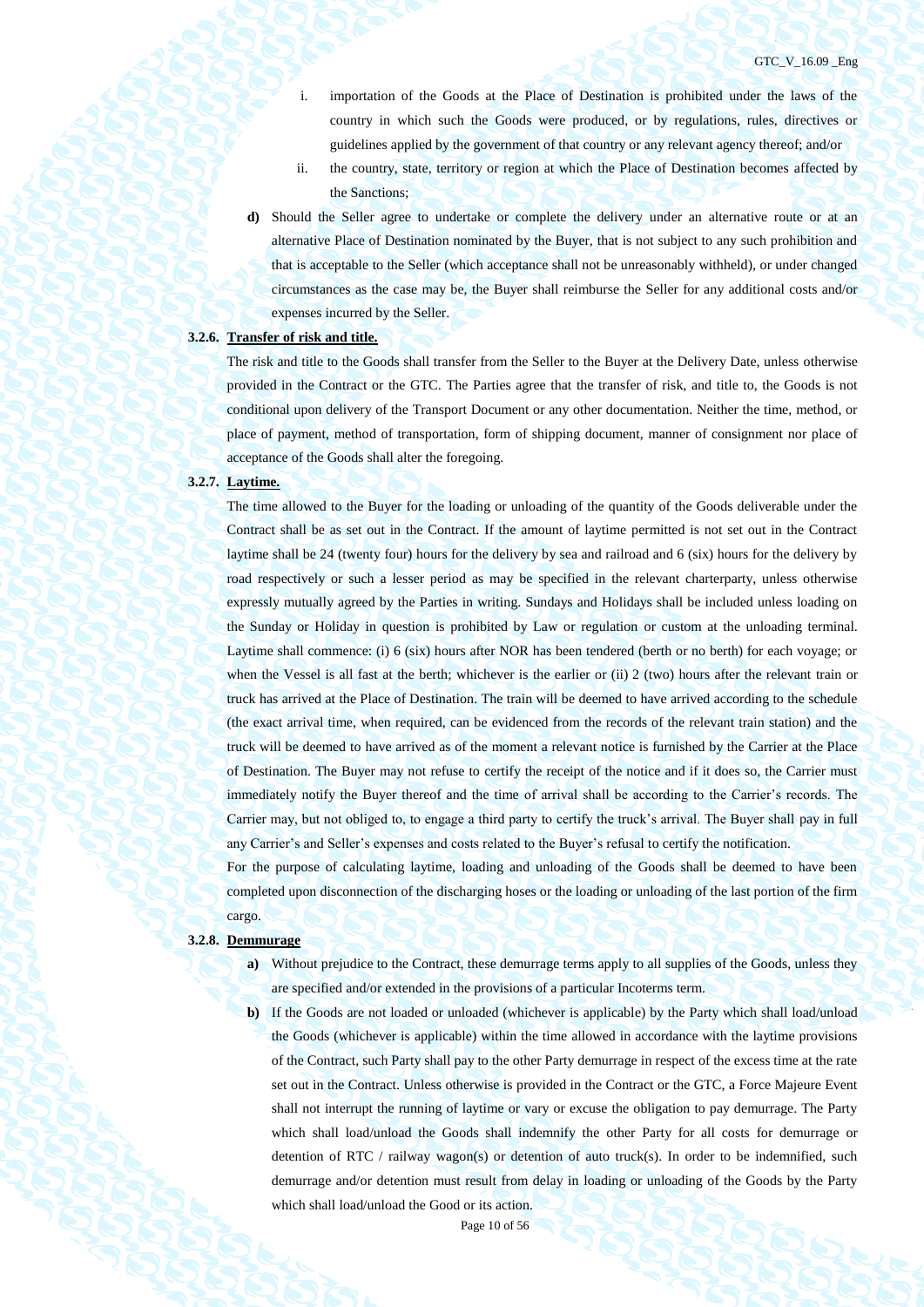- **c)** Where no demurrage rate has been provided in the Contract, the demurrage rate shall be as set out in the relevant agreement with the Carrier or, if the agreement does not specify a demurrage rate, as per the market rate for the relevant/applicable means and size of transport on the date of the completion of loading/unloading as shall be assessed by a mutually agreed independent broker. In the event that the Parties do not agree on a mutually acceptable broker, then each Party will appoint an independent broker and the two so appointed will appoint a third. The assessment that is the furthest away from the median will be discounted and the applicable demurrage rate will be the average of the two remaining assessments.
- **d)** Unless otherwise agreed in the Contract or the GTC, the Parties understand that demurrage claims could be addressed to the Buyer within 9 (nine) months after the Delivery Date (and the Parties acknowledge this term as reasonable); however, it shall not be considered as time-barred by this Clause. The Parties consider this period reasonable as the Seller usually receives demurrage claims from the Carrier more than 6 (six) months after the Delivery Date.
- **e)** Demurrage claims shall be considered within 30 (thirty) days after their receipt by a relevant Party and shall be paid by the relevant Party not later than 5 (five) days after receipt of the Seller's invoice. If no motivated comments have been given within the specified 30 days period, the claim shall be deemed accepted.

### **3.2.9. Transport and Packaging**

- **a)** The Goods may be supplied in Transport. The Transport and Transport Return Date are to be specified in the Contract.
- **b)** Late Transport return. In the event that the Buyer (or the Buyer's authorized representative, or the Buyer's Carrier, etc.) fails to return Transport in Transport Return Date, the Buyer shall reimburse all and any Seller's costs and expenses arising out of or in connection with such late Transport return.
- **c)** The Transport, unless otherwise provided in the Contract, shall be returned at the Buyer's expense and risk at the address specified by the Seller.
- **d)** Defective Transport. In the event that the Buyer (or the Buyer's authorized representative, or the Buyer's Carrier, etc.) returns the Transport defective, unrepaired, and/or affected, and/or unclean, and/or not fully unloaded, and/or in other state unfit for purposes, which the Transport is usually used for (the "Defective Transport"), the Buyer shall reimburse all and any Seller's costs and expenses arising out of or in connection with such Defective Transport.
- **e)** Unless otherwise specified in the Contract or the GTC, the Packaging shall be per good commercial practice, taking into account the type of the Goods, transportation, storage used. The Packaging could be returnable and non-returnable as provided in the Contract.

#### **3.2.10.Documents**

Both Parties shall perform any and all acts and execute and deliver any and all documents as may be necessary and proper under applicable law or under the circumstances in order to accomplish the intents and purposes of the Contract and to carry out its provisions.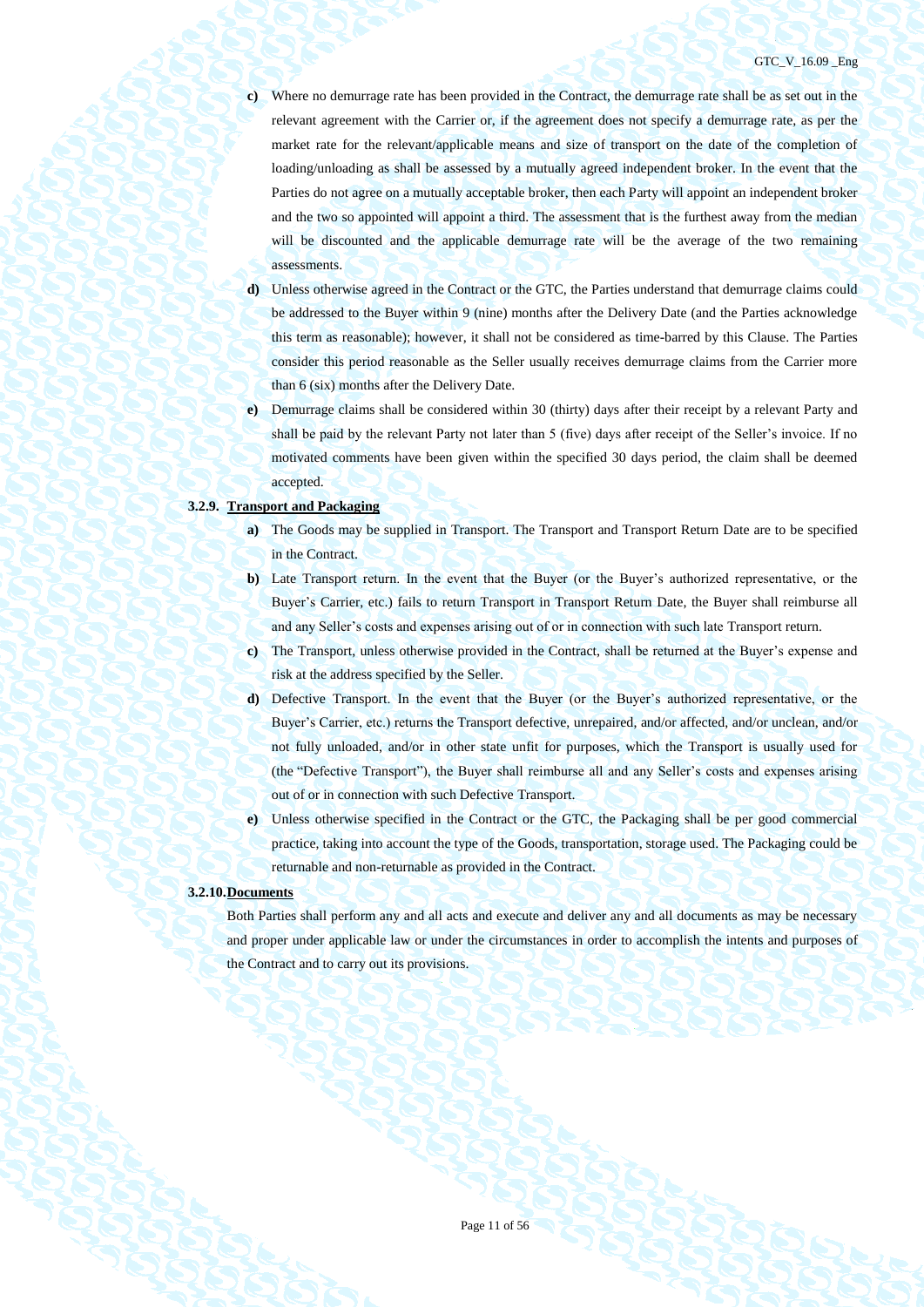# **PARAGRAPH IV**

# **DELIVERY CONDITIONS**

# **4.1. EXW**

### 4.1.1. **Delivery Date**

Delivery Date shall mean the moment of the receipt of the Seller's notice to the Buyer, within the agreed shipment period(s), that the Goods are ready for loading.

### 4.1.2. **Delivery Terms**

- a) The loading of the Goods at the Place of Shipment shall be at the Buyer's risk and expense; the Seller may load the Goods at the Buyer's risk and expense if specified in Article I of the Contract.
- b) The Seller shall provide the usual packaging and marking of the Goods, except when the Buyer gave special instructions to the Seller on this matter within reasonable time before shipment. The Seller may charge the Buyer any additional costs in connection with performing such special instructions unless these special requirements are not provided in the Contract and considered in the Goods' Price.

#### 4.1.3. **Licenses and clearances**

Where necessary, the Seller shall provide the Buyer with reasonable support in acquisition of all appropriate export and import licenses and clearances; provided that the Buyer shall reimburse the Seller's costs and expenses arising out of or in connection with such support.

### 4.1.4. **Taxes prior to delivery**

All taxes, customs and other duties and fees incurred as a result of the conclusion and execution of the Contract which are levied on the Goods prior to delivery or required for the dispatch of the Goods outside the customs territory of the Russian Federation will be paid by the Seller. However, the Buyer shall reimburse the Seller for any related expenses.

#### 4.1.5. **Taxes after delivery**

Unless otherwise expressly agreed by the Parties in the Contract, all taxes, customs and other duties and fees incurred as a result of or in connection with the conclusion and execution of the Contract if any, after delivery will be paid by the Buyer.

### **4.2. FCA**

### 4.2.1. **Delivery Date**

The Delivery Date shall mean the moment when:

- **a)** Seller's auto truck(s), loaded with the Goods, arrive to Place of Destination (or closest possible to the Place of Destination in case the access to the Place of Destination is restricted) and stand ready for unload by Buyer's representative or Carrier.
- **b)** Seller's RTC / railway wagon(s), loaded with the Goods, arrive to Place of Destination (or closest possible to the Place of Destination in case the access to the Place of Destination is restricted) and gives Notice of Arrival ("NOA") to the Carrier or Buyer's representative at the zone of unloading.
- **c)** Seller's Vessel, loaded with the Goods, arrives to Place of Destination (or closest possible to the Place of Destination in case access to the Place of Destination is restricted) and gives Notice of Readiness ("NOR") to the Carrier or the Buyer's representative at the port of unloading.
- **d)** The Goods have been loaded at the Place of Shipment on the means of transport provided by the Carrier nominated by the Buyer – if the delivery is at the Manufacturer or warehouse or storehouse.

# 4.2.2. **Delivery Terms**

**a)** Discharging and unloading of the Goods is the Buyer's sole responsibility and shall not prejudice completed delivery of the Goods by the Seller, except for the delivery is at the Manufacturer or warehouse or storehouse in which case the loading of the Goods shall be the Seller's responsibility and risk.

Page 12 of 56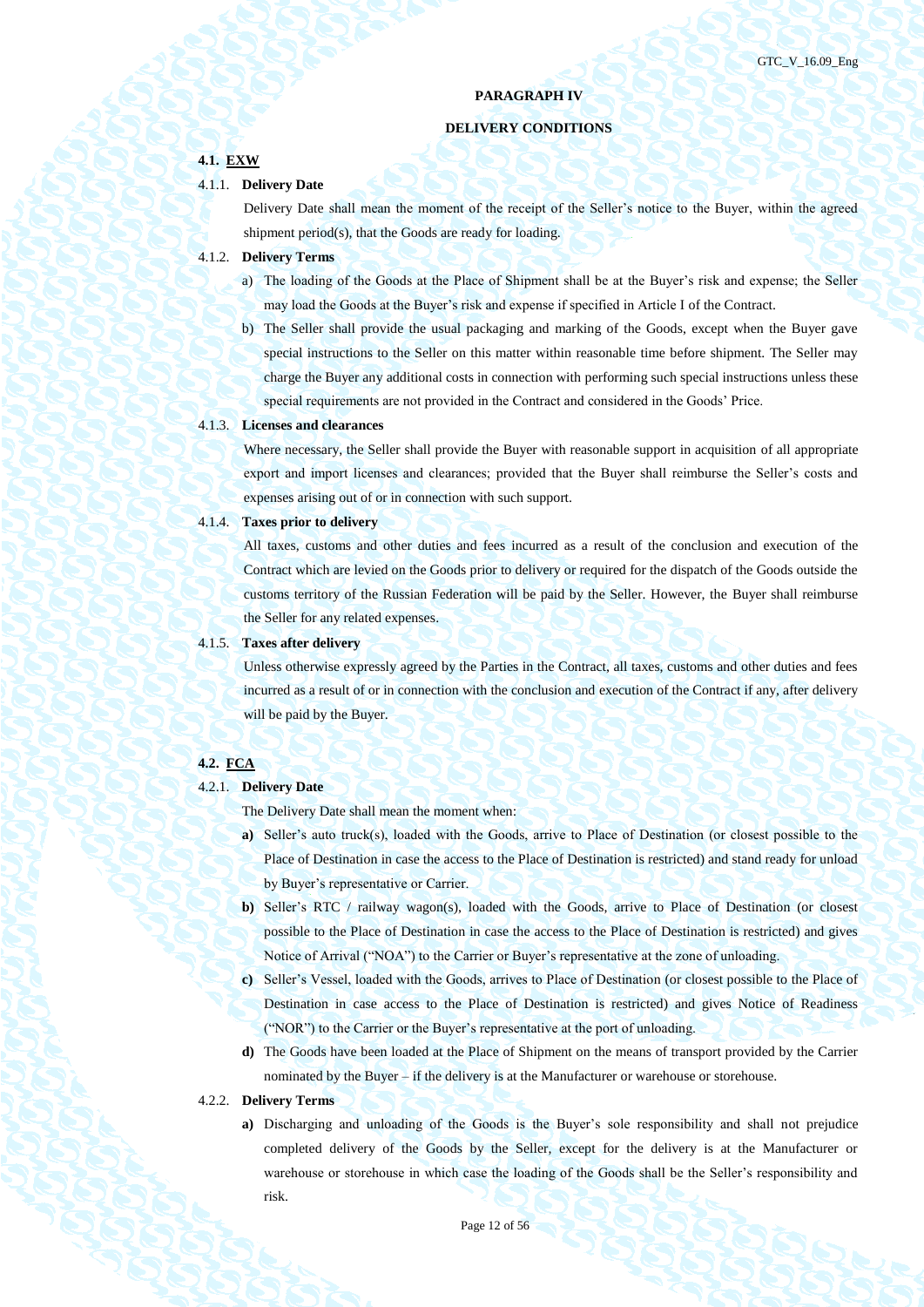#### GTC\_V\_16.09\_Eng

**b)** The Buyer provides the Seller with full and timely information about the Place of Destination and the Carrier, including any special location access instructions and all contact information of the Carrier. The named information is to be provided to the Seller via facsimile or by other means agreed upon by the Parties, at least 5 (five) Business Days prior to each scheduled date of shipment of the Goods by the Seller. Such information can be changed by the Buyer with written notification to the Seller and no later than 1 (one) Business Day before each scheduled shipment.

The information must include:

- i. The name of the Carrier (person or entity).
- ii. Documentation testifying Carrier's rights to accept and carry the Goods (should be presented by the Carrier at delivery).
- iii. The identity, location and address of Place of Destination, with instructions for access to the Place of Destination.
- iv. Any other information requested by the Seller.

Should the Buyer fail to timely submit the named information, the Seller is not required to initiate the shipping and delivery of the Goods, which will not constitute a waiver of the Buyer's breach of Contract. Any delays in delivery of the Goods which result from inaccuracies of provided information will be on the account of the Buyer and shall not be viewed as breach of Contract by the Seller.

**c)** If applicable, the Nomination shall be made in accordance with the GTC.

- **d)** Immediately upon the receipt of Seller's Nomination, but not later than one day from the receipt of Seller's Nomination, the Buyer shall provide the Seller with full written instructions regarding the particulars for the Bills of Lading including consignee, contact details and address of the authorized person of the consignee, other information necessary for the delivery and reasonably required by the Seller, number of the copies, addresses, etc. and such other information which may be required by the Place of Shipment, Place of Destination and/or the Seller. The Seller shall have the right to issue its own instructions if the Buyer fails to provide such instructions and/or information required by this Clause. Any delays or time lost caused by any failure of the Buyer to comply with this Clause shall count as laytime or time on demurrage.
- **e)** The Parties shall obtain any licenses, permits and documents which are necessary for successful import and export clearance of the Goods.
- **f)** Export permits shall be timely obtained by the Seller.
- **g)** Import permits shall be timely obtained by the Buyer.
- **h)** All delays for the reason of absence of custom clearance shall be at the expense of the liable Party.

# 4.2.3. **Taxes prior to delivery**

All taxes, customs and other duties and fees incurred as a result of the conclusion and execution of the Contract which are levied on the Goods prior to delivery or required for the dispatch of the Goods outside the customs territory of the Russian Federation will be paid by the Seller.

# 4.2.4. **Taxes after delivery**

Unless otherwise expressly agreed by the Parties in the Contract, all taxes, customs and other duties and fees incurred as a result of or in connection with the conclusion and execution of the contract if any, after delivery will be paid by the Buyer.

# **4.3. FOB**

#### 4.3.1. **Delivery Date**

**a)** The Delivery Date shall mean the moment when the Goods have been loaded on board of the nominated Vessel by customary means of the loading port at the Place of Destination which date is set in the Bill of Lading.

Page 13 of 56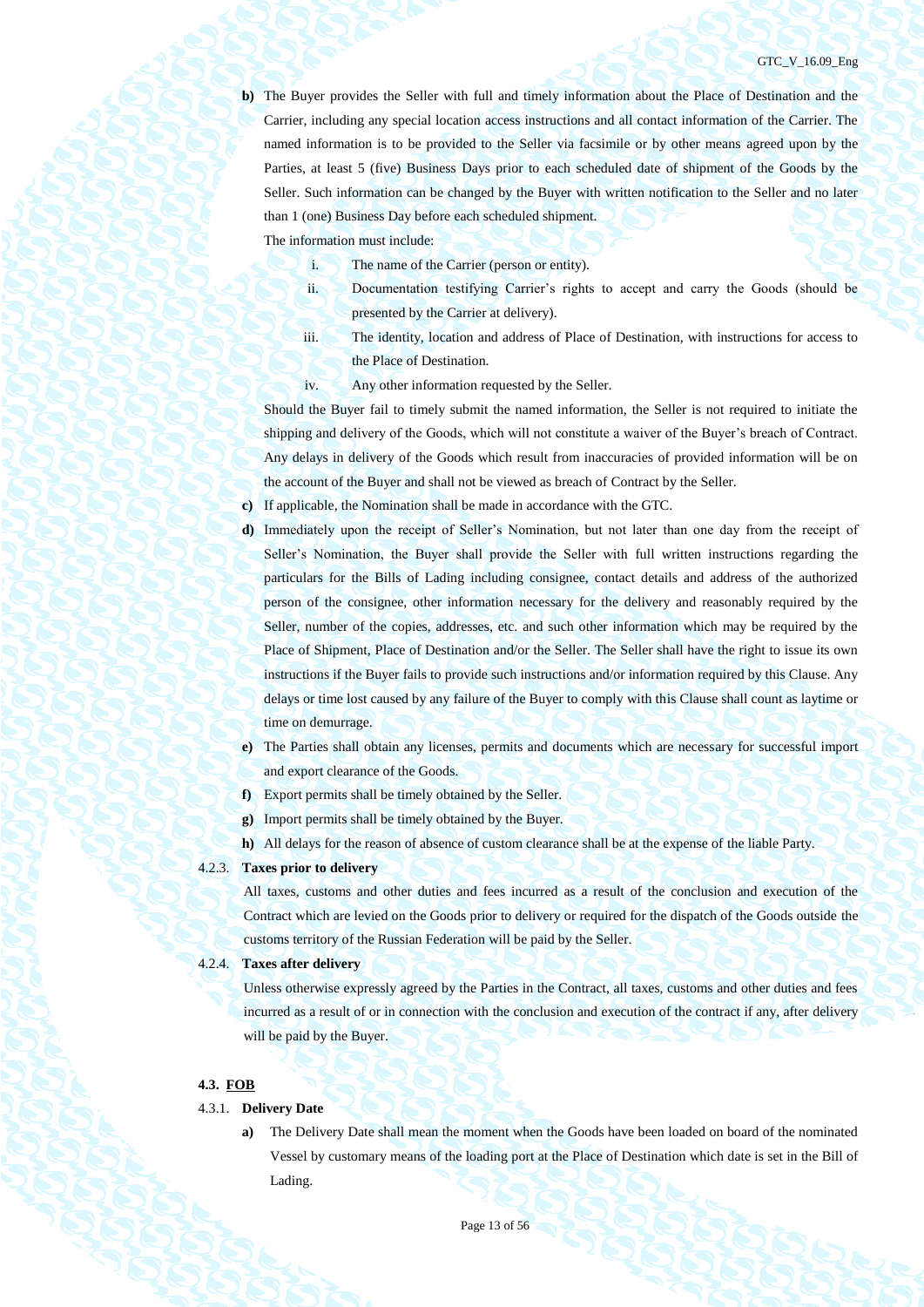**b**) For the liquid Goods the Delivery Date means the moment when the Goods passes the flange connection between the delivery hose and the permanent hose connection of the vessel at the Place of destination.

# 4.3.2. **Delivery terms**

- **a)** Discharging and unloading the Goods is the Buyer's sole responsibility and shall not prejudice completed delivery of the Goods by the Seller.
- **b)** The time required by the Vessel to clean the tanks or otherwise prepare the Vessel for the loading of the Goods or start the voyage shall not be included in the laytime.
- **c)** The Buyer provides the Seller with full and timely information about the Vessel and the Place of Destination, including but not limited to the required documents, the mode of operation. The named information is to be provided to the Seller via facsimile or by other means agreed upon by the Parties, at least 5 (five) Business Days prior to each scheduled date of shipment of the Goods by the Seller.

The information must include:

- i. The name of the Place of Destination (loading port).
- ii. The identity of the expected arrival terminal(s) at loading port.
- iii. The name of the Vessel and Vessel's Master contact information.
- iv. Any other information requested by the Seller.
- **d)** Should the Buyer fail to timely submit the named information, the Seller is not required to initiate the shipping and delivery of the Goods, which will not constitute a waiver of the Buyer's breach of Contract. Any delays in delivery of the Goods which result from inaccuracies of provided information will be on the account of the Buyer and shall not be viewed as breach of the Contract by the Seller.

**e)** The Nomination, if applicable, shall be made in accordance with the GTC.

The information on the Vessel to be submitted by the Buyer shall include:

- i. name of vessel, date built, flag;
- ii. position at 10:00 gmt on the date of nomination and ETA loadport;
- iii. deadweight;
- iv. draft;
- v. length and width;
- vi. ballast type;
- vii. type of hull;
- viii. cp speed;
- ix. three previous cargoes;
- x. demurrage rate;
- xi. vessel's approvals;
- xii. ship's agents loadport;
- xiii. details of any other cargo on board and conditions of segregation

The substitution of the nominated Vessel shall be subject to acceptance by the Seller and loading terminal.

#### 4.3.3. **Notice of Readiness (NOR)**

- **a)** The Buyer shall arrange for the Master of the Vessel loading under the contract to advise telegraphically to Seller's local representative about the following notices within the limits specified:
	- i. At least 72 (seventy-two) hours before arrival to advise ETA.
	- ii. At least 48 (forty-eight) hours before arrival to confirm or amend ETA.
	- iii. At least 24 (twenty-four) hours before arrival to confirm or amend ETA.
	- iv. On arrival to advise the exact time of arrival.
- **b)** Upon arrival of the Vessel at the customary anchorage for the Place of Destination, the Master of the Vessel or his local representative shall give Seller's local representative a written NOR evidencing the Vessel's readiness to load the Goods. Such NOR shall not be given until the Vessel has clean tanks ready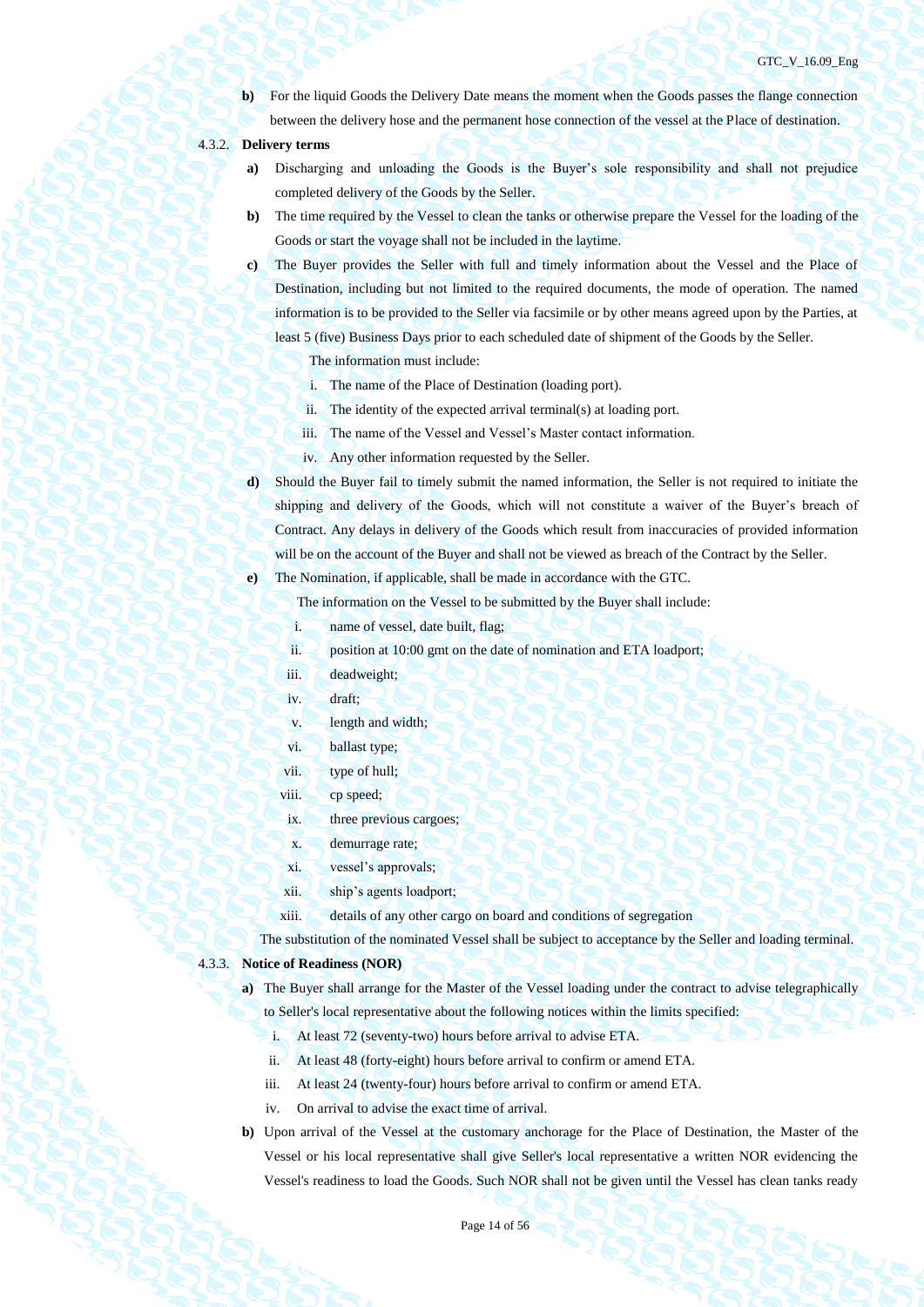for loading and has received all clearances required by Customs and/or other local government authorities.

- **c)** The Buyer shall ensure that the Vessel and its Master shall comply with the rules and regulations at Place of Destination. All damage which may occur to the Vessel, port infrastructure, surroundings and people for the reason of such non-compliance shall be on account of the Buyer alone.
- **d)** If the Vessel tenders NOR at the Place of Destination before the first day of the loading date-range allocated to that Vessel, it can be given a loading berth as soon as possible but without commitment or obligation by the Seller to load immediately and laytime shall begin on commencement of loading or at 06:00 hours a.m. local time on the first day of the loading date-range, whichever occurs first.
- **e)** If the Vessel tenders NOR after the loading date-range as well as if the Vessel is not ready (not suitable) for loading of the Goods, the Seller shall not be obligated to deliver the Goods which should have been loaded on such Vessel unless the Seller specifically agrees to do so, in which case laytime shall begin when vessel is all fast at berth.
- **f)** In case the Vessel has not arrived at the port within the agreed delivery range, as well as if the Vessel is not ready (not suitable) for loading of the goods but the Seller agrees to deliver the Goods, laytime shall commence when vessel is all fast at berth.
- **g)** If the Buyer fails to submit notifications and NOR when due, the Seller shall not be responsible for any eventual demurrage at loading port.
- **h)** The Parties shall obtain any licenses, permits and documents which are necessary for successful import and export clearance of the Goods.
- **i)** Export permits shall be timely obtained by the Seller.
- **j)** Import permits shall be timely obtained by the Buyer.
- **k)** All delays for the reason of absence of custom clearance shall be at the expense of the liable Party.
- 4.3.4. **Demurrage**
	- **a**) The Seller shall indemnify the Buyer for all costs for Demurrage. In order to be indemnified, such demurrage must result from delay in loading of the Goods by the Seller's fault beyond allowed laytime.
	- **b)** The Seller shall pay demurrage for time used for loading in excess of laytime allowed. Seller's liability for demurrage under the contract shall not exceed the actual demurrage which the Buyer is held liable for under the terms of the charter party, as evidenced by the Buyer's documentation to Seller's reasonable satisfaction.
	- **c)** The Seller shall not be liable for demurrage for any delay due to fault or failure of the Vessel or its Master or crew, or if loading is suspended for Vessel's own purposes, in which case the the Buyer shall pay all expenses incurred by the Seller as a result thereof.
	- **d)** The demurrage rates referred to above shall be reduced by 50% (fifty percent) where demurrage is caused by events such as accidents occurring to equipment affecting the loading at the loading port or fire in or near the loading facilities.
	- **e)** The Seller shall be unloaded and released from all liability for payment of demurrage if claims for demurrage have not been presented to the Seller in writing with complete supporting documentation within 60 (sixty) days from the date of the Bill of Lading under which the claim for demurrage arises.

### 4.3.5. **Taxes prior to delivery.**

All taxes, customs and other duties and fees incurred as a result of the conclusion and execution of the Contract which are levied on the Goods prior to delivery or required for the dispatch of the Goods outside the customs territory of the Russian Federation will be paid by the Seller.

#### 4.3.6. **Taxes after delivery.**

Unless otherwise expressly agreed by the Parties in the Contract, all taxes, customs and other duties and fees incurred as a result of or in connection with the conclusion and execution of the contract if any, after delivery will be paid by the Buyer.

Page 15 of 56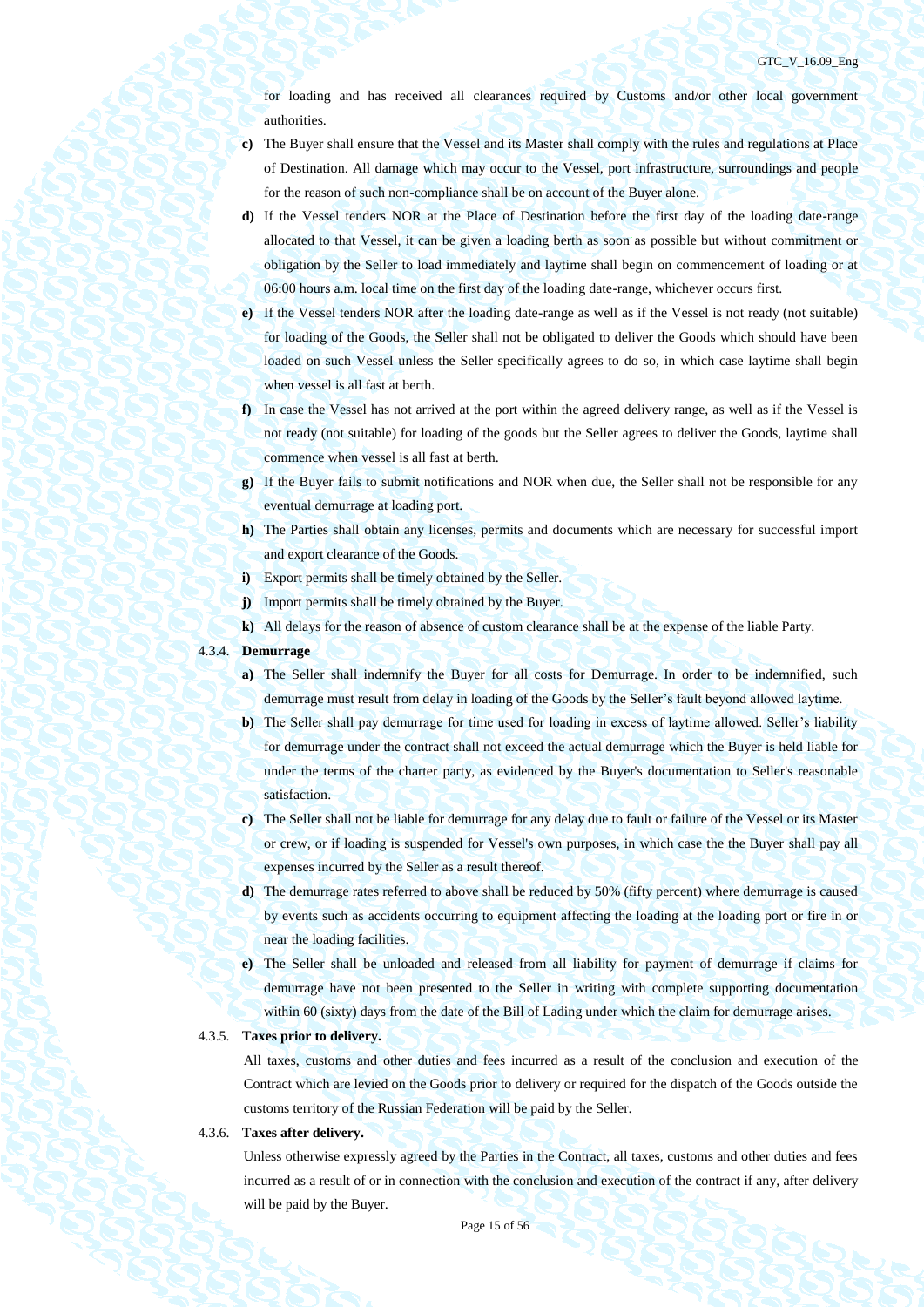### 4.3.7. **Deadfreight.**

Only deadfreight through the Seller's fault will be compensated by the Seller. If the Buyer requires the Seller to compensate for the deadfreight it shall provide the Seller with a relevant claim accompanied by all documents substantiating the Buyer's costs and expenses. Only reasonable deadfreight will be compensated.

# **4.4. CFR**

#### 4.4.1. **Delivery Date**

- **a)** The Delivery Date shall mean the moment when the Goods have been loaded on board of the nominated Vessel by customary means of the loading port at the Place of Destination which date is set in the Bill of Lading.
- **b)** For the liquid Goods the Delivery Date means the moment when the Goods passes the flange connection between the delivery hose and the permanent hose connection of the vessel at the Place of destination.
- **c)** Discharging and unloading the Goods is the Buyer's sole responsibility and shall not prejudice completed delivery of the Goods by the Seller.

#### 4.4.2. **Delivery terms**

**a)** The Buyer provides the Seller with full and timely information about the unloading port. The named information along with the Buyer's documentary instructions is to be provided to the Seller via facsimile or by other means agreed upon by the Parties, at least 5 (five) Business Days prior to each scheduled date of shipment of the Goods by the Seller.

The information must include:

- i. The name of the unloading port.
- ii. All instructions regarding customary documentation which may be required at the unloading port.
- iii. The identity of the terminal(s) at unloading port with instruction to enable the Vessel to prepare and submit necessary information to the customs or border authorities.
- iv. Any other information requested by the Seller.

Should the Buyer fail to timely submit the named information, the Seller is not required to initiate the shipping and delivery of the Goods, which will not constitute a waiver of the Buyer's breach of Contract. Any delays in delivery of the Goods which result from inaccuracies of provided information will be on the account of the Buyer and shall not be viewed as breach of Contract by the Seller.

- **b)** If applicable, the Nomination shall be made in accordance with the GTC.
- **c)** Where the Seller expressly or impliedly provides the Buyer with a date or a range of dates within which a nominated Vessel shall arrive at the unloading port these shall be indicative only, made by the Seller as an honest assessment without guarantee. The Seller shall not assume any responsibility for the delivery of the Goods at the unloading port in indicated period.
- **d)** Immediately upon the receipt of Seller's Nomination, but not later than one day from the receipt of Seller's Nomination, the Buyer shall provide the Seller with full written instructions regarding the particulars for the Bills of Lading including consignee, contact details and address of the authorized person of the consignee, other information necessary for the delivery and reasonably required by the Seller, number of the copies, addresses, etc. and such other information which may be required by the Place of Shipment, Place of Destination and/or the Seller. The Seller shall have the right to issue its own instructions if the Buyer fails to provide such instructions and/or information required by this Clause. Any delays or time lost caused by any failure of the Buyer to comply with this Clause shall count as laytime or time on demurrage.

#### 4.4.3. **Charterparty Conditions**

Page 16 of 56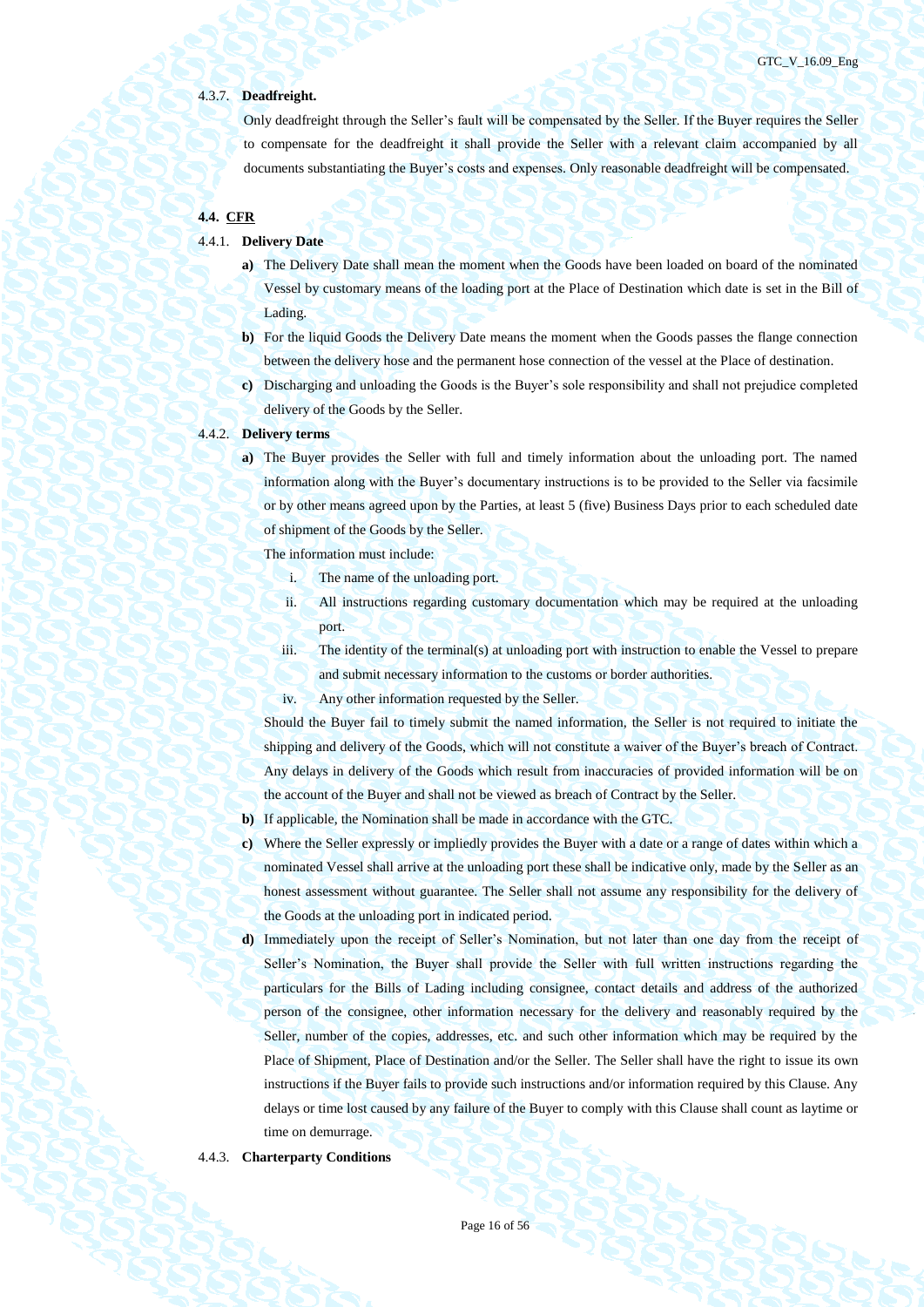The Seller may arrange shipment under the Bills of Lading which incorporate charterparty conditions normally in use for Vessels. Without prejudice to the generality of the foregoing, such conditions shall be deemed to include:

- **i.** the provision that the Goods shall be unloaded from the Vessel at the Buyer's expense; and
- **ii.** the provision that where, at any time after loading, but before the commencement of unloading:
	- importation of the Goods at the Place of Destination is prohibited under the laws of the country in which such the Goods were produced, or by regulations, rules, directives or guidelines applied by the government of that country or any relevant agency thereof; and/or
	- the country, state, territory or region at which the Place of Destination becomes an embargoed country,

the Goods shall be unloaded at an alternative safe port nominated by the Buyer that is not subject to any such prohibition and that is acceptable to the Seller (which acceptance shall not be unreasonably withheld).

In such circumstances, such alternative port of unloading shall be deemed to be the unloading port stipulated under the contract for the shipment in question and all extra expenses (if any) involved in the Vessel's reaching such alternative Place of Destination and/or in the unloading of the shipment thereat shall be for the Buyer's account.

## 4.4.4. **Licenses and clearances.**

- (i) The Parties shall obtain any licenses, permits and documents which are necessary for successful import and export clearance of the Goods.
- (ii) Export permits shall be timely obtained by the Seller.
- (iii) Import permits shall be timely obtained by the Buyer.
- (iv) All delays for the reason of absence of custom clearance shall be at the expense of the liable Party.

# 4.4.5. **Taxes prior to delivery.**

All taxes, customs and other duties and fees incurred as a result of the conclusion and execution of the Contract which are levied on the Goods prior to delivery or required for the dispatch of the Goods outside the customs territory of the Russian Federation will be paid by the Seller.

#### 4.4.6. **Taxes after delivery.**

Unless otherwise expressly agreed by the Parties in the Contract, all taxes, customs and other duties and fees incurred as a result of or in connection with the conclusion and execution of the contract if any, after delivery will be paid by the Buyer.

### 4.4.7. **Customs formalities**

If Goods are exported from the customs territory of the Russian Federation, the Buyer shall ensure the departure of Goods from the territory of the Russian Federation within 180 (one hundred and eighty) calendar days from the date when the customs procedures for export are completed on the territory of the Russian Federation (date of the stamp "Clearance allowed" in CCD).

For the delivery by sea the Buyer shall provide the Seller by e-mail or fax with the certified copies of the following documents with legible notes not later than 14 (fourteen) calendar days from the date of issue of bill in port on the territory of the Russian Federation:

- loading order (for Goods) indicating the port of discharge (POD) with stamp "loading is allowed" in CCD made by Russian Federation frontier customs authority,

- bill of lading indicating in column "POD" the place outside the customs territory of the Russian Federation. In case the Buyer fails to fulfill the obligations under this Clause the Buyer shall pay the Seller liquidated damages amounting to 22,5% of Goods' value, export of which is documentary unsupported in accordance with this Clause.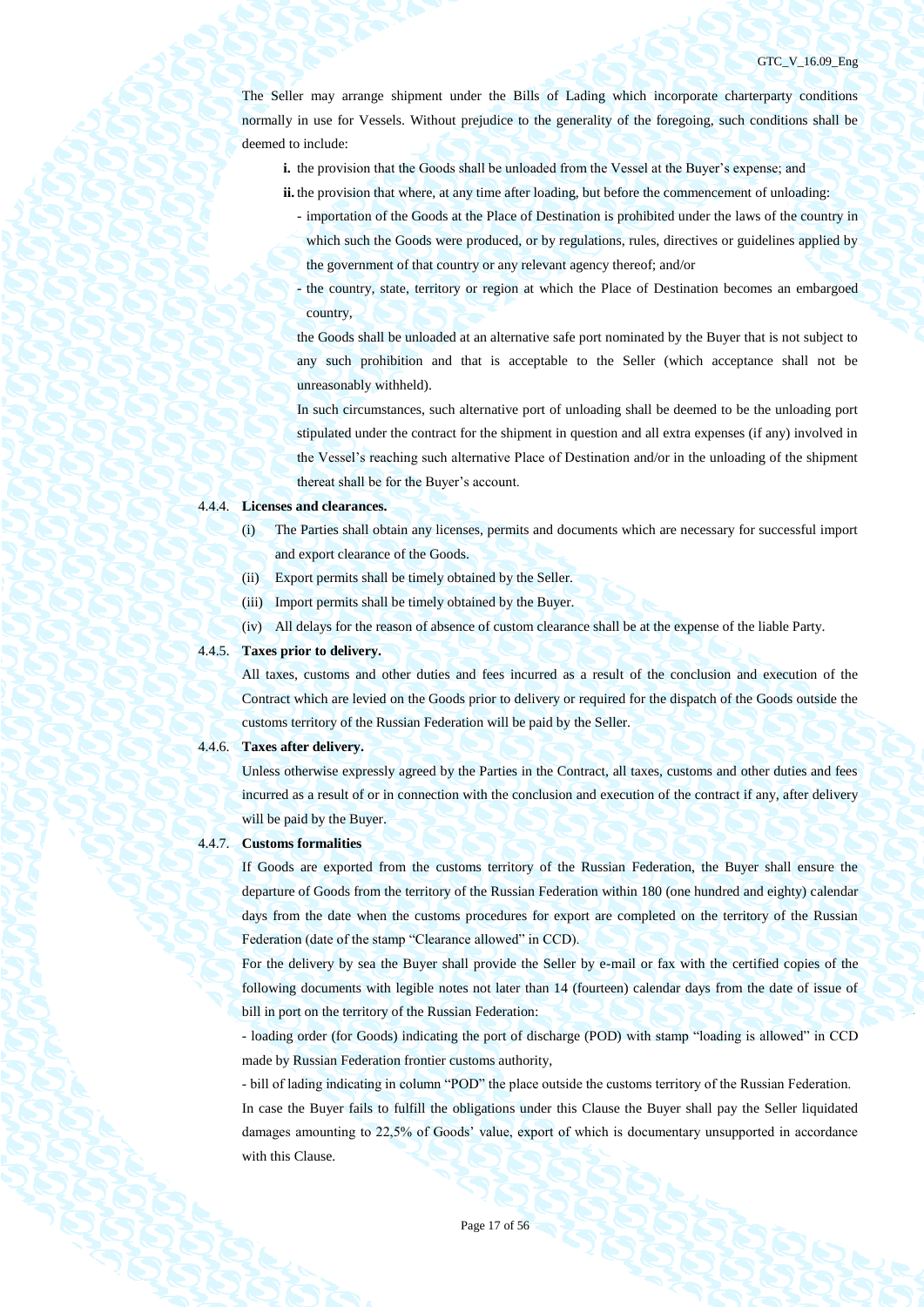The Parties expressly agreed that the above liquidated damages are the genuine pre-estimate of the Seller's losses in the event the railway bills are not provided to the Seller within specified period.

## **4.5. CIF**

## 4.5.1. **Delivery Date**

The Delivery Date shall mean the moment when the Goods have been loaded on board of the nominated Vessel by customary means of the loading port at the Place of Shipment which date is set in the Bill of Lading.

For the liquid Goods the Delivery Date means the moment when the Goods passes the flange connection between the delivery hose and the permanent hose connection of the vessel at the Place of Shipment.

### 4.5.2. **Delivery terms**

- a) Indicative dates of arrival. Where the Seller expressly or impliedly provides the Buyer with a date or a range of dates within which a nominated Vessel shall arrive at the Place of Destination these shall be indicative only, made by the Seller as an honest assessment without guarantee. The Seller shall not assume any responsibility for the arrival of the Goods at the Place of Destination.
- b) If applicable, the Nomination shall be made in accordance with the GTC.
- c) Where the Seller expressly or impliedly provides the Buyer with a date or a range of dates within which a nominated Vessel shall arrive at the unloading port these shall be indicative only, made by the Seller as an honest assessment without guarantee. The Seller shall not assume any responsibility for the delivery of the Goods at the unloading port in indicated period.
- d) Immediately upon, but not later than one day from the receipt of the Seller's Nomination, the Buyer shall provide the Seller with the following information:
	- full written instructions regarding the particulars for the Bills of Lading (consignee, contact details and address of the authorized person);
		- other information necessary for the delivery and reasonably required by the Seller (number of the copies, addresses, etc.);
	- other information which may be required or by the Place of Shipment, Place of Destination and/or the Seller.
- e) The Seller shall have the right to issue its own instructions if the Buyer fails to provide such instructions and/or information required by this Clause. Any delays or time lost caused by any failure of the Buyer to comply with this Clause shall count as laytime or time on demurrage.

### 4.5.3. **Charterparty Conditions**

The Seller may arrange shipment under the Bills of Lading which incorporate charterparty conditions normally in use for Vessels. Without prejudice to the generality of the foregoing, such conditions shall be deemed to include:

**i.** the provision that the Goods shall be unloaded from the Vessel at the Buyer's expense unless the Seller informed the Buyer reasonably in advance that the Seller bears the unloading costs; and

ii. the provision that where, at any time after loading, but before the commencement of unloading:

- importation of the Goods at the Place of Destination is prohibited under the laws of the country in which such the Goods were produced, or by regulations, rules, directives or guidelines applied by the government of that country or any relevant agency thereof; and/or
- the country, state, territory or region at which the Place of Destination becomes an embargoed country,

the Goods shall be unloaded at an alternative safe port nominated by the Buyer that is not subject to any such prohibition and that is acceptable to the Seller (which acceptance shall not be unreasonably withheld).

Page 18 of 56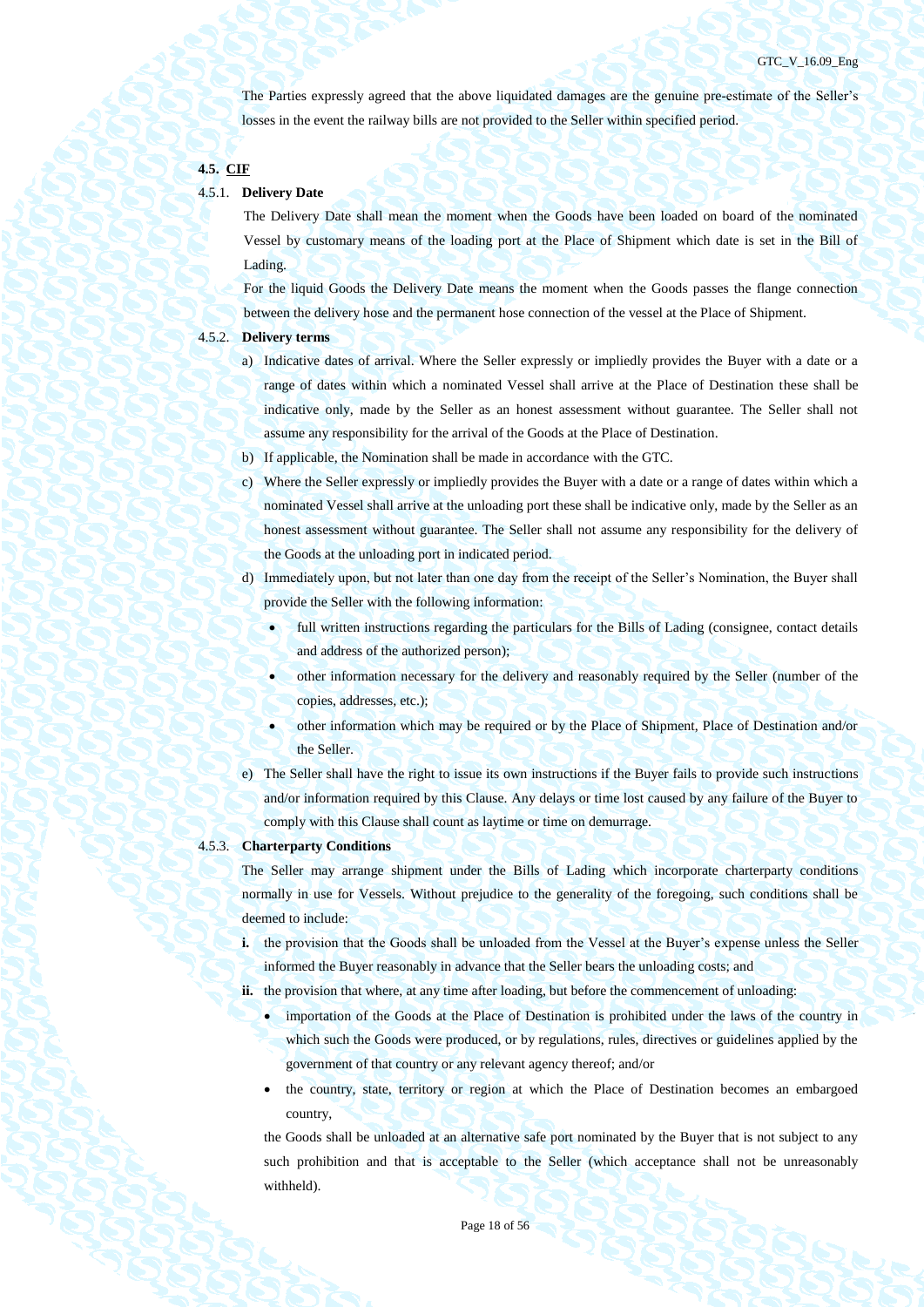In such circumstances, such alternative port of unloading shall be deemed to be the unloading port stipulated under the contract for the shipment in question and all extra expenses (if any) involved in the Vessel's reaching such alternative Place of Destination and/or in the unloading of the shipment thereat shall be for the Buyer's account.

### 4.5.4. **Licenses and clearances**

Where necessary, the Seller shall provide the Buyer with reasonable support in acquisition of all appropriate licenses and clearances for the unloading of the Goods; provided that the Buyer shall reimburse the Seller's costs and expenses arising out of or in connection with such support.

#### 4.5.5. **Taxes prior to delivery**

All taxes, customs and other duties and fees incurred as a result of the conclusion and execution of the Contract which are levied on the Goods prior to delivery or required for the dispatch of the Goods outside the customs territory of the Russian Federation will be paid by the Seller.

# 4.5.6. **Taxes after delivery**

Unless otherwise expressly agreed by the Parties in the Contract, all taxes, customs and other duties and fees incurred as a result of or in connection with the conclusion and execution of the contract if any, after delivery will be paid by the Buyer.

### **4.6. CPT**

#### 4.6.1. **Delivery Date**

The Delivery Date shall mean the day when the Goods are loaded

- **i.** in Seller's auto truck(s) to be shipped to the Place of Destination named by the Buyer which day is stated in the stamp on the CMR at the Place of Shipment;
- **ii.** in RTC / railway wagon(s) to be shipped to the Place of Destination named by the Buyer which day is stated in the stamp on the Railway Bill at the Place of Shipment (dispatched railway station);
- **iii.** in Vessel(s) to be shipped to the Place of Destination named by the Buyer which day is stated in the stamp on the Bill of Lading at the Place of Shipment.

### 4.6.2. **Delivery terms**

- a) Discharging and unloading the Goods at the Place of Destination is the Buyer's sole responsibility and shall not prejudice completed delivery of the Goods by the Seller.
- b) The Buyer provides the Seller with full and timely information about the Place of Destination, including any special location access instructions. The named information is to be provided to the Seller via facsimile or by other means agreed upon by the Parties, at least 5 (five) Business Days prior to each scheduled date of shipment of the Goods by the Seller.

The information must include:

- **i.** The identity, location and full address of the Place of Destination, with instructions for access to the Place of Destination.
- **ii.** All instructions regarding customary documentation which may be required at the Place of Destination (if any).
- iii. Any other information requested by the Seller.

Should the Buyer fail to timely submit the named information, the Seller is not required to initiate the shipping and delivery of the Goods, which will not constitute a waiver of the Buyer's breach of Contract. Any delays in delivery of the Goods which result from inaccuracies of provided information will be on the account of the Buyer and shall not be viewed as breach of Contract by the Seller.

4.6.3. **Nomination**

If applicable, the Nomination shall be made in accordance with the GTC.

4.6.4. **Licenses and clearances** 

Page 19 of 56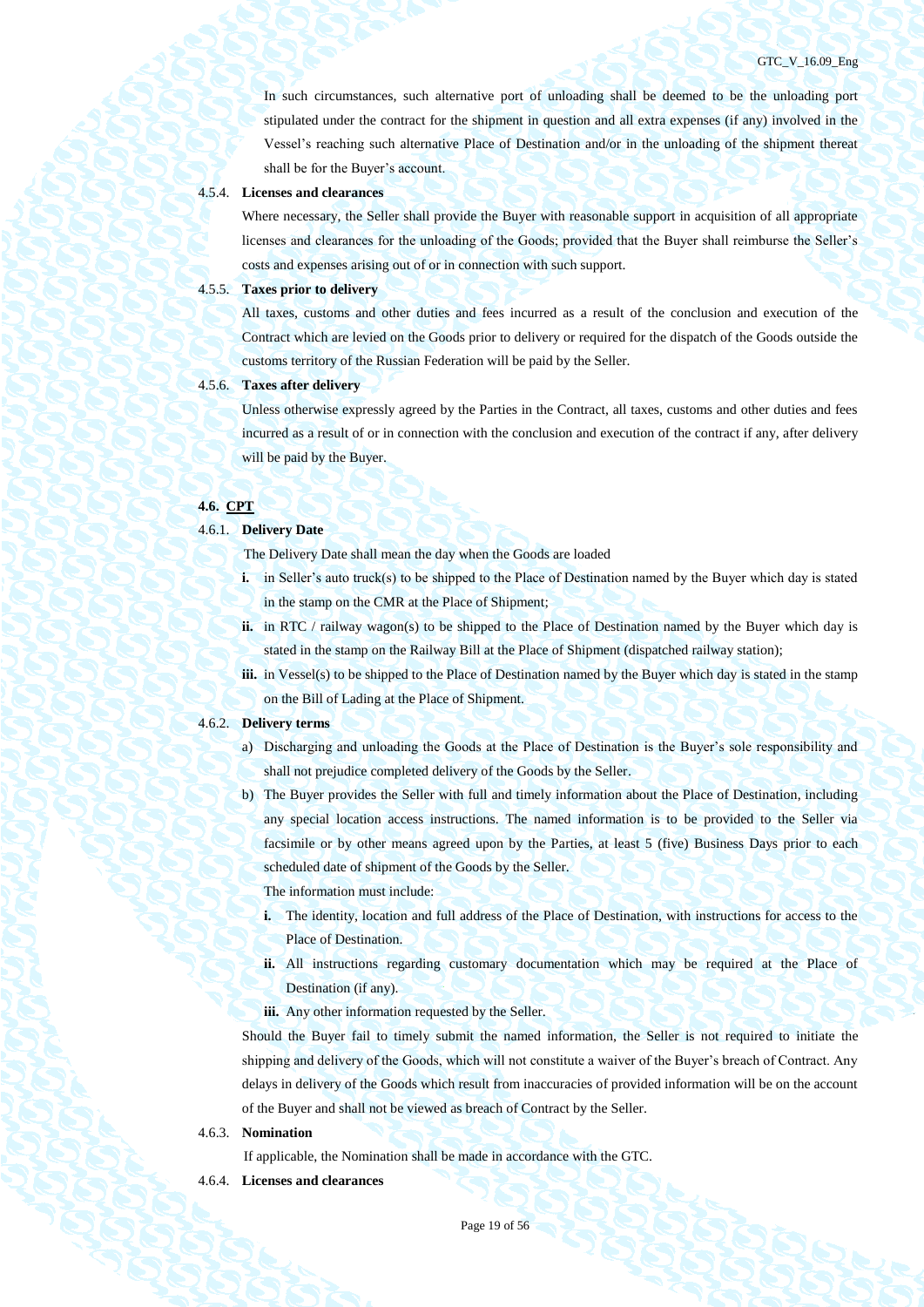- (i) The Parties shall obtain any licenses, permits and documents which are necessary for successful import and export clearance of the Goods.
- (ii) Export permits shall be timely obtained by the Seller.
- (iii) Import permits shall be timely obtained by the Buyer.
- (iv) All delays for the reason of absence of custom clearance shall be at the expense of the liable Party.

### 4.6.5. **Taxes prior to delivery**

All taxes, customs and other duties and fees incurred as a result of the conclusion and execution of the Contract which are levied on the Goods prior to delivery or required for the dispatch of the Goods outside the customs territory of the Russian Federation will be paid by the Seller.

### 4.6.6. **Taxes after delivery**

Unless otherwise expressly agreed by the Parties in the Contract, all taxes, customs and other duties and fees incurred as a result of or in connection with the conclusion and execution of the contract if any, after delivery will be paid by the Buyer.

#### **4.7. DAP**

#### 4.7.1. **Delivery Date**

- a) Delivery Date shall mean the moment of the Goods arrival at the Place of Destination ready for unloading.
- b) The time of the Goods arrival shall be indicated in the Transport Documents. In the event that Transport Documents do not specify the exact time of the Goods arrival, it is presumed that the Goods are arrived for unload:
	- **i.** for the delivery by sea as of the moment NOR is tendered to the Buyer by the vessel's master upon arrival to unloading port;
	- ii. for the delivery by railroad as of the scheduled time of arrival for a relevant train (unless the moment is specified in the Seller's/Carrier's notice to the Buyer); and
	- **iii.** for the delivery by road transport as of the moment of the Goods arrival specified in the Seller's/Carrier's notice to the Buyer.
- c) The Buyer may argue the actual time of the Goods arrival within 2 (two) days following a respective delivery, otherwise it is considered that the Buyer has no objections as regards the arrival time.

### 4.7.2. **Delivery Terms**

The unload of the Goods at the Place of Destination shall be at the Buyer's risk and expense. If the unload is included in the price of transportation under the agreement with the Carrier, the Seller may nevertheless invoice the Buyer relevant unload expenses, unless such expenses are attributed to the Seller in above.

#### 4.7.3. **Licenses and clearances**

Where necessary, the Seller and the Buyer shall provide each other with reasonable support in acquisition of all appropriate export and import licenses and clearances; provided that the other party shall reimburse for the costs and expenses arising out of or in connection with such support.

#### 4.7.4. **Import Taxes and customs formalities**

All taxes, customs and other duties and fees incurred as a result of the conclusion and execution of the Contract which are levied on the Goods in the country of delivery, as well as any other customs formalities in the country of delivery, will be paid and/or performed by the Buyer. If the Buyer fails to pay or perform the above when due, the risk shall pass to the Buyer before the Delivery Date. If the Buyer delays the fulfillment of its obligations under this Clause for more than 2 (two) days, the Seller is entitled, but not obliged: (i) to make any relevant payments and formalities on its own; or (ii) if the Goods are not released in the country of delivery, to place the Goods at a customs warehouse (in this case the moment of placing the Goods shall be the Delivery Date, any further costs will be at the Buyer's expense). The above Seller's rights shall be without prejudice to the Seller's other rights under the Contract or the applicable Law. In addition, the Buyer shall

Page 20 of 56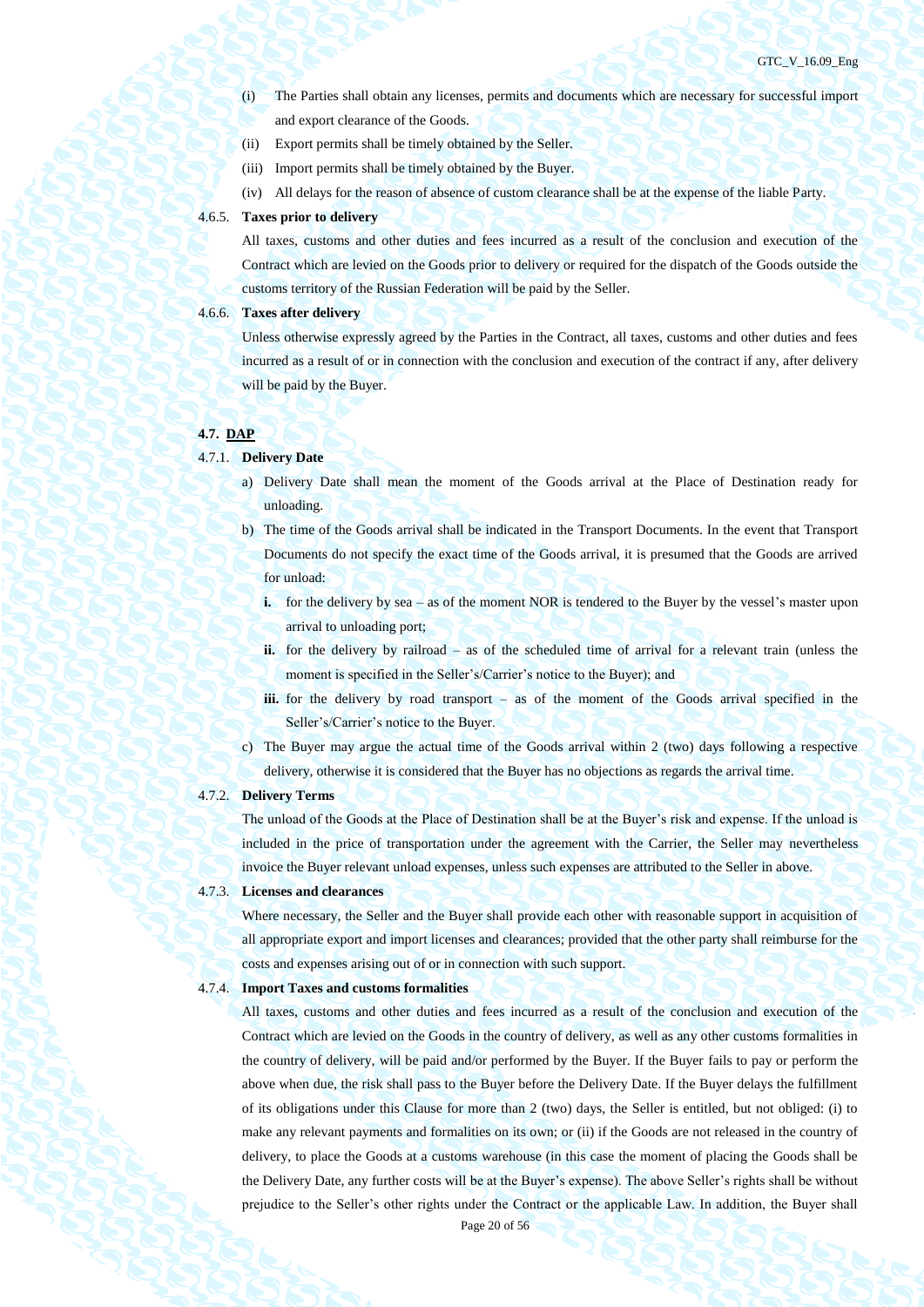indemnify the Seller for all costs, losses and damages, including, but not limited to, demurrage and/or detention incurred by the Seller as a result of the Buyer's failure to perform or duly perform obligations under this Clause.

# **4.8. DDP**

- 4.8.1. **Delivery Date**
	- a) Delivery Date shall mean the moment of the Goods arrival at the Place of Destination ready for unload.
	- b) The time of the Goods arrival shall be indicated in the Transport Documents. In the event that Transport Documents do not specify the exact time of the Goods arrival, it is presumed that the Goods are arrived for unload:
		- i. for the delivery by sea as of the moment NOR is sent to the Buyer;
		- ii. for the delivery by railroad as of the scheduled tile of arrival for a relevant train (unless the moment is specified in the Seller's/Carrier's notice to the Buyer); and
		- iii. for the delivery by road transport as of the moment of the Goods arrival specified in the Seller's/Carrier's notice to the Buyer.

The Buyer may argue the actual time of the Goods arrival within 2 (two) days following a respective delivery, otherwise it is considered that the Buyer has no objections as regards the arrival time.

### 4.8.2. **Delivery Terms**

- a) The unload of the Goods at the Place of Destination shall be at the Buyer's risk and expense, unless the expense are attributed to the Seller in Article I of the Contract.
- b) If any of licenses, clearances, other customs formalities or Taxes in the country of import could be performed, arranged or paid only by the Buyer or at the Buyer's side, the Buyer shall (i) inform the Seller thereof as a part of shipping information to be submitted to the Seller according to the GTC and (ii) perform, arrange and pay the same in due time. The Seller shall compensate the Buyer for documented direct expenses in relation thereto, provided that the Buyer furnishes the Seller with primary accounting documents substantiating the Buyer's costs such as acts, invoices, reports, etc. If the Buyer fails to perform or duly perform the obligation under this Clause, any adverse consequences to the Seller, Carrier and/or the Goods, including (i) delayed delivery and (ii) related penalties, fines, Taxes, costs, expenses will be at the Buyer's cost and risk. The Buyer shall indemnify the Seller for all costs, losses and damages, including, but not limited to, demurrage and/or detention incurred by the Seller as a result thereof.

### 4.8.3. **VAT**

a) Prior to concluding a Contract in case if the Buyer is a company registered in the EU, the Buyer should provide the Seller with its VAT Identification Number.

- b) In case if:
	- (i) the Buyer is a company Registered in EU;
	- (ii) the Buyer wants to receive a VAT-exempt invoice;
	- (iii) the Buyer purchases the Goods from the Seller on the DDP basis at the Place of Destination in a certain country, picks up the Goods itself and moves the Goods out of this certain country;

the Buyer shall within two weeks from the Delivery Date provide the Seller with copies of the Transport Documents, confirming that the Goods have been moved out of the country where they have been purchased.

If the abovementioned Transport Documents (specified in Clause 3.2.2 ) have not been provided on time, the Seller has the right to issue a credit note to the original VAT-exempt invoice and issue a new invoice, increased by the amount of VAT that has to be paid by the Buyer within 7 (seven) days after the date invoice issued.

Page 21 of 56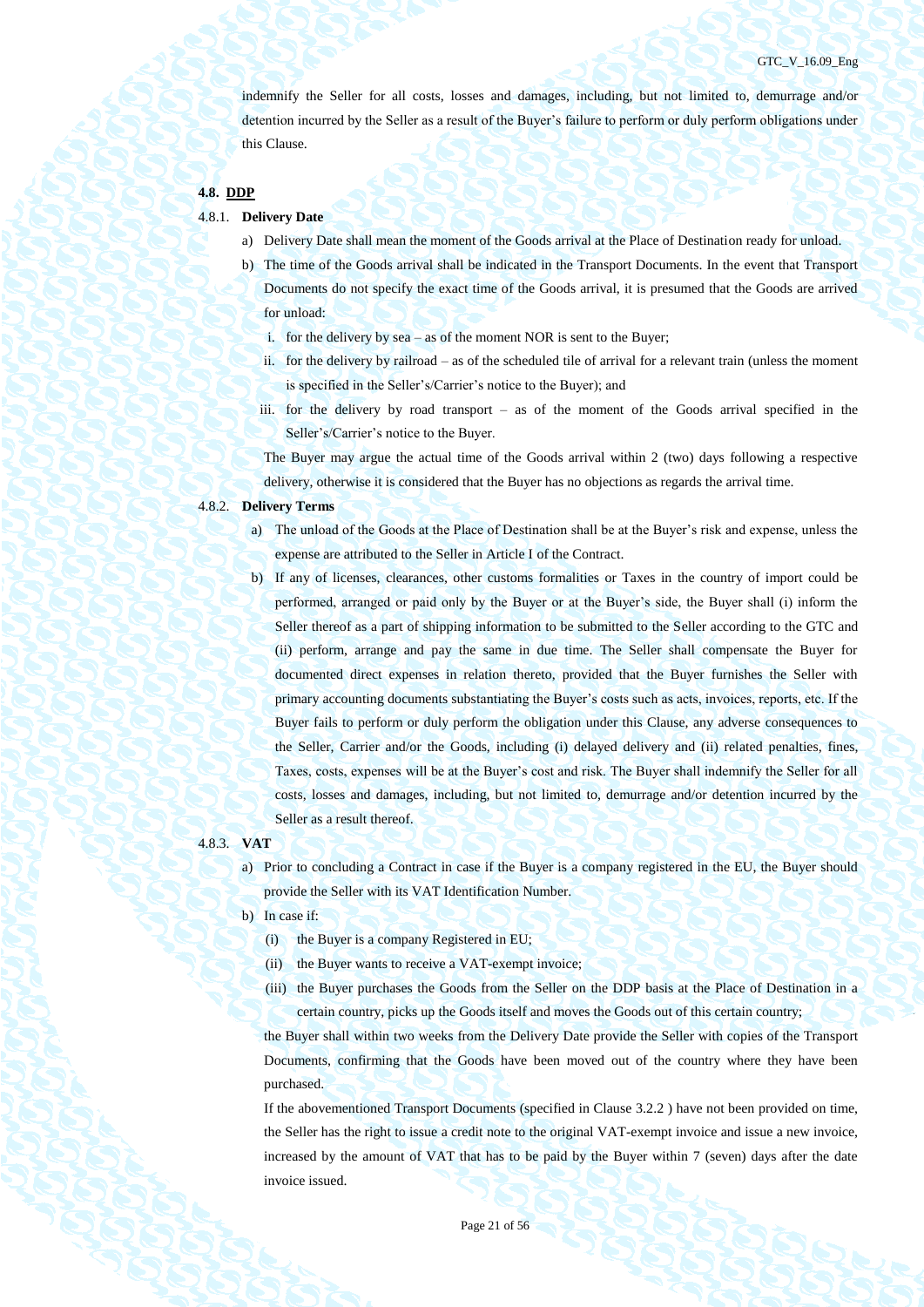# **PARAGRAPH V**

# **SPECIAL CONDITIONS**

# **TRANSPORT**

# **5.1. Special Conditions of Delivery by Sea**

- 5.1.1. Where the Seller expressly or impliedly provides the Buyer with a range of dates within an agreed period of delivery or arrival of the Vessel at Place of Destination, delivery may be performed on any of the dates provided.
- 5.1.2. On the next day after dispatch of the Goods the Seller shall provide the Buyer with all information necessary for unloading of the Goods:
	- a) The Contract reference number.
	- b) The name of arriving Vessel, from which the Goods must be unloaded.
	- c) Description of the Goods and their Bill of Lading quantity.
	- d) Estimated Time of Arrival and date of Bill of Lading.
	- e) Number of copies of Bill of Lading.
	- f) Details of any other cargo on board of the Vessel, if it can have any influence on unloading of the Goods process.
- 5.1.3. Where the Buyer shall charter the Vessel, the Buyer shall ensure the Vessel's fitness and cleanliness satisfactory for delivery of the Goods in time and without affecting their quality. The cleanliness shall be evidenced by an appropriate certificate issued by Saybolt, SGS or other reliable body; however, it does not preclude the Seller to conduct an inspection of the Vessel and suspend the Goods' loading if there are reasonable doubts in the Vessel's condition. In this case the Parties shall promptly initiate an independent inspection, splitting relevant costs evenly. If the Vessel is found unsatisfactory, the Buyer may either: (i) clean the Vessel or (ii) substitute the Vessel with a satisfactory one or (iii) request to proceed with loading taking all risks related to adverse affect on the Goods. Option (iii) is allowed only upon the Seller's consent. Any related costs and expenses shall be born/compensated (paid in full) by the Buyer to the Seller, including, without limitations, the Seller's costs and expenses related to delay in the delivery of the Goods.

#### <span id="page-21-0"></span>5.1.4. **The Buyer warrants that:**

- a) the unloading port and unloading terminal, indicated as the Place of Destination, shall comply and shall remain fully compliant with the requirements of the ISPS Code;
- b) the Buyer shall provide a safe port and safe berth for the Vessel and the Vessel shall when fully laden be able to safely reach, lie at, unload the Goods at and depart from the unloading terminal, always safely afloat, free from air draft and other physical restrictions and without causing damage to the unloading terminal, rivers, canals, shores, berths, docks, jetties, surroundings, environment and people.
- 5.1.5. **The Buyer shall be liable for and shall indemnify the Seller** in respect of any loss or damage, including but not limited to any liability for damage to the Vessel, the berth, terminal, rivers, canals, shores, berths, docks, jetties, surroundings, environment and people, additional freight costs or any deviation costs or any demurrage or detention, or expenses arising out of and in relation to any failure of the Buyer to comply with Claus[e 5.1.4.](#page-21-0) Any costs or expenses arising out of or related to security regulations or measures required at the Place of Destination by the unloading port or facility or any relevant authority in accordance with the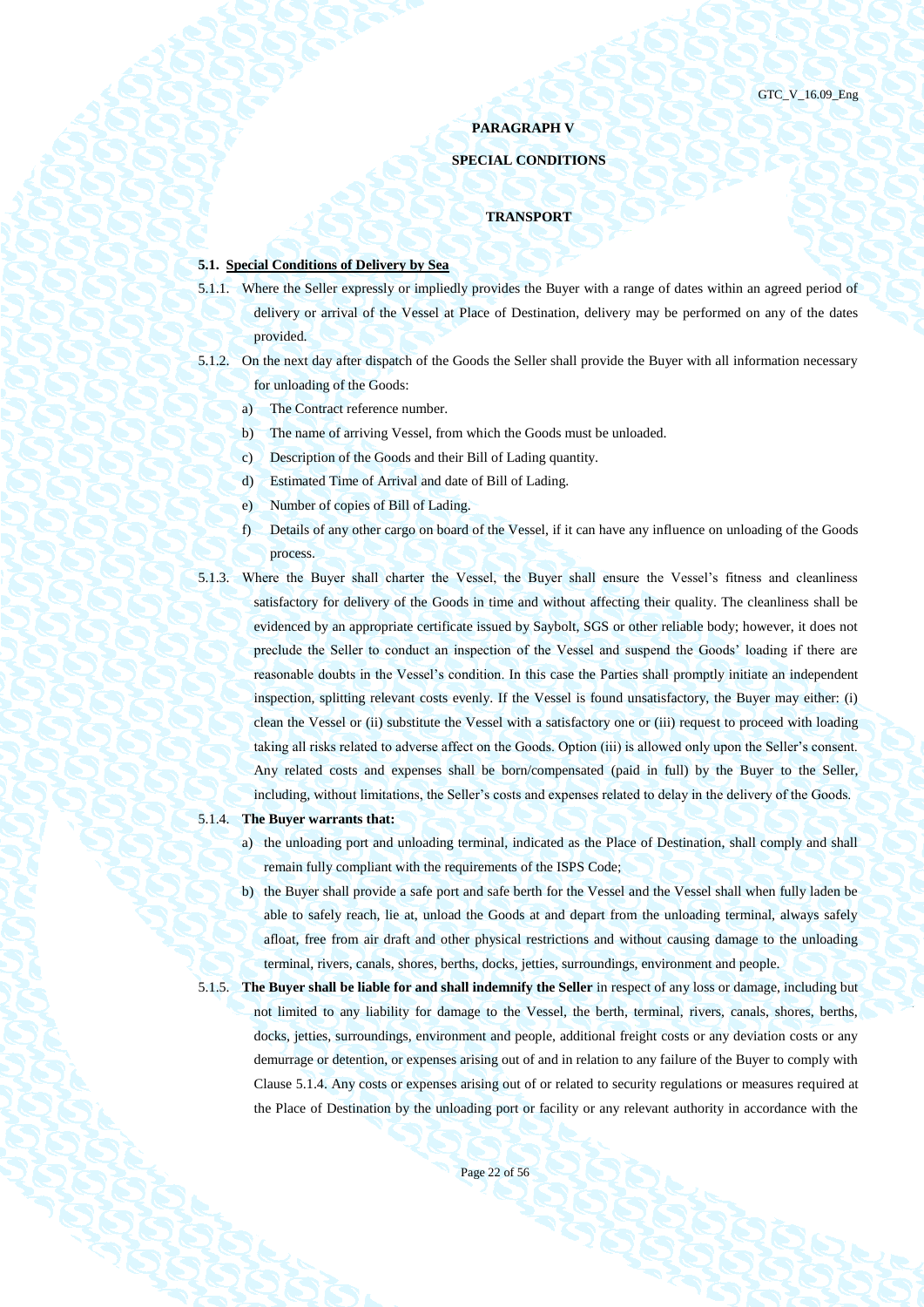ISPS Code, if applicable, including but not limited to, security guards, launch services, tug escorts, port security fees or Taxes and inspections; and any delays caused by any additional or special security measures, inspections or other action required at the Place of Destination by the unloading port or facility or any relevant authority as a result of the nominated Vessel's previous ports of call shall all be for the Buyer's account and such time shall count as laytime or time on demurrage.

### 5.1.6. **Nomination**

- **a)** Unless otherwise provided in the Contract, bulk cargo deliveries will require nomination of the Vessel and deliveries of other categories of the Goods will not require nomination.
- **b)** If the nomination is required, a Party chartering the Vessel shall not later than 5 (five) days prior to the first day of the laytime at loading port, nominate for the other Party's acceptance (and such acceptance not to be unreasonably withheld) the Vessel which is to be loaded with the Goods for each scheduled shipment (the "Nomination").
- **c)** The Nomination shall include:

(i) the Contract reference number;

(ii) the name of the Vessel on which the Goods will be loaded;

(iii) a description of the Goods and approximate quantity or the Bill of Lading quantity (if available);

(iv) ETA of the Vessel;

(v) the Vessel(s) loading laytime;

(vi) details of any other cargo on board or to be loaded on board if loading a part of cargo;

(vii) details of the last 3 (three) cargoes of the Vessel and such cargoes shall be of a nature, which are unlikely to have an adverse effect on the quality of the Goods;

(viii) Details of the agent at the Place of Destination (if available).

- **d)** The acceptance or reasonable rejection of the Vessel shall be advised by the consenting Party as soon as possible, however not later than 12 (twelve) hours upon receipt of such nomination.
- **e)** Unless otherwise specified herein, the nominating Party may substitute any Vessel named in the Nomination not later than five days prior to the first day of the ETA at the loading port. Such substitution shall always be subject to the requirements that a Vessel of a similar size be provided and that the quantity to be loaded shall not, without prior written consent of the other Party, differ by more than the acceptable deviation from the quantity of the Goods as provided in Clause [5.8.4](#page-38-0) from the quantity specified in the Nomination. Where a Vessel is substituted, the nominating Party shall send to other Party a revised Nomination in the form set out above.

#### 5.1.7. **NOR**

Upon arrival of the Vessel at the Place of Destination (the unloading port or customary anchorage or area or such other place as the Vessel may be ordered to await unload) or other closest possible point to the Place of Destination, the Vessel shall tender its notice of readiness (NOR).The Buyer is obliged to ensure his timely presence at Place of Destination at the date of delivery for unloading of the Goods.

The Buyer's (or the Buyer's representative / agent's) absence at the Place of Destination shall not prejudice the fact that the Seller had successfully performed delivery of the Goods for the purpose of the contract.

# 5.1.8. **Charterparty Conditions**

Page 23 of 56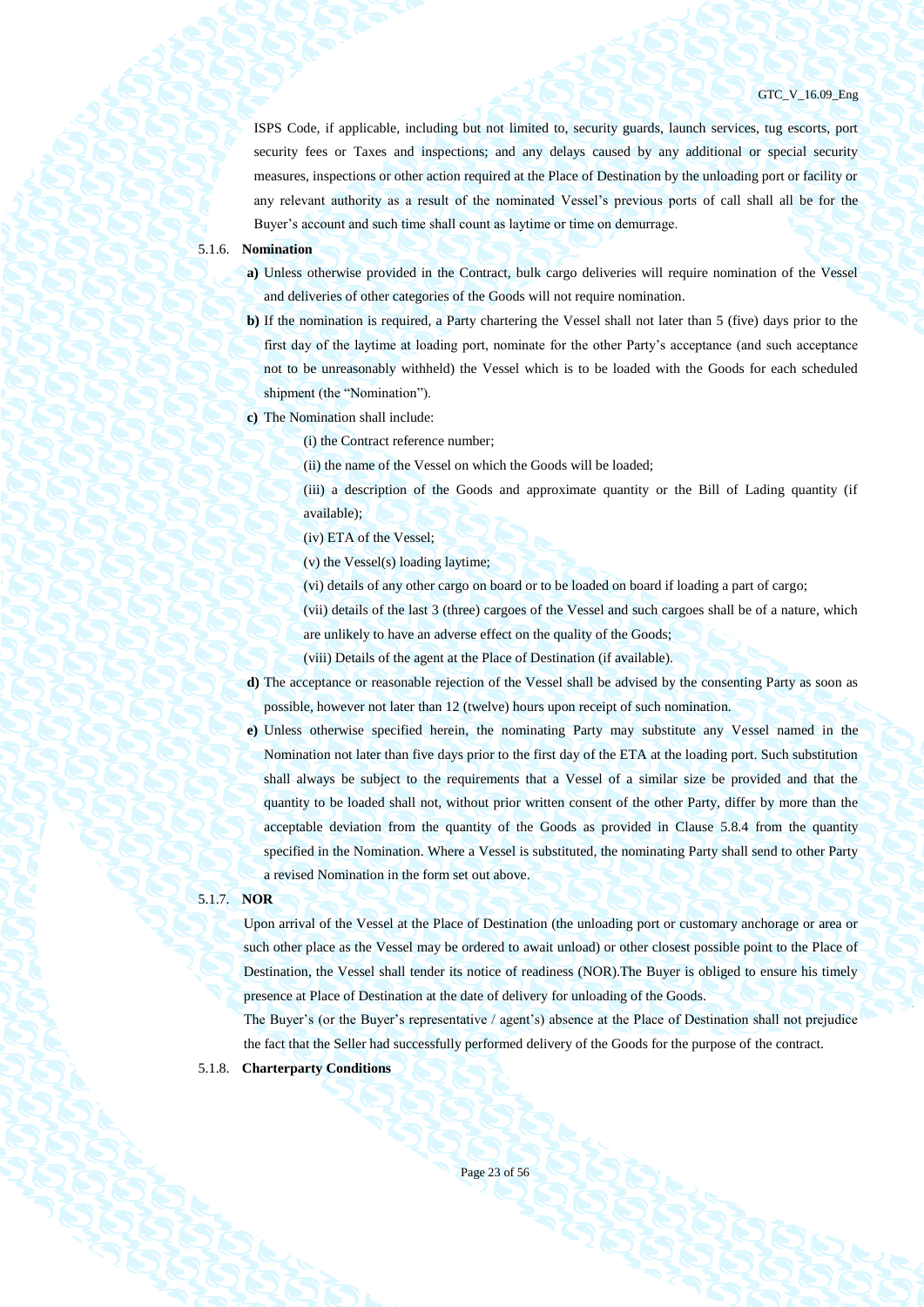GTC\_V\_16.09\_Eng

The Seller may arrange shipment under Bills of Lading which incorporate charterparty conditions normally in use for Vessels. Without prejudice to the generality of the foregoing, such conditions shall be deemed to include the provision that where, at any time after loading but before the commencement of unload:

a) Importation of the Goods at the unloading port is prohibited under the laws of the country in which such Goods were produced, or by regulations, rules, directives or guidelines applied by the government of that country or any relevant agency thereof; and/or

b) The country, state, territory or region at which the Place of Destination becomes an embargoed country, the shipment shall be unloaded at an alternative safe port nominated by the Buyer that is not subject to any such prohibition and that is acceptable to the Seller (which acceptance shall not be unreasonably withheld). In such circumstances, such alternative port of unloading shall be deemed to be the Place of Destination stipulated under the contract for the shipment in question and all extra expenses (if any) involved in the Vessel's reaching such alternative Place of Destination shall be for the Buyer's account.

# 5.1.9. **The Buyer's Right to Require**

Where the Buyer, by written instruction to the Seller, requests that the Vessel:

- a) co-mingle different grades of the Goods belonging to the Buyer; and/or
- b) otherwise breach the Vessel's natural segregation; and/or
- c) dope the Goods by introducing additives after loading; and/or
- d) add dye to the Goods after loading; and/or
- e) perform on board blending of the Goods; and/or
- f) carry additives/dye in drums on deck; and/or
- g) carry out such other cargo operation as the Buyer may reasonably require and always providing that the Vessel is capable of performing such operations and that such operations are within the scope of the charterparty conditions or otherwise agreed by the Vessel's owners;

then the Buyer shall indemnify and hold the Seller harmless against any liability, loss, damage, delay or expense that the Seller may sustain by reason of complying with the Buyer's request. The indemnity given by the Buyer to the Seller shall be no less in scope than the indemnity required by the Vessel's owners to comply with the Buyer's request.

#### 5.1.10. **The Seller's Right to Refuse**

The Seller reserves the right to refuse at any time:

- a) to direct any Vessel to undertake or to complete the voyage to the Place of Destination if such Vessel is required in the performance of the Contract, in the Seller's opinion, to risk its safety or to risk ice damage, or to transit or to proceed or to remain in waters where there is war (whether declared or not), terrorism, piracy or threat thereof; or
- b) to direct the Vessel to undertake the voyage to the intended Place of Destination if such Vessel is required in the performance of the Contract to transit waters, which in the Seller's reasonable opinion, would involve abnormal delay; or
- c) to undertake any activity in furtherance of the voyage which in the opinion of the Vessel's master could place the Vessel, its cargo or crew at risk.

If the Seller agrees to direct the Vessel to undertake or to complete a voyage as referred to in this Clause, the Buyer undertakes to reimburse the Seller, in addition to the Total Goods Value payable under the Contract, for all costs incurred by the Seller in respect of any additional, freight, demurrage, insurance premium and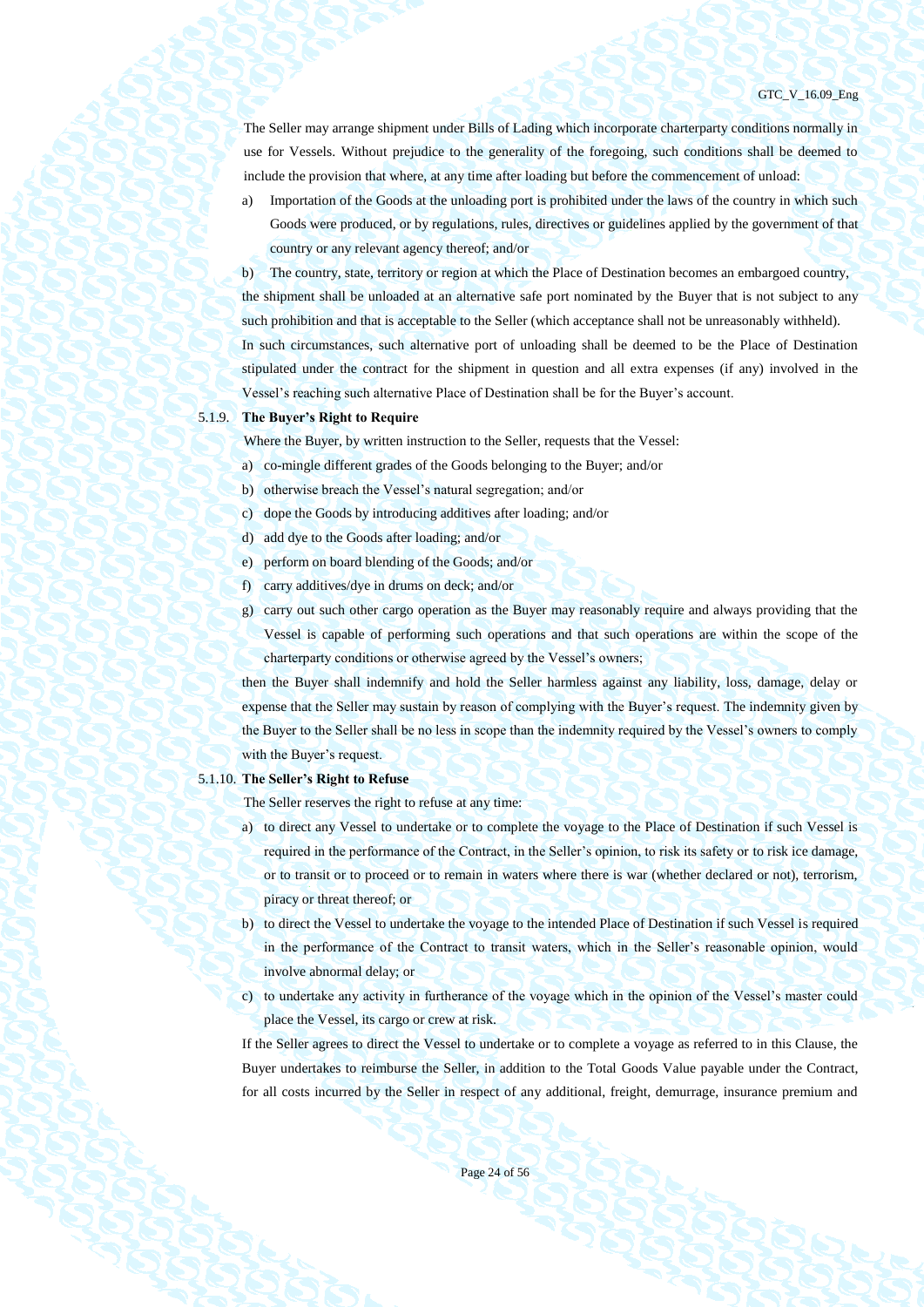any other sums that the Seller may be required to pay to the Vessel's owner including but not limited to any sums in respect of any amounts deductible under such owners' insurance and any other costs and/or expenses incurred by the Seller.

# 5.1.11. **Ice Clause**

- a) In case of ice at the Place of Destination or on the voyage to the Place of Destination which directly prevents or hinders safe navigation, the Vessel may only follow a path cut by ice breakers, provided that the master considers such navigation safe. Under no circumstances will the Vessel be obliged to force a path through the ice. If required, the Buyer shall, at its own expense, place icebreakers at the Vessel's disposal.
- b) The Buyer shall reimburse the Seller for:
	- Any additional insurance premium incurred;
	- ii. The cost of any ice damage incurred less any sum which is recovered under the applicable insurance policy or policies; and
	- iii. Any charter hire paid by the Seller for the period of repair necessitated by ice damage, including hire paid by the Seller for the Vessel's deviation to the repair yard.
- c) In the event that the Place of Destination is inaccessible due to ice, or in the event that the master deems the Vessel to be at risk of being unable to leave the Place of Destination due to ice, the Vessel will proceed to the nearest ice-free position and request revised orders. Immediately upon receipt of such request, the Buyer shall nominate an alternate ice-free and accessible port or facilities for receiving the Goods, provided that if the Place of Destination is a loading port then such an alternative ice-free and accessible port or facilities shall be agreed with the Seller. Any additional freight, expenses, demurrage and/or dues incurred as a result of such revised orders shall be for the account of the Buyer.

#### **5.2. Special Conditions of Delivery by RTC/railway wagon(s)**

- 5.2.1. Where the Seller expressly or impliedly provides the Buyer with a range of dates within an agreed period of delivery or arrival of RTC / railway wagon(s) loaded with the Goods, delivery may be performed on any of the dates provided.
- 5.2.2. No later than 3 (three) Business Days after shipment of the Goods by RTC / railway wagon(s) the Seller shall provide by electronic post or facsimile to the Buyer all information necessary for unloading of the Goods:
	- (a) The Contract reference number.
	- (b) Railway Bill reference number(s).
	- (c) RTC / railway wagon(s) identification number(s).
	- (d) Description of the Goods and their Railway Bill quantity.
- 5.2.3. The Buyer at his own option can provide the Seller with written instructions regarding information necessary for efficient unloading of the Goods by the Carrier or the Buyer's representative. In case such information is provided, the Seller or his representatives / employees undertake to honestly follow the instructions where applicable, to partially assist in efficient unloading of the Goods by the Carrier or the Buyer's representative. Such assistance is not a duty, but an option of the Seller.
- 5.2.4. **The Buyer warrants** that the railway zone at Place of Destination shall be safe and well suited for delivery of the Goods. The Buyer shall be liable for and shall indemnify the Seller in respect of any loss or damage, including but not limited to any liability for damage to the RTC  $/$  railway wagon(s), surroundings,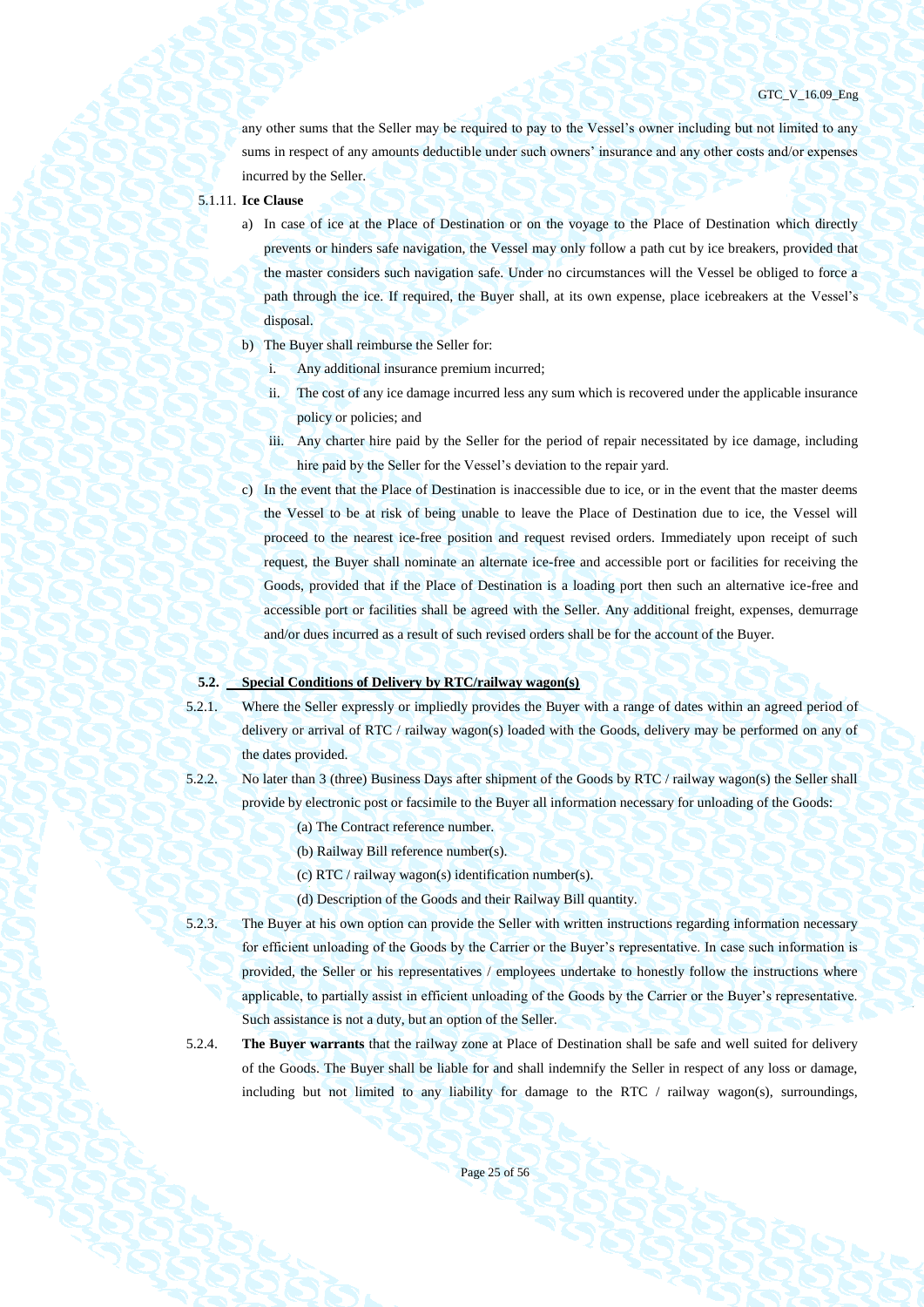environment and people, additional costs or expenses arising out of and in relation to any failure of the Buyer to nominate a safe railway zone at Place of Destination.

- 
- 5.2.5. **Notice of Arrival**
	- a) The railway station administration using available contact information of the Buyer presents the Notice of Arrival of the Goods to the Place of Destination station ("NOA") to the Buyer in accordance with customary rules at the railway station. Such NOA corresponds to performed delivery of the Goods by the Seller.
	- b) The Buyer is obliged to ensure Carrier's timely presence at Place of Destination at the date of delivery for unloading of the Goods.
	- c) Carrier's absence at the Place of Destination shall not prejudice the fact that Seller had successfully performed delivery of the Goods for the purpose of the contract.

## 5.2.6. **Laytime**

- a) Laytime per each RTC / railway wagon(s) shall be as set out in the Contract. In the event the laytime is not set out in the Contract, then such laytime shall be 24 (twenty four) hours starting on and including the date of arrival to the station as stated on the Railway Bills and shall run until the completion of unloading. For every day of delay the Buyer shall cover the rate amounting to the railcar owner's tariff (as of the date of this version of the GTC – 40,00 (forty) USD per wagon per day, and as may be amended from time to time) in accordance with invoices provided by the Seller, or such other period as may be customary at the Place of Destination, unless otherwise expressly mutually agreed by the Parties in writing. Sundays and Holidays shall be included (SHINC) unless loading on the Sunday or Holiday in question is prohibited by law or regulation or custom at the unload railway zone.
- b) Laytime shall commence 2 (two) hours after NOA has been tendered; or when the RTC / railway wagon stands ready at the station / railway unloading zone; whichever is the earlier. For the purpose of calculating of unloading time, unloading shall be deemed to have been completed upon disconnection of the discharging hoses or loading/loading of the last potion of the Goods of the last railway wagon cargo.
- c) If the train has not released the railroad track within the laytime period or promptly thereafter through no fault of the Seller (e.g. if the Buyer is to unload the Goods and has failed to unload them when due) and this resulted in additional costs, expenses or losses of the Seller, then the Buyer shall pay in full the Seller for such costs, expenses or losses within 5 (five) Business Days after the relevant claim of the Seller.

### 5.2.7. **Railway Transportation Contract Conditions**

- a) The Seller may arrange shipment with respect to a standard railway transportation contract. Without prejudice to the generality of the foregoing, such conditions shall be deemed to include the provision that where, at any time after loading but before the commencement of unloading;
- b) Importation of the Goods at the unloading railway zone is prohibited under the laws of the country in which such Goods were produced, or by regulations, rules, directives or guidelines applied by the government of that country or any relevant agency thereof; and/or
- c) The country, state, territory or region at which the Place of Destination is located becomes an restricted zone, the Goods shall be unloaded at an alternative railway zone nominated by the Buyer that is not subject to any such prohibition and that is acceptable to the Seller (which acceptance shall not be unreasonably withheld).

Page 26 of 56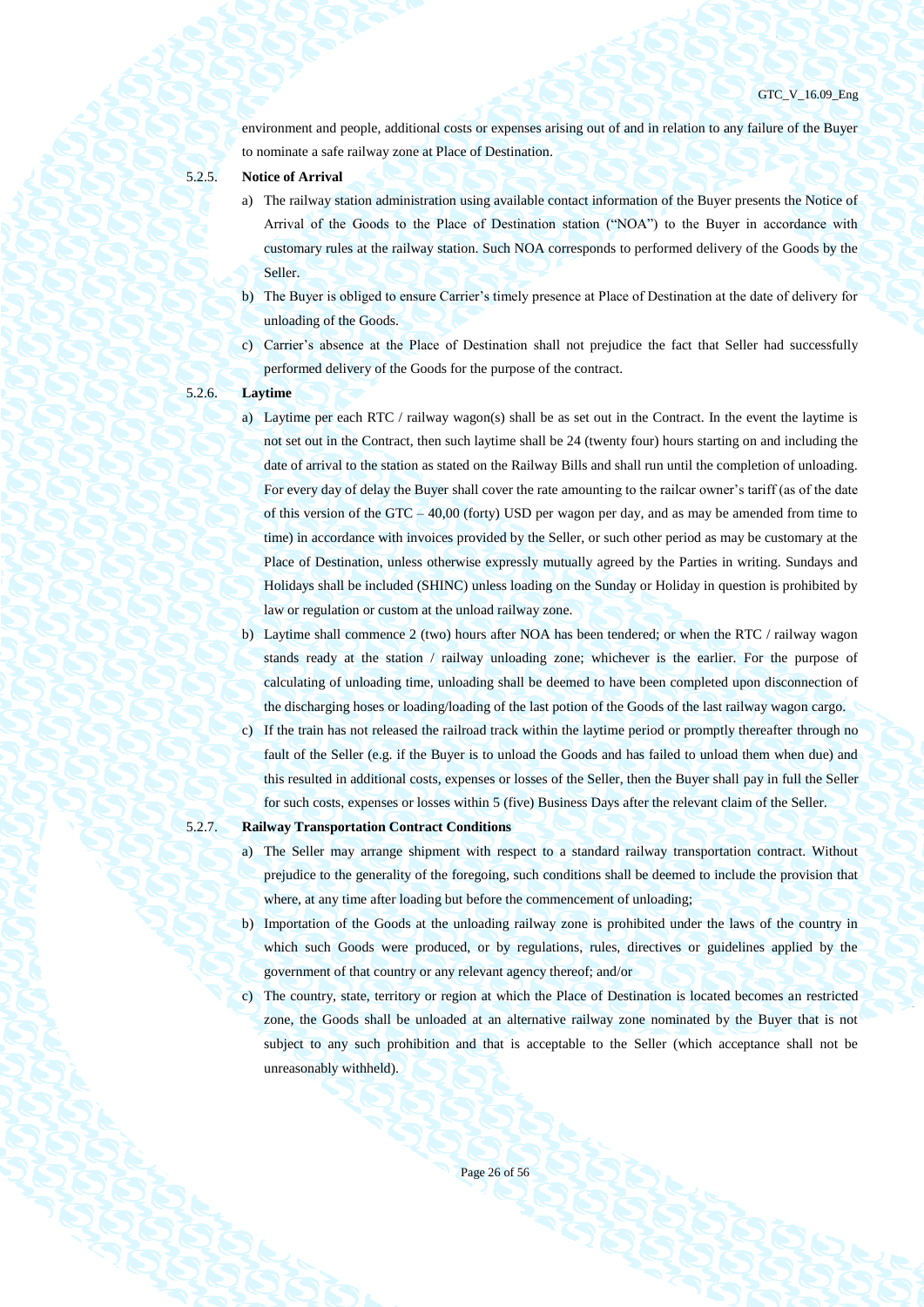d) In such circumstances, such alternative railway unloading zone shall be deemed to be the Place of Destination stipulated under the contract for the shipment in question and all extra expenses (if any) involved in the RTC's / railway wagon(s) reaching such alternative Destination Place shall be for the Buyer's account.

# 5.2.8. **Buyer's Right to Require**

The Buyer has the right to require extra services in relation to the Goods at the Place of Destination which shall not be viewed as included in the Total Goods Value. The Parties shall decide on a possibility of provision of such services by mutual written agreement no later than 3 (three) days before Estimated Time of Arrival of the RTC / railway wagon(s). Where the Buyer, by written instruction to the Seller, requests that such services should be provided, then the Buyer shall indemnify and hold the Seller harmless against any liability, loss, damage, delay or expense that the Seller may sustain by reason of complying with the Buyer's request. The indemnity given by the Buyer to the Seller shall be no less in scope than the indemnity required by RTC / railway wagon(s) owners to comply with the Buyer's request.

# 5.2.9. **Damage to RTC and Wagons**

- a) It is presumed that RTC and railway wagons arrive at the Place of Destination for unloading in good condition, unless the Buyer has promptly (but not later than 3 (three) hours after the RTC and railway wagons arrival) informed of the defects. If the defects will be revealed after that the Buyer shall pay repair costs or expenses of the Carrier or the Seller within 5 (five) Business days upon the Seller's or Carrier's respective invoice.
- b) Within 3 (three) Business days prior to the beginning of dispatches, the Buyer shall provide the Seller with the instruction for filling in the shipping documents for the Goods dispatch, including the delivery period, reference to the number and date of the relevant Contract, quantity of the Goods, full name and address of the consignee, railway code of the consignee, name of the destination station's railway roads, railway station confirmation to accept the Goods.
- c) Under the Buyer's applications the Seller shall arrange for plans (the "Plans") for transportation of the Goods by railways. The procedure and dates for issuance of the Plans shall be regulated by the applicable local laws and regulation.
- d) Should, through the fault of either of the Parties, the Plans no be fulfilled, the Party at fault will be held liable for all damages or fines imposed by the railway(s).
- e) In case of impossibility to unload the Goods due to the technical reasons during periods indicated in the Clauses "Laytime" the Buyer shall notify the Seller on such effect (by telegram, fax, mail or email) within 24 (twenty-four) hours from the moment the rail tank-car arrival to the station of destination.
- f) In case of rail tank-car damage caused within the time period of its disposal of the Buyer or the Buyer's counterparties, the Buyer shall immediately inform the Seller about the occurrence of such event and recover losses incurred due to rail tank-car damage within 60 (sixty) days from the date of the Seller's demand. In case a rail tank-car is lost within the time period of its disposal by the Buyer or the Buyer's counterparties, the Buyer shall pay to the Seller the amount that covers market value of a rail tank-car of identical model and year of manufacture including costs incurred for putting it into operation. A rail tankcar is considered lost if it is not returned to Seller within 120 (one hundred and twenty) days from the date of the Goods dispatch.

Page 27 of 56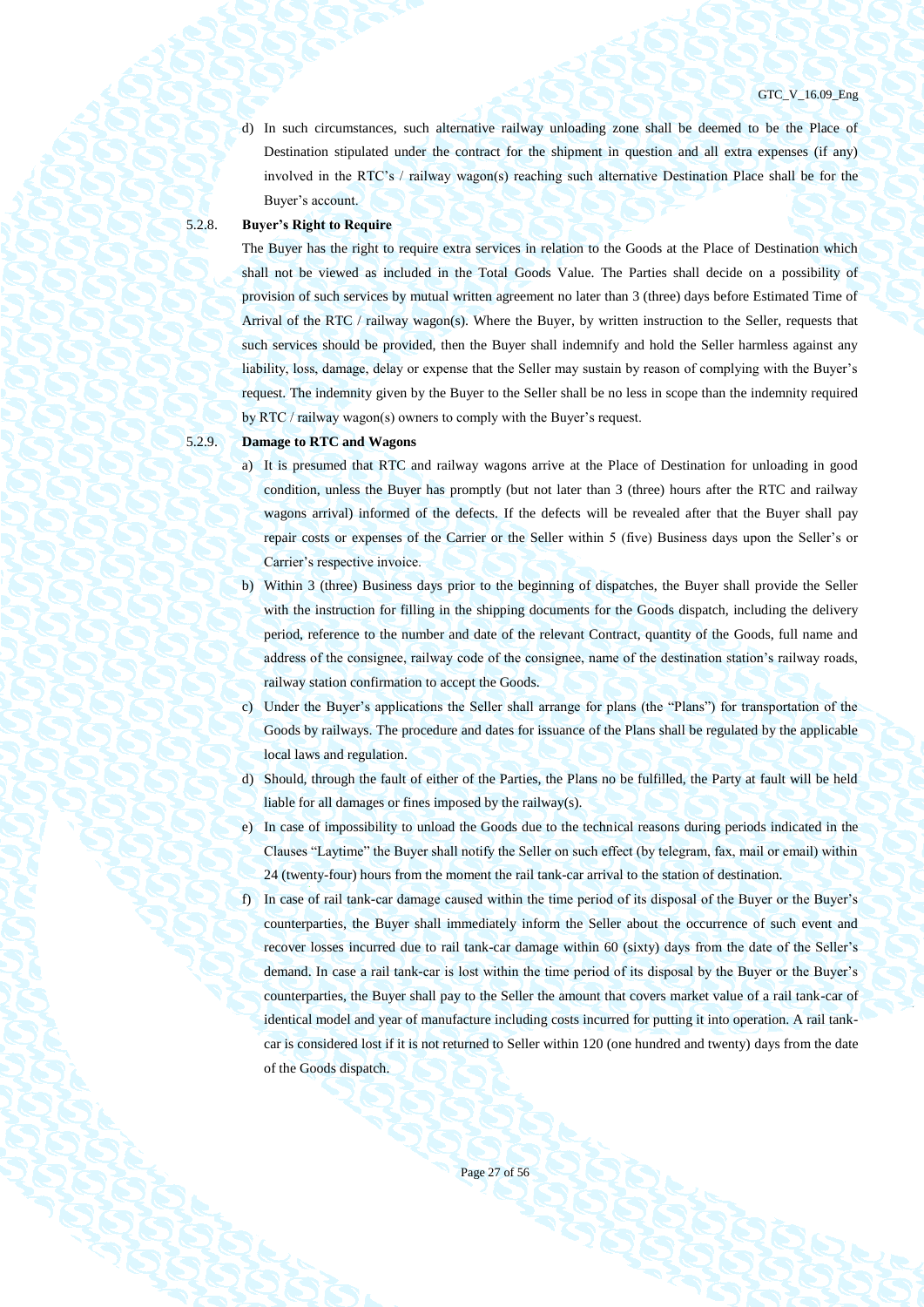- g) In case of readdressing the Goods by the Buyer or impossibility to accept the Goods, the Buyer shall notify the Seller of these changes in writing not later than 3 (three) Business Days before the planned date of dispatch. All the expenses of the Seller (including fines and penalties), caused by the Buyers' actions, shall be paid by the Buyer. The Parties shall undertake their best efforts to mitigate losses.
- h) Redirection of the rail tank-cars by the Buyer (or the Buyer's consignee) without Seller's permission is prohibited. The Seller is entitled to charge the Buyer (the Buyer's consignee) at the rate at least 35 (thirty five) USD (unless otherwise stated in the customary rules of the respective railroad station) for each day of usage of each rail tank-car for improper fulfilment of this provision. The Buyer ensures that the rail tank-cars are unloaded to a level of 0.7 (one tenth of seven per cent) bar. The Buyer and/or consignee shall return the empty rail tank cars in acceptable technical and commercial condition and complete cargo documents with seal to the shipper's initial loading station or any other station as per Seller's instructions.
- i) The Buyer shall reimburse Seller for the documented costs and expenses caused by the incorrect filling of the shipping documents for the empty rail tank-car return, resulted in the rail tank-car arrival to improper railway stations. In case the documents for the rail-tank cars return are filled in accordance with the Seller's instruction, the Buyer shall not be responsible for their return emptied to improper railway stations.
- j) Instructions for empty rail tank-cars to be advised to the Buyer by the Seller in writing not later than the arrival of full rail tank-cars to the Place of Destination (the date of the Goods' delivery). Otherwise the Buyer shall not be held liable for possible costs which may arise due to absence of the instructions and/or incorrect filling-in the return railway bills for return of empty rail tank-cars.
- k) After a rail tank-car (a specialized rail tank-car for transportation of liquefied petroleum gases under excessive pressure) is unloaded, the Buyer shall install plugs at corner and control valves to seal the neck bonnet and to fix it by all bolts. The removal of the bonnet from the neck flange is not allowed. The Seller is entitled to charge the Buyer with incurred losses for the plugs at corner and control valves of the rail tank-car not installed at the place of unloading.
- l) Subject to the condition that the Place of Destination is within the Russian Federation territory the Buyer shall provide Seller by e-mail or fax with the certified copies of railway bills with legible notes made at the Place of Destination at the border crossing points within 30 (thirty) days from the date when the customs procedures for export are completed on the territory of the Russian Federation (date of the stamp "Clearance Allowed" in the cargo customs declaration (CCD)) failing which the Buyer shall pay the Seller liquidated damages amounting to 22,5% of Goods' value, export of which is documentary unsupported, at the latest the 180th (one hundred eightieth) day from the date of export customs clearance completion on the territory of the Russian Federation (date of the stamp "Clearance allowed" in the Cargo Customs Declaration (CCD)). The Parties agreed that the above liquidated damages are the genuine preestimate of the Seller's losses in the event the railway bills are not provided to the Seller within specified period.

### **5.3. Special Conditions of Delivery by Auto Truck(s)**

5.3.1. Where the Seller expressly or impliedly provides the Buyer with a range of dates within an agreed period of delivery of arrival of auto truck(s) loaded with the Goods, any of the provided dates can result in delivery.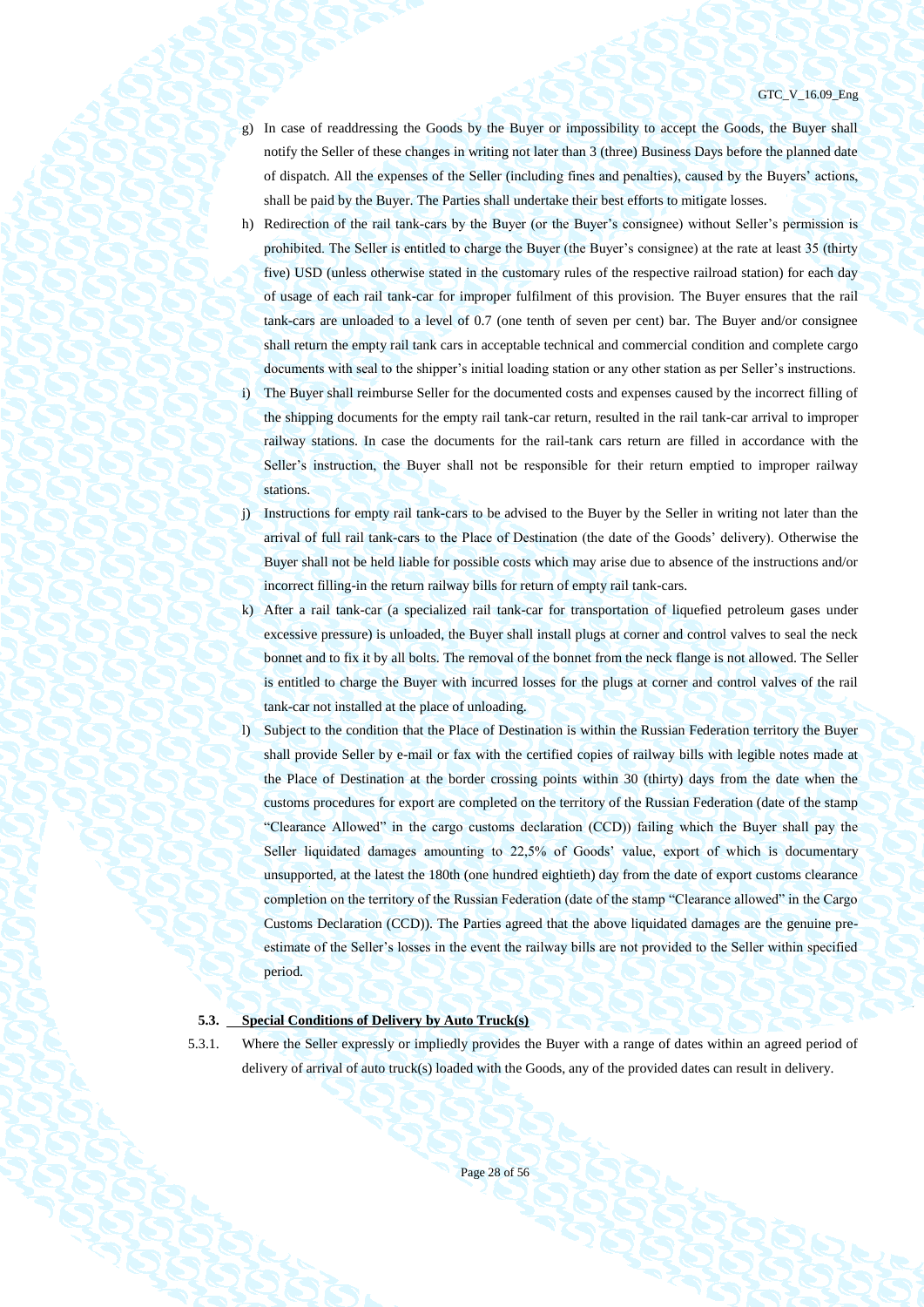5.3.2. No later than 1 (one) day after shipment of the Goods by auto truck(s) the Seller shall provide by electronic post or facsimile to the Buyer all information necessary for unloading of the Goods:

- (a) The Contract reference number.
- (b) CMR consignment note reference number(s).
- (c) Auto truck identification number(s).
- (d) Description of the Goods and their CMR consignment note quantity.
- (e) Estimated Time of Arrival of auto truck(s).
- (f) Number of issued CMR consignment notes.
- 

5.3.3. The Seller has the right to substitute any of identified auto truck(s) and provide the Buyer with new information not later than 2 (two) days before Estimated Time of Arrival of auto truck(s). Such substitution shall always be subject to the requirements that auto truck(s) shall be of a similar size be provided and that the quantity to be loaded shall not, without prior written consent of the Buyer, differ by more than 5 (five)% from the quantity specified in the present Contact.

- 5.3.4. The Buyer at his own option can provide the Seller with written instructions regarding information necessary for efficient unloading of the Goods by the Buyer. In case such information is provided, the Seller, his Carrier or his representatives / employees undertake to honestly follow the instructions where applicable, to partially assist in efficient unloading of the Goods by the Buyer. Such assistance is not a duty but an option of the Seller.
- 5.3.5. **The Buyer warrants** that the Place of Destination shall be safe and well suited for delivery of the Goods. The Buyer shall be liable for and shall indemnify the Seller in respect of any loss or damage, including but not limited to any liability for damage to auto truck(s), surroundings, environment and people, additional costs or expenses arising out of and in relation to any failure of the Buyer to nominate a safe Place of Destination.
- 

5.3.6. **The Buyer is obliged** to ensure his timely presence at Place of Destination at the Delivery Date for unloading of the Goods. Buyer's absence at the Place of Destination shall not prejudice the fact that the Seller had successfully performed Delivery of the Goods for the purpose of the contract.

# 5.3.7. **Time for Unloading**

- a) The time allowed to the Buyer for the unloading of the quantity of the Goods deliverable under the Contract by each auto truck shall be as set out in Article I of the Contract.
- b) Unloading time shall commence 2 (two) hours after the arrival of each auto truck to the Place of Destination. For the purpose of calculating unloading time, unloading shall be deemed to have been completed upon removal of last item of the Goods from last auto truck's cargo space.
- 5.3.8. **Carriage of the Goods by Road Contract Conditions**
	- a) The Seller may arrange transportation with respect to a standard carriage of the Goods by road contract. Without prejudice to the generality of the foregoing, such contract shall be deemed to include the provision that where, at any time after loading but before the commencement of unloading;
		- (i) Importation of the Goods at the Place of Destination is prohibited under the laws of the country in which such Goods were produced, or by regulations, rules, directives or guidelines applied by the government of that country or any relevant agency thereof; and/or
		- (ii) The country, state, territory or region at which the Place of Destination is located becomes a restricted zone,

Page 29 of 56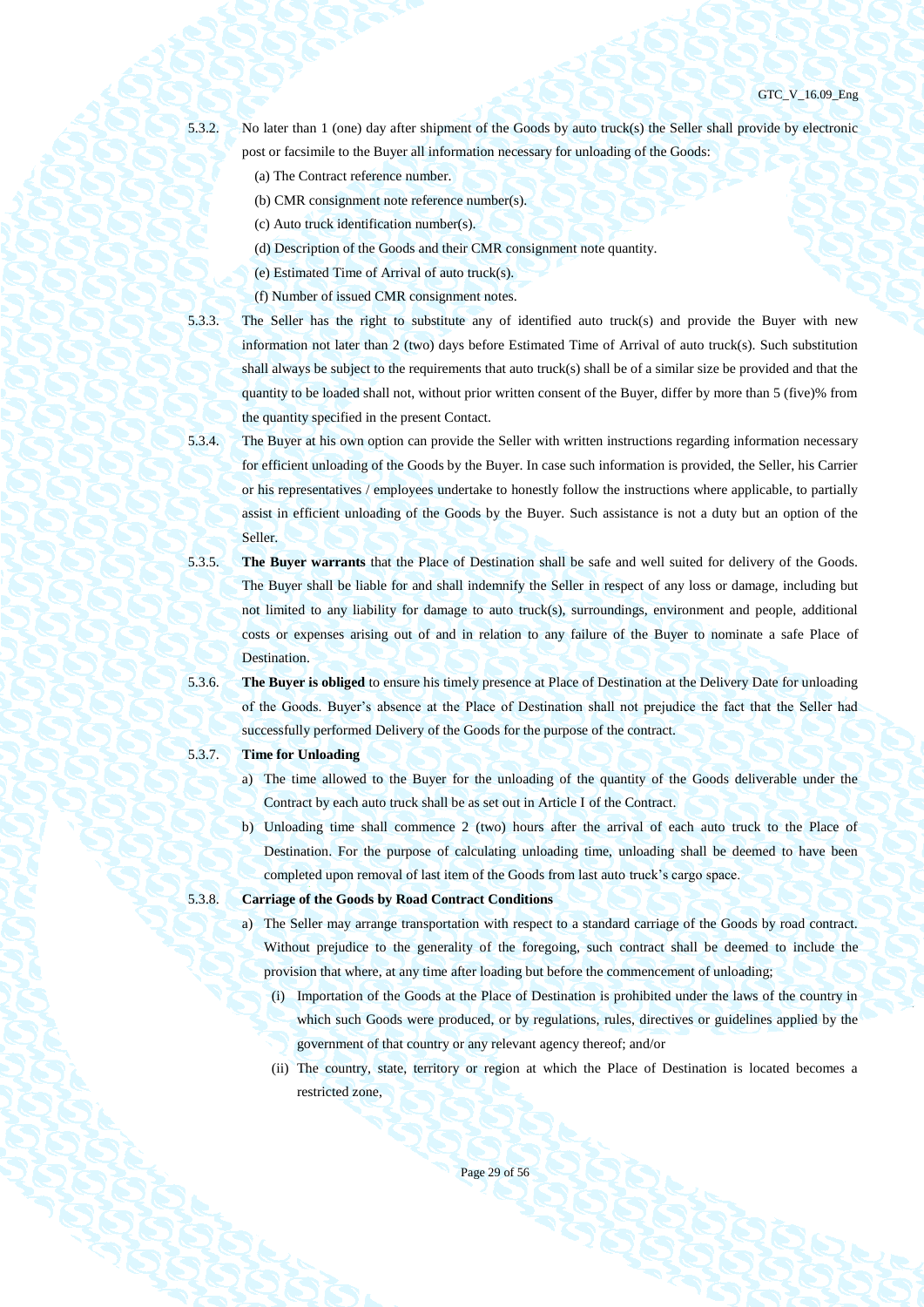the Goods shall be unloaded at an alternative location nominated by the Buyer that is not subject to any such prohibition and that is acceptable to the Seller (which acceptance shall not be unreasonably withheld).

b) In such circumstances, such alternative railway unloading zone shall be deemed to be the Place of Destination stipulated under the contract for the shipment in question and all extra expenses (if any) involved in the auto truck's reaching such alternative Place of Destination shall be for the Buyer's account.

# 5.3.9. **Buyer's right to require**

The Buyer has the right to require extra services in relation to the Goods at Place of Destination which shall not be viewed as included in the Total Goods Value. The Parties shall decide on a possibility of provision of such services by mutual written agreement no later than 3 (three) days before Estimated Time of Arrival of the auto truck(s). Where the Buyer, by written instruction to the Seller, requests that such services should be provided, then the Buyer shall indemnify and hold the Seller harmless against any liability, loss, damage, delay or expense that the Seller may sustain by reason of complying with the Buyer's request. The indemnity given by the Buyer to the Seller shall be no less in scope than the indemnity required by auto trucks' owner to comply with the Buyer's request.

# **5.4. Special Conditions of Delivery in Shipping Containers**

5.4.1. The period of free use and payment for excess use of containers in port of unloading shall be according to the applicable rules of the forwarder's agent/container owner or customary at the Place of Destination.

- 5.4.2. In the event a container is damaged while it is in possession of the Buyer or the Buyer's counterparties, the Buyer shall promptly inform the Seller thereof and within 30 (thirty) days after the Seller's request pay to the Seller the documented repair full costs, including, without limitations, expenses on transportation of the container to the place of repair and surveyor's services. If the owner of the container (or the forwarder agent, if authorized) decides that the repair of the container is impossible or not reasonable as a result of the incurred damage, the container is considered to be lost. In that case the Buyer shall pay the Seller the amount that covers value of the corresponding size and type of container, but in any case not less than the cost of the container set by the owner.
- 5.4.3. The assessment of damage to the container during its possession by the Buyer shall be done by the Seller or an expert engaged by the Seller or by the owner or by the expert engaged by the owner. The expert costs are born by the Seller or the owner. Upon the results of the assessment the expert shall prepare an act based on which the owner of the container shall resolve on the feasibility of the container's repair. The expert costs shall be paid in full by the Buyer to the Seller.
- 5.4.4. The Buyer shall return the container in accordance with the Seller written instructions as soon as possible following the completion of the shipment and in any event within the free use period stated in the customary rules at the Place of Destination. The container is to be freed from all particles of the cargo and material used for the Goods separation.

5.4.5. Should the Buyer fail to return the empty and clean container to the forwarder (or the forwarding agent) within the free use period, such container is considered to be lost. In that case the Buyer shall pay the Seller the amount that covers value of the corresponding size and type of container, but in any case not less than the cost of the container set by the owner.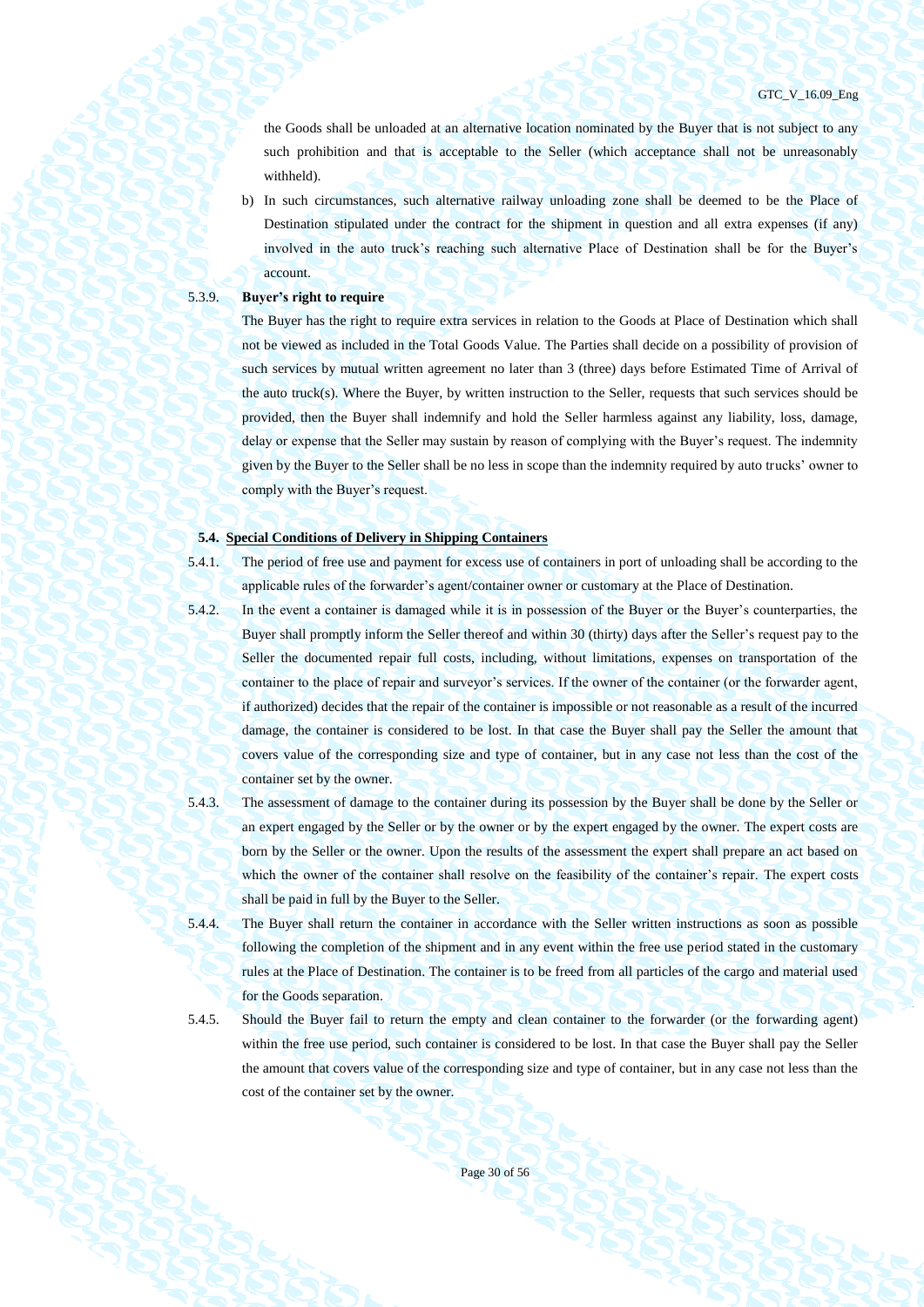5.4.6. Should the Buyer fail to return the container within the free use period, the Seller is entitled at its own discretion: (i) to claim the cost of the lost container; or (ii) extend the return period and charge 35 (thirty five) USD per each day of use beyond the free use period or such a bigger rate as may applicable to the forwarder's agent/container owner or customary at the Place of Destination. In the event the container is lost or deemed to be lost (as described in this Clause [5.4.5](#page-29-0)), the charge for the use beyond the free use period shall be calculated until the payment of the cost of the lost container.

5.4.7. The Buyer shall provide the Seller with full written instructions regarding the particulars for the Bills of Lading including consignee, contact details and address of the authorized person of the consignee, other information necessary for the delivery and reasonably required by the Seller, number of the copies, addresses, etc. and such other information which may be required by the Place of Shipment, Place of Destination and/or the Seller. The Seller shall have the right to issue its own instructions if the Buyer fails to provide such instructions and/or information required by this Clause.

# **PAYMENT**

### **5.5. Payment Conditions**

5.5.1. **Price**. The Price for the Goods shall be paid by the Buyer according to the Contract.

- 5.5.2. **Time of payment.** Time for payment, including but not limited to, Prepayment conditions or payment via Letter of Credit conditions, shall be of the essence.
- 5.5.3. **Bank details.** Bank details of the Seller shall be indicated in the invoice. The Buyer shall effect the payment in accordance with the Article I of the Contract by telegraphic transfer and, unless otherwise follows from the context or specifically provided in the Contract or the GTC, with indicating the number and the date of the Contract/Amendment and the number and the date of the invoice issued by the Seller in the payment reference (the purpose of payment).
- 5.5.4. **SWIFT confirmation.** The Buyer shall provide the Seller with a copy of SWIFT confirmation within 1 (one) Business Day after the payment has been effected.
- 5.5.5. **VAT.** Unless otherwise expressly defined in the Contract the Price is exclusive of any VAT and the Seller shall have the right to invoice the Buyer for any such VAT in so far as such taxes are not for the account of the Seller according to the Contract.
- 5.5.6. **The date of payment.** The date of payment is considered the date of crediting of the Seller's bank account for 100% (one hundred per cent) of the amount specified in the Seller's invoice.
- 5.5.7. **Withholdings.** Unless otherwise expressly agreed to the contrary in the Contract, all payments due or payable to the Seller under the Contract shall be paid in full, regardless of whether the Buyer is required to withhold or to apply any Taxes on payments made under the Contract. If the Buyer is required to withhold or to apply any Taxes on payments made under the Contract, then Buyer shall gross up such payments so that the Seller receives after the deduction of Tax, the full sum due and payable under the Contract as if no such Taxes had been deducted, regardless of any withholdings or application of any Taxes on payments made under the Contract. The Total Goods Value and all other amounts payable by the Buyer to the Seller under the Contract shall be payable without the right to any discount, deduction, set-off, lien, claim or counter-claim.
- 

5.5.8. **Interest.** If the Total Goods Value or any other amounts due by the Buyer to the Seller under the Contract are not paid when due, interest shall be accrued and shall be paid on all amounts outstanding until payment in full is received into the Seller's bank account as described in Clause 5.10.2.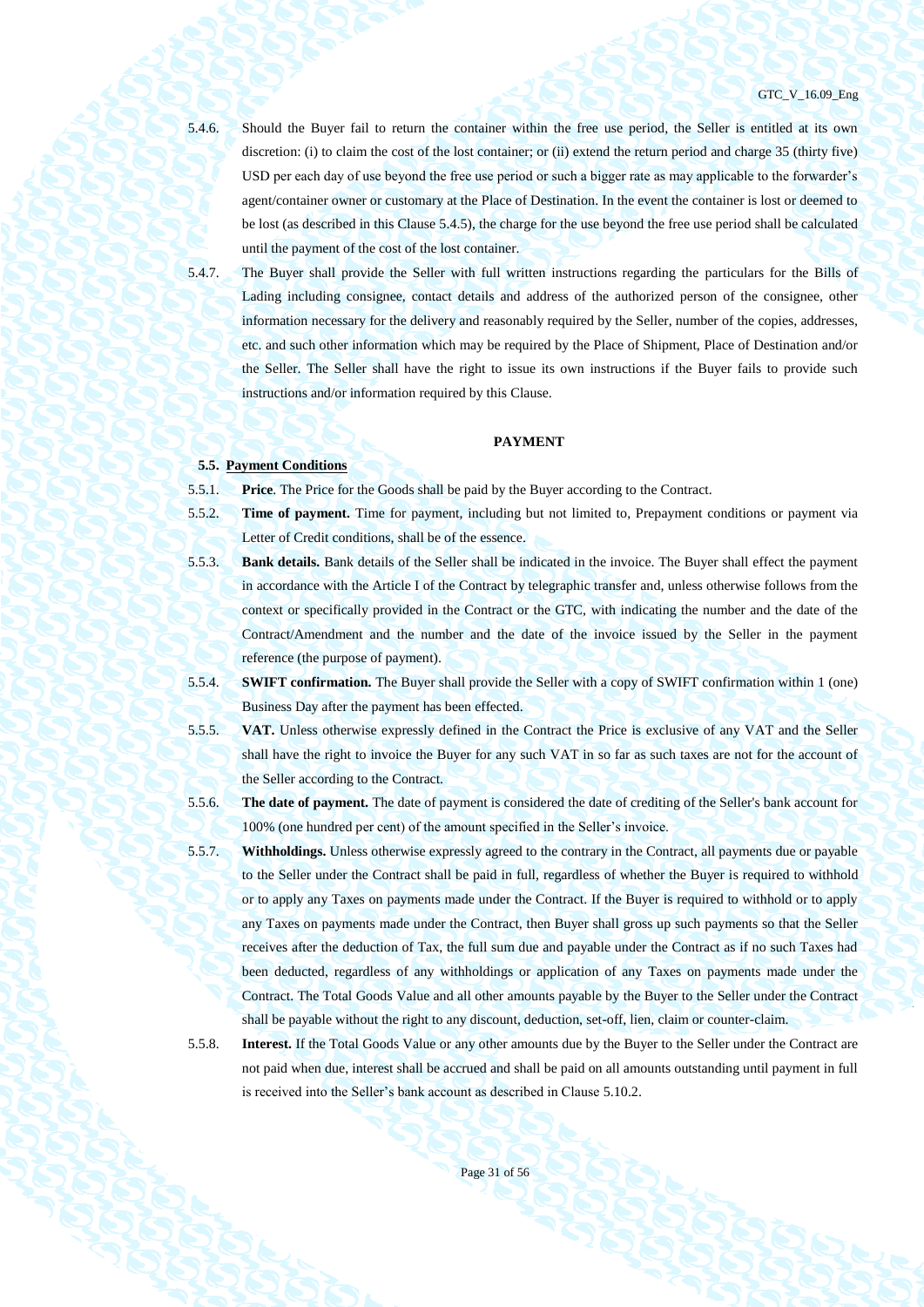5.5.9. **Banking expenses.** All expenses at the Seller's bank and at the Seller's correspondent bank shall be for the account of the Seller. All expenses outside the Seller's bank and at the Seller's correspondent bank shall be for the account of the Buyer.

<span id="page-31-0"></span>5.5.10. **Verification Act.** On a quarterly basis the Verification Act should be fully executed by both Parties. The Seller shall send by fax or by email to the Buyer the Verification Act signed by the Seller once in a quarter. Within 2 (two) days from the date of receipt of the Verification Act signed by the Seller the Buyer shall check the Goods delivered quantity, amount paid for the Goods, and provide the Seller with its motivated objections (if any). The Seller shall consider such motivated objections within 7 (seven) days and put the corrections into the Verification Act or negotiate with the Buyer on the amicable basis the content of the Verification Act which should be executed by both Parties. Without prejudice to the above, the Verification Act shall be executed upon any Party request if any.

# <span id="page-31-2"></span>**5.6. Payment terms**

# 5.6.1. **Letter of Credit**

### **a) Issuance of the Letter of Credit**

The Buyer shall issue Letter of Credit within 5 (five) Business Days from the Longstop date in strict accordance with the terms and conditions set out in this Clause.

### **b) Validity period of the Letter of Credit**

The validity period for the Letter of Credit shall cover the payment period envisaged in the Contract plus 30 (thirty) days, provided, however, that the minimal validity period could not be less than 90 (ninety) days. The foregoing is saved that the Buyer shall extend respectively the validity of the Letter of Credit in case of Force Majeure Event.

#### **c) Documents**

The documents to be provided by the Seller pursuant to the requirements of a Letter of Credit shall be the following:

i. Seller's invoice (fax or email copy);

ii. Transport Document (fax or email copy).

Documents prepared in Russian language are acceptable.

Minor mistakes and misprints in the documents are acceptable.

#### **d) Letter of Credit Conditions**

The payment for the Goods shall be effected by the Buyer as follows:

- **i.** The Buyer shall issue in favor of the Seller an irrevocable and divisible Letter of Credit payable at sight in strict accordance with the terms and from a bank and in a form confirmed in writing by the Sellers but in any case prior to the Goods dispatch.
- **ii.** The Buyer shall provide the Seller with the draft of such irrevocable Letter of Credit for the preliminary Seller's written approval.
- **iii.** Expenses in connection with the opening, amendment and utilization of the Letter of Credit shall be paid by the Buyer.
- **iv.** The Letter of Credit shall be issued in the amount of 110% (one hundred and ten per cent) of the Price multiplied by the shipment quantity of the Goods to be delivered.

## <span id="page-31-1"></span>5.6.2. **Prepayment (advance payment)**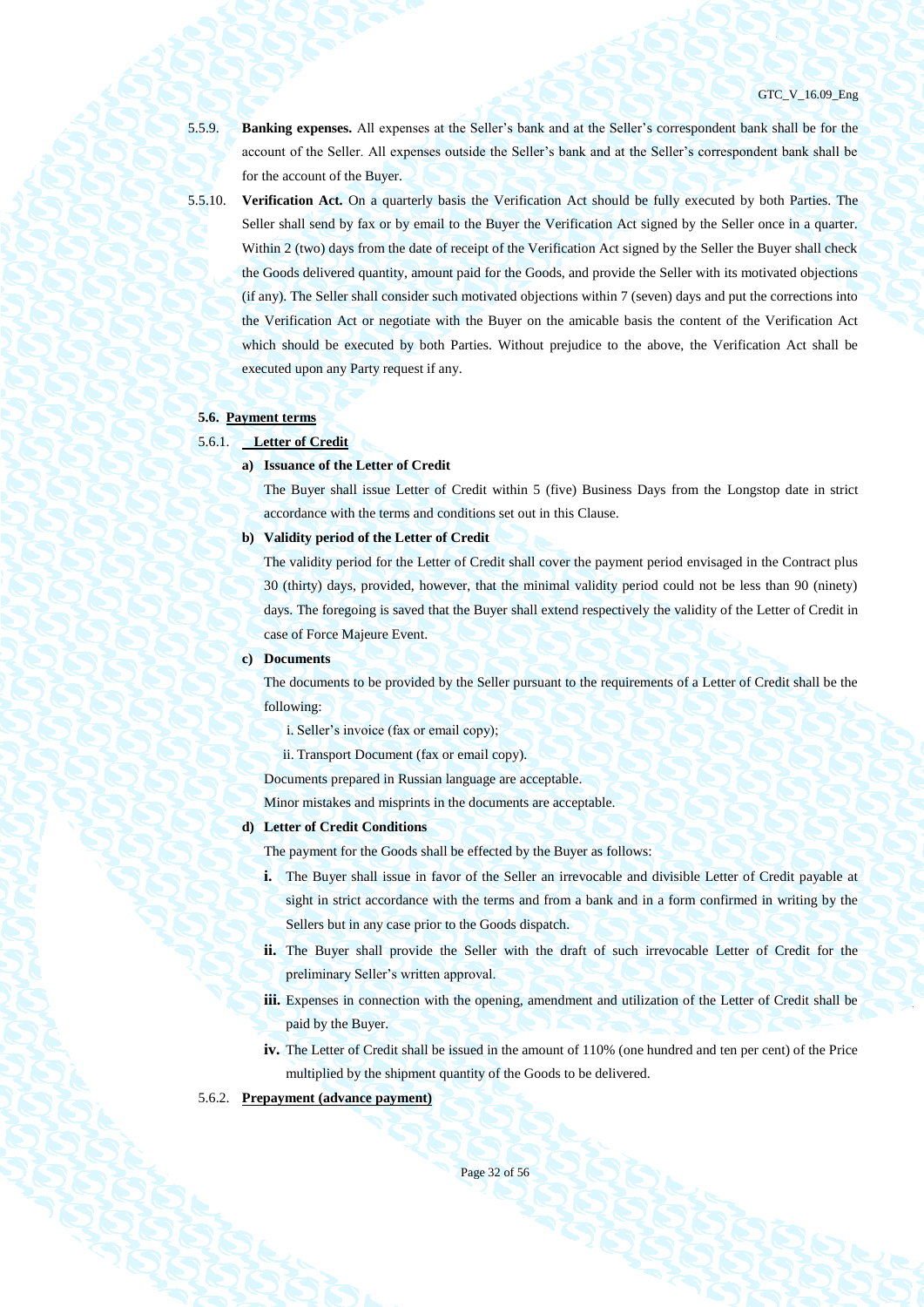GTC\_V\_16.09\_Eng

The payment for the Goods shall be effected by the Buyer as follows:

- a) The Buyer shall pay 100% (one hundred per cent) of the amount specified in the Seller's proforma invoice in advance within 5 (five) Business Days after the date of the Seller's proforma invoice but in any case at least 3 (three) Business Days prior to the Goods dispatch by the Manufacturer.
- b) The Buyer shall effect the payment in accordance with the contract by telegraphic transfer and without deduction into the Seller's bank account and the Buyer shall indicate the number and the date of the Contract/Amendment and proforma invoice number in the payment reference (the purpose of payment).
- c) In case of the amount paid by the Buyer as the Prepayment for the Goods is less than the amount due to be paid for the Actual Contract Quantity or the Actual Monthly Quantity (as the case may be) the Buyer shall effect the payment of such outstanding balance within 5 (Five) days of an appropriate Seller's invoice.
- d) In case of the amount paid by the Buyer as the Prepayment for the Goods exceeds the amount due to be paid for the Actual Contract Quantity or the Actual Monthly Quantity (as the case may be) the Parties shall mutually agree if (i) such difference between the amounts will be applied to the further deliveries if applicable or (ii) the Seller shall return such difference between the amounts within 5 (Five) days of an appropriate Verification Act is executed by the Parties.

#### 5.6.3. **Post payment**

- a) The Buyer shall pay 100% (one hundred per cent) of the amount specified in the Seller's invoice not later than date specified in the Contract.
- b) Partial payments shall be allowed.

### **5.6.4. DaP ("Documents against Payment")**

The present payment terms are governed in accordance with the ICC Uniform Rules for Bank-to-Bank Reimbursements Under Documentary Credits (URR 525).

The payment for the Goods shall be effected by the Buyer as follows:

The Buyer shall pay the Goods via Documents against payment at sight (hereinafter referred to as "D/P at sight" or "DaP at sight" or "DP at sight") in accordance with the conditions specified below.

The payment for the Goods shall be effected by the Buyer as follows:

a) Within ten (10) Business days after the date when the documents stating the right of disposal of the Goods were issued the Seller shall (i) transfer the originals of such documents to the Seller's Bank and (ii) send the copy of such documents to the Buyer.

The Parties expressly have acknowledged and agreed that the following documents are considered as the documents stating the right of disposal of the Goods:

- i. Commercial invoice;
- ii. Delivery order;
- iii. Packing list issued by the Seller.

The Parties may mutually agree in writing in the Contract other documents stating the right of disposal of the Goods depend on the reasonable requirement of the respective authority.

b) Upon receipt of the documents stating the right of disposal of the Goods the Seller's Bank shall transfer the originals of such documents to to the Buyer's Bank; provided that such Buyer's Bank was expressly preliminary approved by the Seller in writing.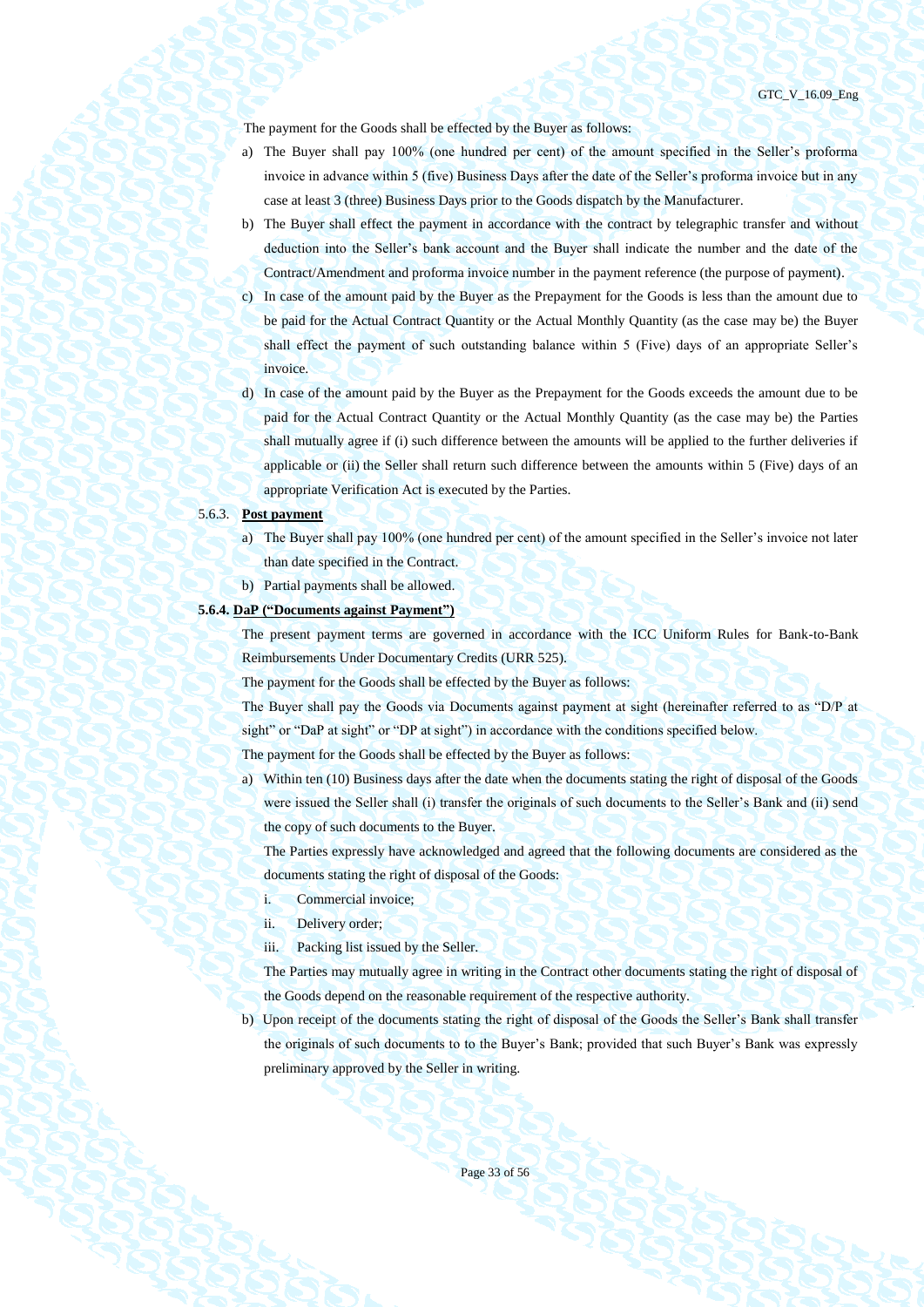- c) The Buyer shall confirm the Buyer's Bank his consent for payment for the original documents stating the right of disposal of the Goods and shall pay 100% (one hundred per cent) amount specified in the copy of the commercial invoice provided by the Seller via e-mail or mail or fax or any other type of transfer within 5 (five) Business days from the date of receipt of such documents by the Buyer's Bank.
- d) The Buyer shall (i) ensure the availability of the total amount to be paid pursuant to Sub clause "c" of this Clause on the date of confirmation to the Buyer's Bank of his consent for payment for the documents stating the right of disposal of the Goods and (ii) effect this payment by telegraphic transfer and without deduction into the Seller's bank account, and the Buyer shall indicate the number and the date of the Contract and invoice number in the payment reference (the purpose of payments).
- e) In case the Buyer doesn't pay for the Goods within 5 (five) Business days from the date of receipt of the documents stating the right of disposal of the Goods by the Buyer's Bank, the Delivery order provided by the Seller shall become invalid and the Seller shall have the disposal rights for the Goods in accordance with the Clause 5.10.5. of the GTC.
- f) From the date of receipt of the Buyer's consent for payment for the documents stating the right of disposal of the Goods the Buyer`s Bank shall transfer the originals of the documents stating the right of disposal of the Goods to the Buyer.

#### **5.6.5. CAD ("Cash against documents")**

The present payment terms are governed in accordance with the ICC Uniform Rules for Bank-to-Bank Reimbursements Under Documentary Credits (URR 525).

The Buyer shall pay the Goods via Cash against documents at sight (hereinafter referred to as "CAD at sight") in accordance with the conditions specified below.

Pursuant to payment terms via CAD at sight the Buyer shall pay for the Goods in advance in the amount specified in the Contract.

The payment for the Goods shall be effected by the Buyer as follows:

a) Within ten (10) Business days after the date when the documents stating the right of disposal of the Goods were issued the Seller shall (i) transfer the originals of such documents to the Seller's Bank and (ii) send the copy of such documents to the Buyer.

The Parties expressly have acknowledged and agreed that the following documents are considered as the documents stating the right of disposal of the Goods:

- i. Commercial invoice;
- ii. Bill of lading for delivery by sea, or

Railway bill – for delivery by railroad, or

CMR – for delivery by road;

iii. Packing list issued by the Seller.

The Parties may mutually agree in writing in the Contract other documents stating the right of disposal of the Goods depends on the reasonable requirement of the respective authority.

b) Upon receipt of the documents stating the right of disposal of the Goods the Seller's Bank shall transfer the originals of such documents to to the Buyer's Bank; provided that such Buyer's Bank was expressly preliminary approved by the Seller in writing.

Page 34 of 56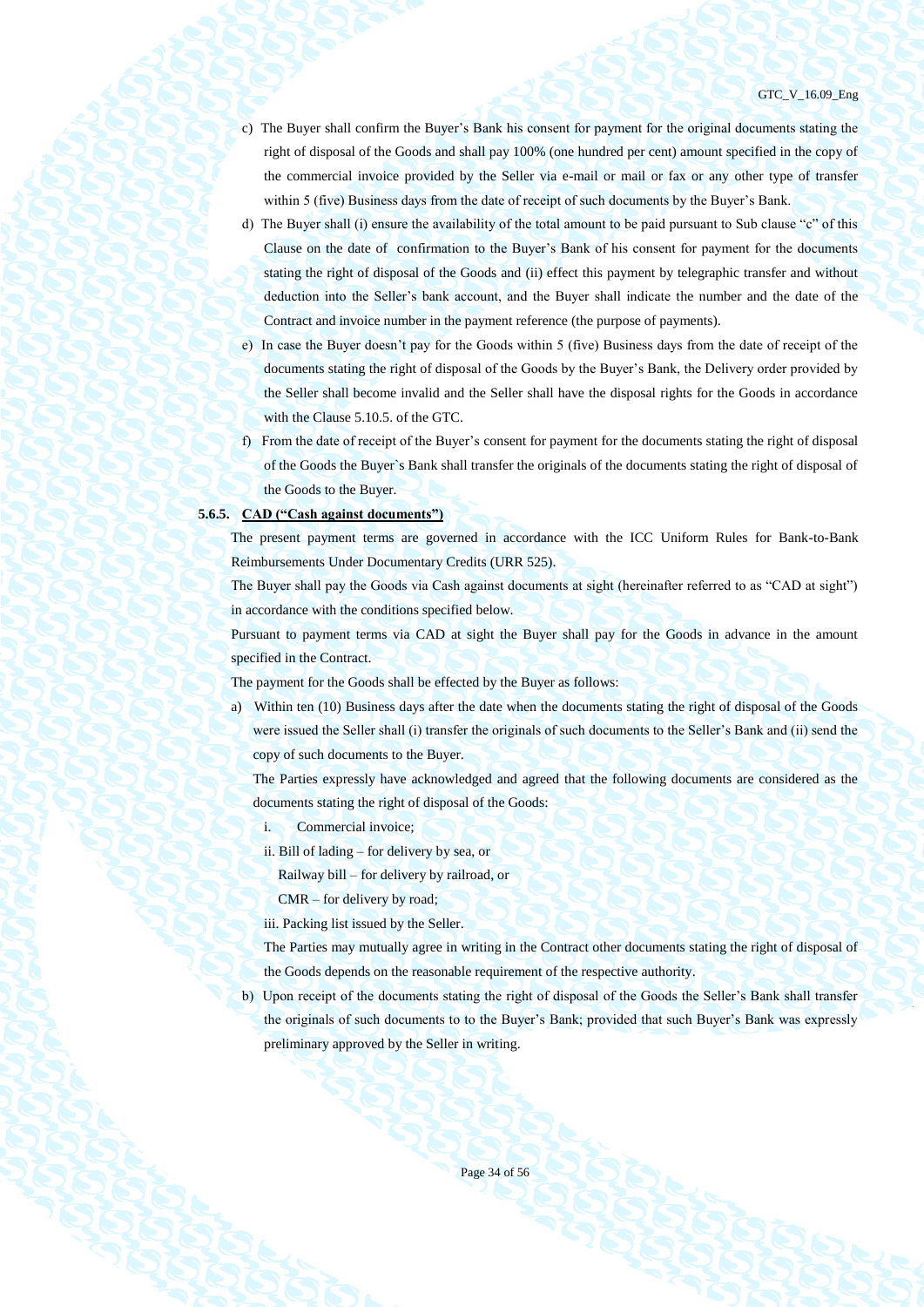- c) The Buyer shall pay 5-15% (five-fifteen per cent) (as it is stipulated in the Contract) of the amount specified in the Seller's commercial invoice in advance within 5 (five) Business Days after the date of the Seller's commercial invoice.
- d) The Buyer shall confirm the Buyer's Bank his consent for payment for the original documents stating the right of disposal of the Goods and shall pay the remaining amount specified in the Seller's commercial invoice at the rate of 85-95% (eighty five – ninety five per cent) (depending on the amount of advance payment) within 14 (fourteen) days from the moment of arrival of the Goods to the Place of Destination. Without prejudice to other provisions of the GTC the advance payment for the Goods paid by the Buyer in accordance with this Clause is considered as the Seller's compensation for storage of the Goods before its actual transfer to the Buyer. In case the Buyer doesn't pay the remaining amount for the Goods within 14 (fourteen) days from the moment of arrival of the Goods to the Place of Destination, the Seller shall be entitled to retain the advance payment for the Goods paid by the Buyer in accordance with this clause for compensation of the Seller's expenses for storage of the Goods.
- e) The Buyer shall (i) effect the payments specified in Sub clauses "c" and "d" of this Clause and (ii) ensure the availability of the total amount to be paid pursuant to Sub clause "d" of this Clause on the date of confirmation to the Buyer's Bank of his consent for payment for the documents and effect this payment in accordance with the Contract by telegraphic transfer and without deduction into the Seller's bank account and the Buyer shall indicate the number and the date of the Contract/Amendment and commercial invoice number in the payment reference (the purpose of payments).
- f) From the date of receipt of the Buyer's consent for payment for the documents stating the right of disposal of the Goods the Buyer`s Bank shall transfer the originals of such documents to the Buyer.
- g) The Parties expressly have acknowledged and agreed that in case of payment for the Goods via CAD at sight the risk and title to the Goods shall transfer from the Seller to the Buyer at the date of receipt by the Buyer of the originals of the documents stating the right of disposal of the Goods.

#### **5.7. Security of the Buyer's Payment Obligations**

### 5.7.1. **Parent company guarantee**

The Buyer shall provide the Seller with the Buyer's parent company guarantee securing the performance of all the Buyer's obligations under the Contract. The guarantee shall be provided within 10 (ten) Business Days after a relevant Seller's request and shall be in writing, in the form satisfactory for the Seller and issued for the term of the Contract plus 6 (six) months. In the absence of the Buyer's parent company, the guarantee may be issued by an Affiliate(s) or other third party(ies) as agreed with the Seller.

The Seller is not obliged to supply the Goods until the requested guarantee is duly furnished and the Buyer shall pay to the Seller any and all related costs in connection with such delay. If the Buyer delays the provision of the guarantee for more than 10 (ten) Business Days, the Seller is entitled to terminate the Contract.

### 5.7.2. **Defective Performance of Obligations**

In the event the Buyer fails to perform or delays the performance of any obligations hereunder at least 2 (two) times during any consecutive 6 (six) months or delays any of the obligations at least once for more than for 1 (one) month, then the Seller shall be entitled by written notice to the Buyer: (i) change the payment terms of the Goods to Prepayment (Clause [5.6.2\)](#page-31-1) and/or (ii) request from the Buyer additional reasonable means of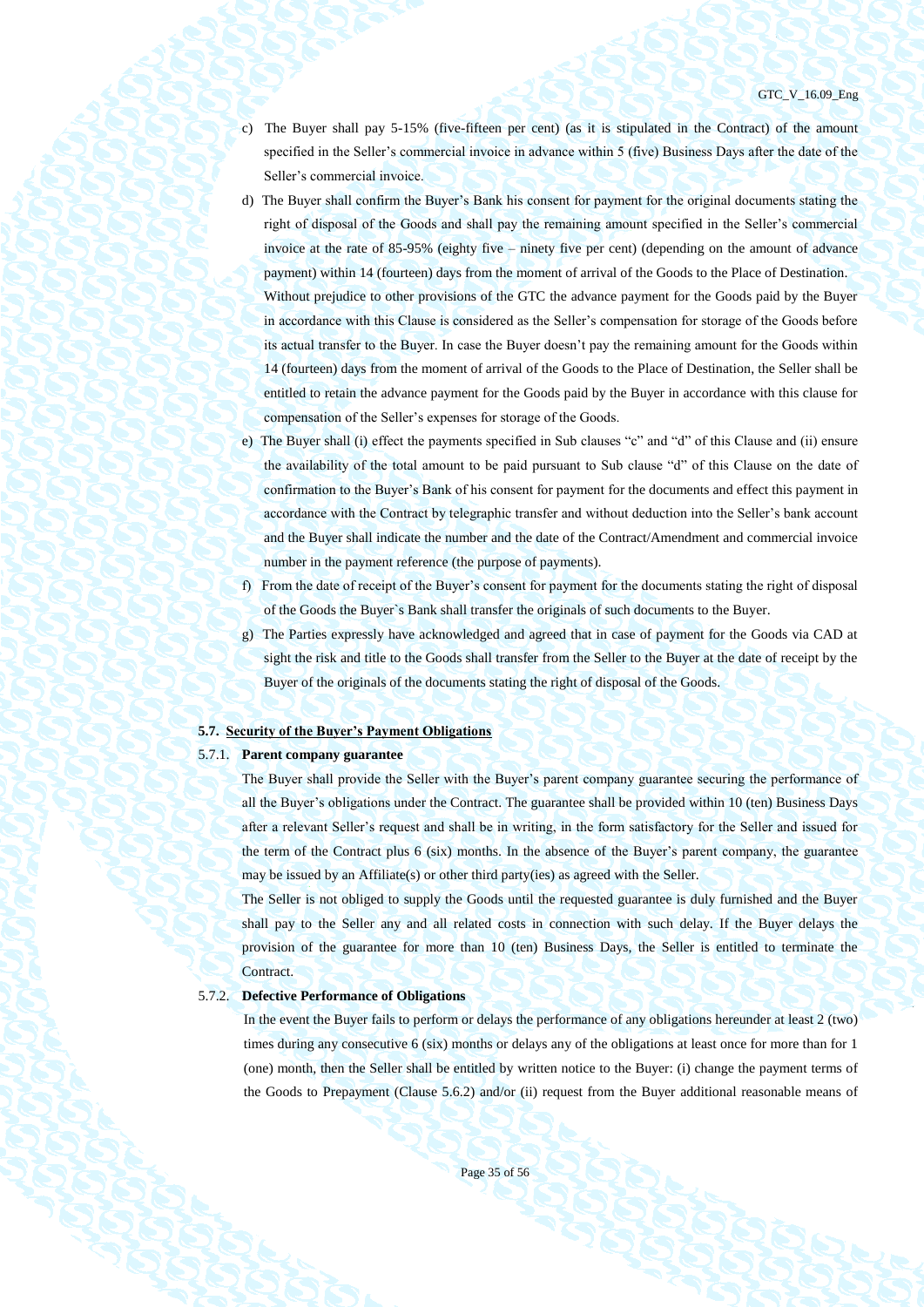security of obligations, which the Buyer must provide within 15 (fifteen) Business Days following the relevant request. The change shall come into force with the next dispatch of the Goods after the notification. The Seller is entitled to suspend delivery of the Goods until the Goods are paid (as provided in Clause [5.6.2\)](#page-31-1) and/or additional security of obligations is provided. In addition to the foregoing should the Buyer fails to perform any of its payment obligations (including interest payment) for more than for three (3) days the Seller shall be entitled to suspend the shipment of the Goods till the moment when all obligations are fulfilled by the Buyer in full. Such suspension shall not constitute a delay for the purposes of liquidated damages.

#### 5.7.3. **Stand-by Letter of Credit**

#### **a) Issuance of the Stand-by Letter of Credit**

The Buyer shall issue the Stand-by Letter of Credit within 5 (five) Business Days from the Longstop date in strict accordance with the terms and conditions set out in Article I of the Contract.

#### **b) The validity period for the Stand-by Letter of Credit**

The validity period for the Stand-by Letter of Credit is 90 (ninety) days.

#### **c) Documents**

The documents to be provided by the Seller pursuant to the requirements of a Stand-by Letter of Credit shall be the following:

(i) Seller`s invoice (fax or email copy);

(ii) Transport Document (fax or email copy).

#### **d) Stand-By Letter of Credit procedure**

The Buyer shall effect the payment 100% (one hundred per cent) of the amount specified in the Seller's invoice within the term specified in the Contract.

In case of the Buyer's failure to effect the payment on the due date in accordance with the Contract the payment should be done by the aforesaid Stand-By Letter of Credit against the presentation by the Seller to the Seller's bank specified in the Seller's invoice of the following documents:

(a) the Seller's (Beneficiary) letter with the following statements (telex, fax or email acceptable):

- the Seller has delivered the Goods in conformity with the Contract and that the invoice has been sent to the Buyer; and
- the payment in accordance with the Seller's invoice for delivery of the Goods is properly due to the Seller, and such payment has not been made to the Seller by the Buyer within the terms of the Contract<sup>;</sup>
- (b) copy of the Seller's invoice (telex, fax or email acceptable);
- (c) Transport Documents (telex, fax or email acceptable).

### **e) Stand-by Letter of Credit Conditions**

The payment for the Goods shall be effected by the Buyer as follows:

- **i.** The Buyer shall issue in favor of the Seller an irrevocable Stand-By Letter of Credit payable in strict accordance with the terms and from a bank and in a form confirmed in writing by the Sellers but in any case prior to the Goods dispatch.
- **ii.** The Stand-By Letter of Credit shall be issued in the amount of 110 % (one hundred and five per cent) of the Planned Contract Quantity or the Planned Monthly Quantity as the case may be and shall be valid for a period specified in Article I of the Contract, save that the Buyer shall extend respectively the validity of the Stand-by Letter of Credit in case of Force Majeure Event.

Page 36 of 56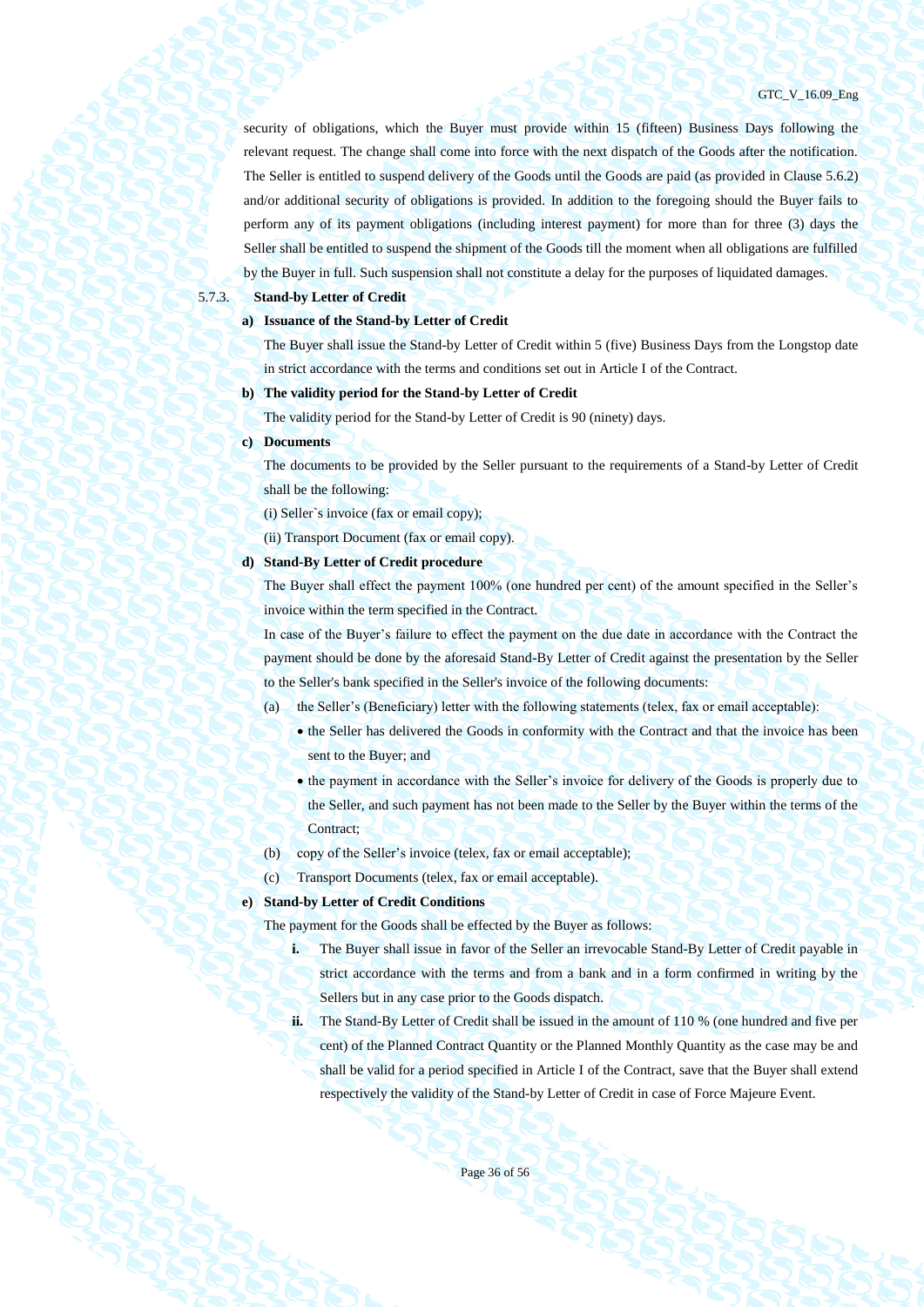- **iii.** The Buyer shall provide the Seller with the draft of such a Stand-By Letter of Credit for the preliminary Seller's written approval.
- **iv.** Expenses in connection with the opening, amendment and utilization of the Stand-By Letter of Credit shall be paid by the Buyer.
- **v.** Any and all costs, loss or damage incurred by the Seller as a result of the Buyer's failure to comply with this Claus[e 5.6](#page-31-2) shall be for the Buyer's account.

#### 5.7.4. **Reissue of the Guarantee**

If the guarantee, including but not limited to bank guarantee, of a parent company or of any other third party(ies) specified in the Clause 5.7.1. hereof and/or the Letter of Credit, and/or the Stand-by Letter of Credit, which were provided by the Buyer to the Seller in accordance herewith, (hereinafter referred to as the "Guarantee", collectively - the "Guarantees") ceases or threatens to cease to be effective and/or valid due to bankruptcy, insolvency, reorganization, liquidation, revocation of a licence or similar proceedings in respect of bank, parent company or any other third party(ies) specified in the Clause 5.7.1. hereof, and/or for any other reason, not related to the Seller, prior to the term herein stipulated, the Buyer shall reissue such Guarantee on the terms and conditions and in accordance with proceedings hereof, promptly but not later than 10 (ten) days from the occurrence of any event indicated in this Clause. Where the Buyer fails to reissue the Guarantee within the specified term, the Seller is entitled upon written notification of the Buyer to suspend performance of all and any obligations hereunder until the new Guarantee is provided, and/or cancel and/or resell or otherwise dispose of the Goods to any third party. The Seller shall be not liable for such suspense of the obligation's(s') performance, and/or cancellation, and/or resale and any other disposal of the Goods. The Buyer shall not be entitled for any claims in connection with such acts of the Seller notwithstanding anything to the contrary herein and in the applicable law.

In any case the Buyer shall reimburse to the Seller within 7 (seven) days from receipt of the written demand all and any costs, charges, expenses and losses, including related to storage, transport, resale and disposal of the Goods, demurrage, incurred by the Seller in connection with non-performance or improper performance of obligation for the Guarantee's/Guarantees' reissue by the Buyer.

#### **QUALITY AND QUANTITY**

#### **5.8. Quality and Quantity of the Goods**

#### 5.8.1. **Quality**

Save where the Buyer requires a quality inspection pursuant to Clause [5.8.3,](#page-37-0) the quality of the Goods shall be confirmed by a Certificate of Quality issued by the Seller or by the Manufacturer of the Goods as the case may be.

### 5.8.2. **Quantity**

- a) The Planned Contract Quantity and/or the Planned Monthly Quantity specified (as the case may be) in the Contract, unless otherwise agreed by the Parties in the Contract, shall be subject to a tolerance of +/-10% (plus/minus ten per cent) in the Seller's option.
- b) The Actual Contract Quantity and/or the Actual Monthly Quantity delivered under the Contract shall be equal to the quantity stated in respective Transport Document.
- c) The Actual Contract Quantity shall be the basis for determining the Total Goods Value.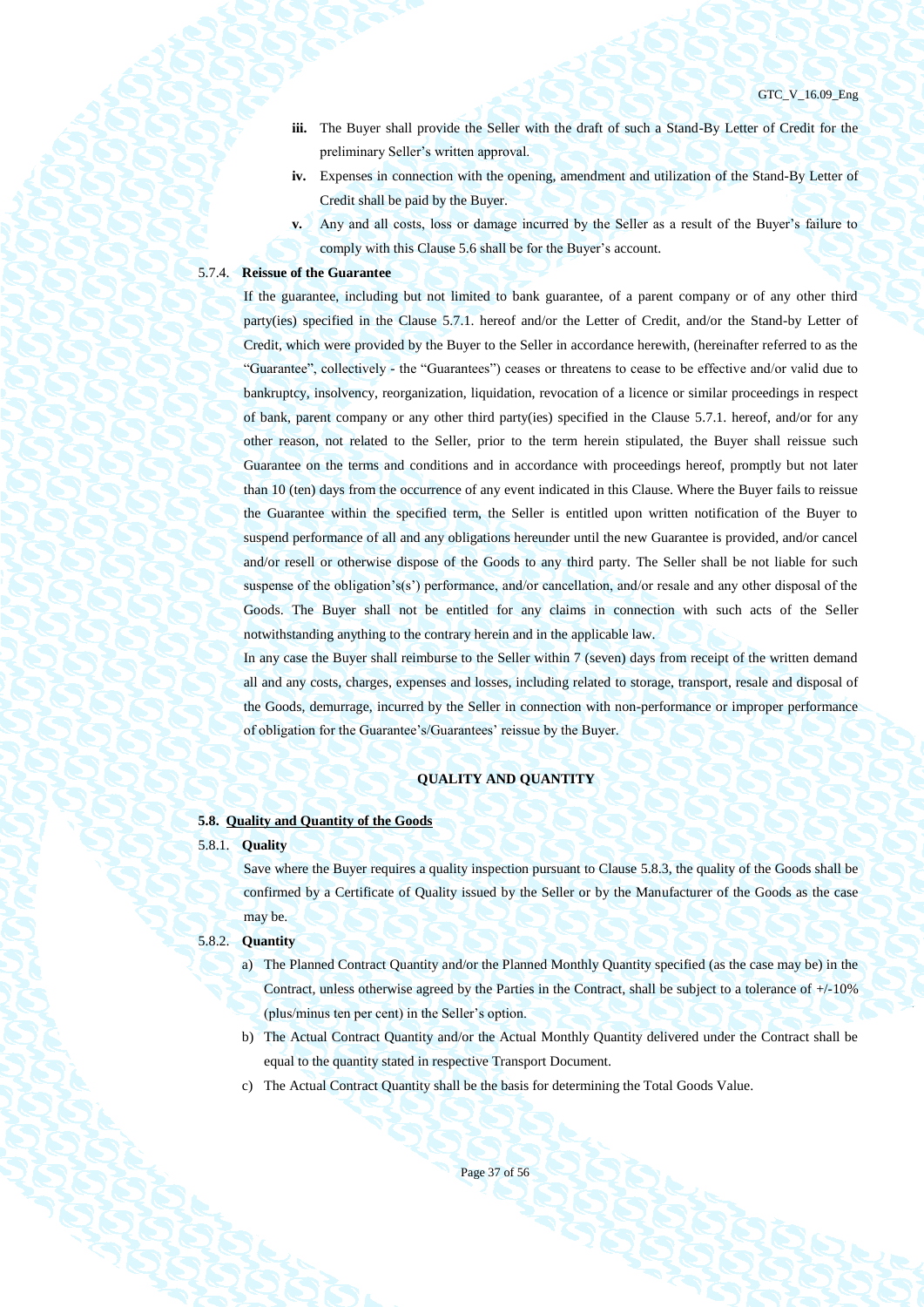- d) The Actual Contract Quantity or the Actual Monthly Quantity (as the case may be) may deviate by not more than 10% (ten per cent) of the Planned Contract Quantity or the Planned Monthly Quantity respectively without any right for the Buyer to claim that the Seller will have to meet the Planned Contract Quantity or the Planned Monthly Quantity specified in the Contract, and/or take back any surplus quantities to the Planned Contract Quantity or the Planned Monthly Quantity specified in the Contract as the case may be.
- e) In the event that the Seller is not able to supply the Planned Monthly Quantity or the Planned Contract Quantity of the Goods within specified period because of the reduction of the Manufacture production capacity, provided that the Seller informed the Buyer of this reasonably in advance, the Parties shall mutually agree delivery terms for the outstanding quantity of the Goods, and the Seller's suggestions shall be taken into account; provided, however, that it is agreed and acknowledged by both Parties that the Seller will not be obliged and is not expected and may not be required to supply in excess of the production capacity of the Manufacture. The Parties acknowledge that the remedy provided in this Clause will be the sole remedy that the Buyer will have in the event the Seller is not able to supply the Planned Monthly Quantity or the Planned Contract Quantity of Goods during the relevant period.
- f) In the event that the Buyer orders less Goods than the Planned Monthly Quantity or the Planned Contract Quantity for a relevant period, the Seller at its own discretion may either: (i) agree to supply the outstanding quantity of the Goods in the next period (the supply schedule shall be decided by the Seller, however, the Buyer's suggestions may be taken into account); or (ii) request the payment of 10% (ten per cent) of the Price of the outstanding quantity of the Goods as liquidated damages of the Seller (the Parties agree that the above amount is genuine pre-estimate of liquidated damages the Seller will suffer if the Seller supplies the Goods less than the Planned Monthly Quantity or the Planned Contract Quantity. Without prejudice to the above, however, if the amount of actual damages exceeds the above amount, the right of the Seller to claim the actual amount of damages shall not be limited). The Seller shall notify the Buyer the option it chooses to proceed in writing, however, the failure to notify will not evidence the waiver of the Seller's rights described above. The Parties acknowledge that the remedy provided in this Clause will be the sole remedy the Seller will have in the event the Buyer fails to order the Planned Monthly Quantity or the Planned Contract Quantity of the Goods during the relevant period.

#### <span id="page-37-1"></span><span id="page-37-0"></span>5.8.3. **Quality and Quantity Inspection**

- a) Unless otherwise agreed by the Parties in the Contract, quality and quantity inspection is to be determined at the Place of Shipment (applicable for EXW, FCA, CPT, CIF, FOB, CFR) or the Place of Destination (applicable for DAP, DDP) (as may be applicable in accordance with the Contract or the GTC) by an Inspector such as SGS or similar internationally recognized inspection company mutually agreed between the Parties and in accordance with the standard practice (i) at the place of the inspection or (ii) of the Inspector if there is no standard practice at the place of inspection, unless the Contract or the GTC provides otherwise.
- <span id="page-37-2"></span>b) The quantity Inspection of the liquid Goods shall be as per the quantity in vacuum (unless the Contract explicitly applies measurement in air or the other method of measurements). The Bill of Loading quantity of the Goods shall be stated based on the Inspection.

Page 38 of 56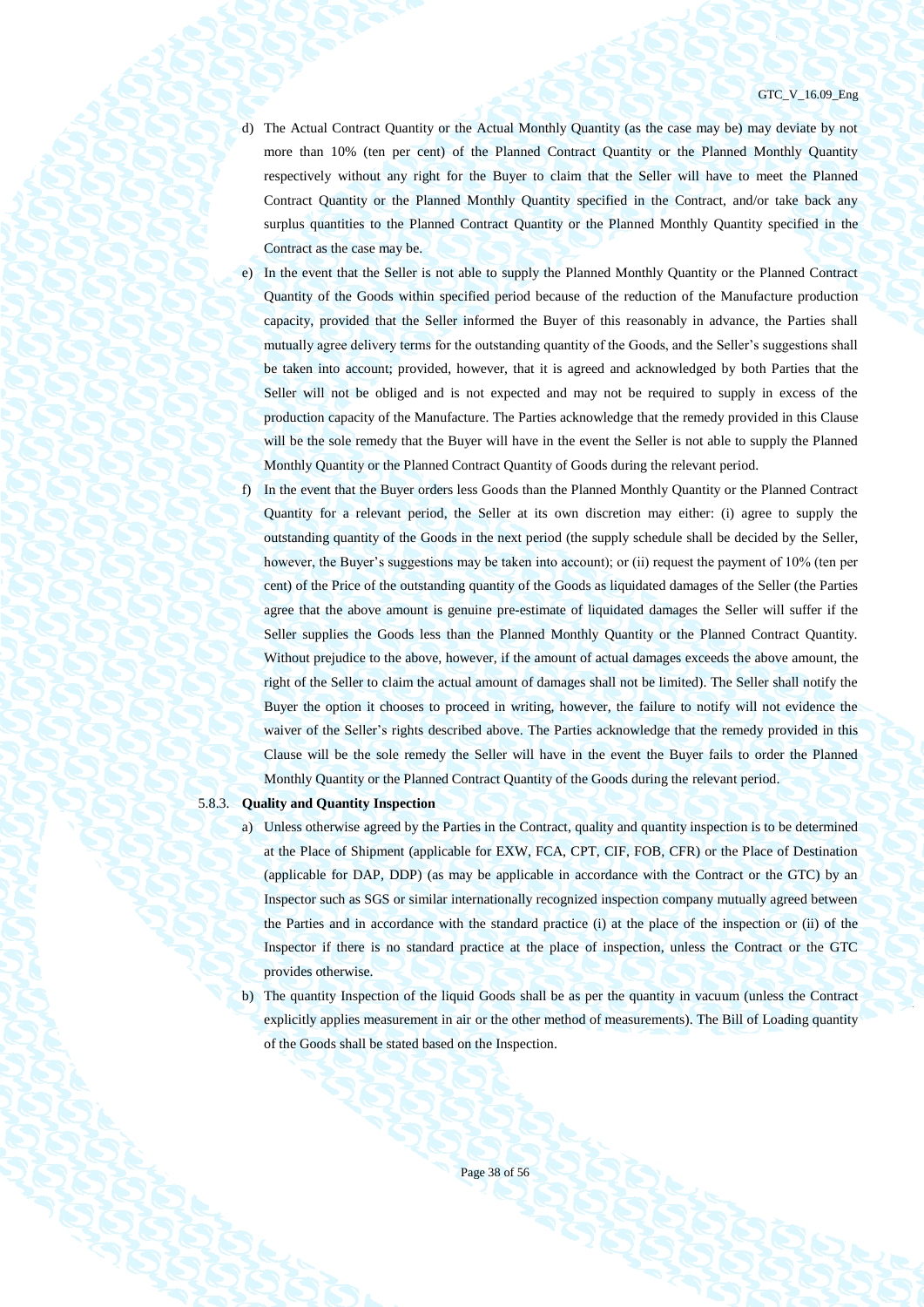Inspection of the other categories of the Goods is to be made upon the Buyers request, the Seller shall be notified of the Inspection at least 7 (seven) days in advance and the Buyer shall provide the Seller's representative opportunity to present in order to observe the Inspection.

c) In the event of determination by the quantity Inspection that the quantity of the Goods does not conform with the quantity stated in the Transport Document for more than 0.5 % (zero point five per cent) (**the "Permitted Deviation"**) the Goods shall be accepted by the value defined by the quantity Inspection with issuance of the respective off-loading acts signed by an Inspector.

The Parties acknowledge and agree that in no event shall the Seller be considered to be in breach of its obligations in respect of delivery the Goods in the quantity provided by the Contract and the Buyer shall not be entitled to claim any losses, or liquidated damages, or any other claims concerning any quantity deviation below the Permitted Deviation.

All claims concerning quantity deviation in excess of 0.5 % (zero point five per cent) shall be submitted by the Buyer according to Clause 5.9.

- d) The inspection results shall be documented in the Inspector's Report and shall be conclusive and binding on the Parties for invoicing purposes, for quality purposes and/or for quantity purposes and shall be final and binding for both Parties, except in case of fraud or manifest error.
- e) In the event that (i) the quality of the Goods does not conform with the contractual Specification or (ii) the quantity of the Goods does not conform the conditions of the Contract, the Parties shall discuss the Buyer's remedies for such non-conforming the Goods. The remedies may include, for example, a price adjustment for the Goods. The outcome of the Parties' discussion shall be documented in a written Amendment.
- f) The costs of the inspection (as per terms of Clauses [a\)](#page-37-1) an[d b\)\)](#page-37-2) shall be equally shared between the Seller and the Buyer (and the terminal, if the terminal participates in the inspection). Any other inspections and related services, if required by the Buyer, shall be paid solely by the Buyer; provided, however, that only results of the inspections as provided in Clauses [a\)](#page-37-1) and [b\)](#page-37-2) will have the final and binding effect on the Parties.
- g) The Inspector shall issue his report to the Seller and the Buyer as soon as practicable. The Inspector shall retain samples taken for at least 90 (ninety) days from the date of inspection.
- <span id="page-38-0"></span>5.8.4. **Deviation from the Planned Amount of the Goods**
	- a) In case the Actual Contract Quantity or the Actual Monthly Quantity (as the case may be) is in excess of 100% (one hundred per cent) but less than or equal to 110% (one hundred and ten per cent) of the Planned Contract Quantity or the Planned Monthly Quantity respectively the Buyer shall effect the payment of such outstanding balance within 3 (three) Banking Days of an appropriate Seller's invoice.
	- b) In case the Actual Contract Quantity or the Actual Monthly Quantity (as the case may be) is less than 100% (one hundred per cent) but in excess of or equal to 90% (ninety per cent) of the Planned Contract Quantity or the Planned Monthly Quantity respectively, the Seller at its own decision has the option to either: (i) meet the Planned Contract Quantity or the Planned Monthly Quantity (as the case may be) in further deliveries, or (ii) repay to the Buyer (pay back, return) the Prepayment paid by the Buyer for the Goods not delivered within 3 (three) Banking Days after the execution of the respective Verification Act

Page 39 of 56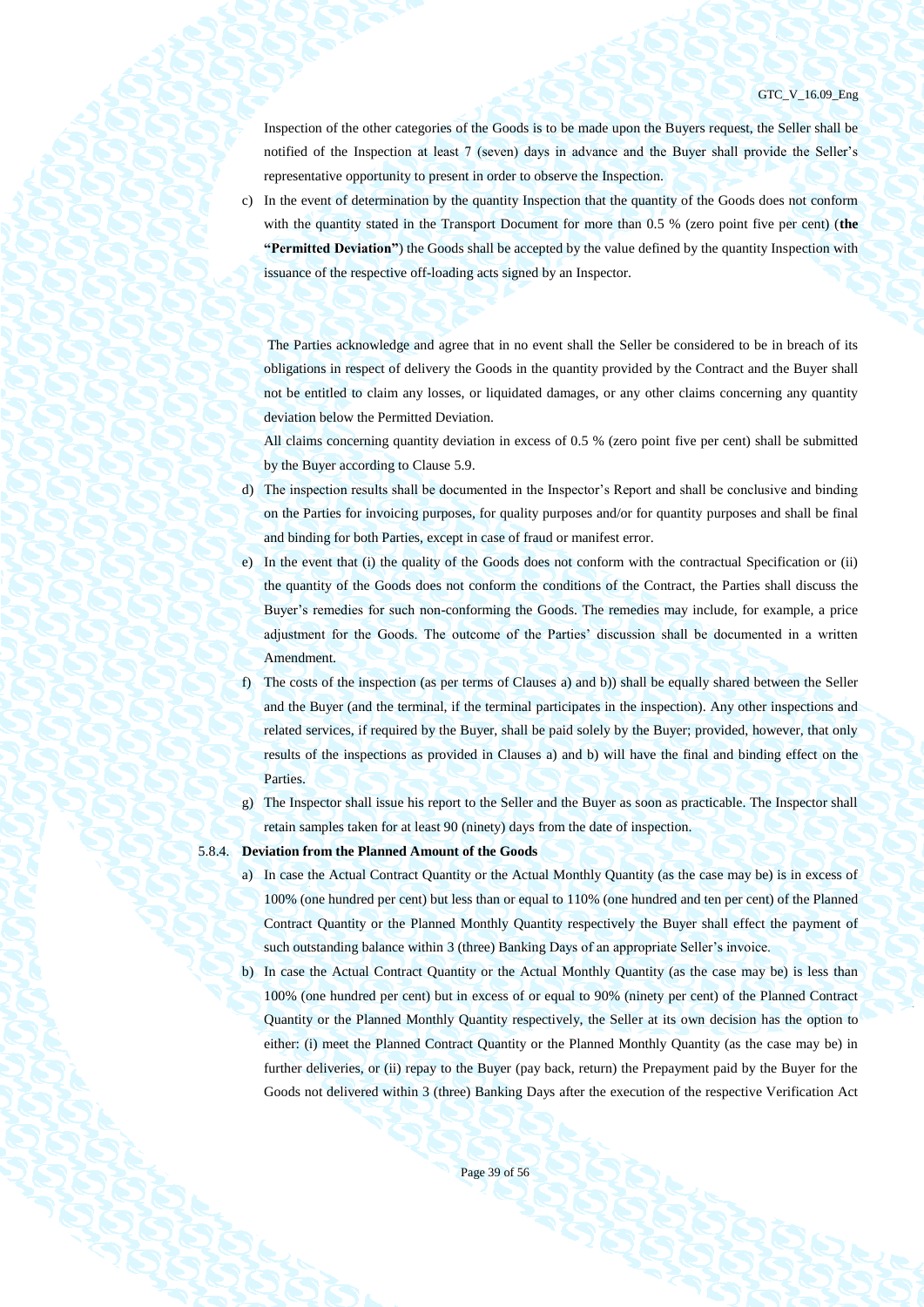(option (ii) is not applicable to post payment of the Goods); or (iii) apply such amount of the Prepayment paid by the Buyer for the Goods not delivered to the further deliveries of the Goods (if applicable). In either event the conditions set forth in this Clause shall be the Buyer's sole and exclusive remedy for such short delivery, howsoever caused, always excepting fraud, and the Seller shall have no other liability to the Buyer whatsoever.

- c) In the event that the Actual Contract Quantity or the Actual Monthly Quantity (as the case may be) is in excess of 110% (one hundred and ten per cent) of the Planned Contract Quantity or the Planned Monthly Quantity respectively, the Buyer at its own option shall have the right to either: (i) return any quantity in excess of 110% (one hundred and ten per cent) of the Planned Contract Quantity or the Planned Monthly Quantity respectively to the Seller at the Seller's expense, or (ii) to retain any Goods quantity in excess of 110% (one hundred and ten per cent) of the Planned Contract Quantity or the Planned Monthly Quantity respectively upon its agreement to pay the Price for the entire quantity taken provided that any of such Buyer's decisions shall be made within 1 (one) day after Delivery Date of the respective Goods. The payment for such Goods shall be made by the Buyer within 3 (three) Banking Days after the Seller's invoice date.
- d) In the event that the Actual Contract Quantity or the Actual Monthly Quantity (as the case may be) is less than 90% (ninety per cent) of the Planned Contract Quantity or the Planned Monthly Quantity respectively, the Buyer has the right to require the Seller to pay to the Buyer direct losses incurred by the Buyer in connection with the event where Actual Contract Quantity or the Actual Monthly Quantity (as the case may be) is less than 90% (ninety per cent) of the Planned Contract Quantity or the Planned Monthly Quantity respectively, provided that such direct losses are evidenced by the sufficient documents; such payment shall be made within 7 (seven) days after the execution of the respective Verification Act by the Parties. It is expressly mutually agreed and acknowledged by the Parties that in any case maximum amount of the direct losses may not exceed 10% (ten per cent) of the price of the Goods which were not delivered. Subject to all other conditions of the GTC, where the Seller is exempt from any liability (responsibility), in either event the Buyer's rights set forth in this clause shall be the Buyer's sole and exclusive remedy for such short delivery, howsoever caused, always excepting fraud, and the Seller shall have no other liability to the Buyer whatsoever.
- e) In the event that the Actual Contract Quantity or the Actual Monthly Quantity (as the case may be) is in excess of 110% (one hundred and ten per cent) of the Planned Contract Quantity or the Planned Monthly Quantity respectively and the Buyer fails to state its intention to return excess the Goods within the period specified above, the Buyer will be deemed irrevocably to have retained the excess the Goods and will accordingly pay for the excess the Goods retained within 3 (three) Banking Days after the Seller's invoice.

f) In the event that the Actual Contract Quantity or the Actual Monthly Quantity (as the case may be) is less than 90% (ninety per cent) of the Planned Contract Quantity or the Planned Monthly Quantity respectively and the Buyer fails to state request to compensate within 10 (ten) days after the Delivery Date, the Buyer will be deemed irrevocably agreed with the Seller's obligation to meet the Planned Contract Quantity or the Planned Monthly Quantity respectively (as the case may be) in further deliveries.

<span id="page-39-0"></span>**5.9. Claims**

Page 40 of 56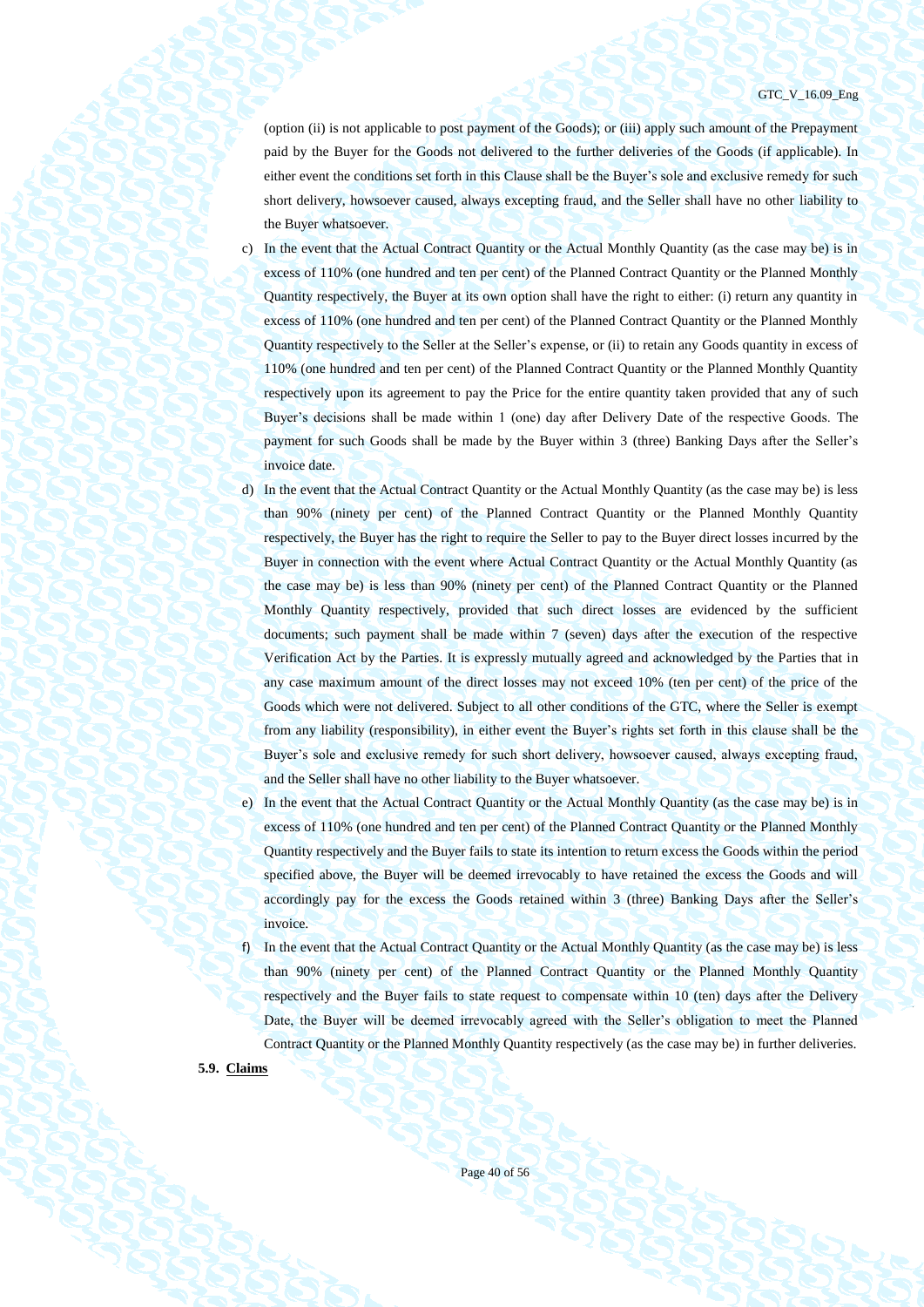#### GTC\_V\_16.09\_Eng

- 5.9.1. Claims if any on quality and/or quantity of the Goods to be provided by the Buyer to the Seller within 30 (thirty) days after the Delivery Date, unless other terms are not specified by the Parties in the relevant clauses of the GTC. If the Buyer falls to make a claim within the agreed period of 30 (thirty) days after the Delivery Date such claim will automatically be considered as time barred, null and void, and such delivered the Goods shall be deemed accepted by the Buyer and in accordance with all terms and conditions of the GTC and further claims in respect of the quality and/or quantity of the Goods are not permitted and may not be enforced.
- 5.9.2. The Buyer shall not be entitled to use a claim in relation to a particular shipment of Goods as a basis for the refusal to accept other shipments of the Goods delivered under the Contract, or the Goods delivered pursuant to any other Contract agreed between the Parties.
- 5.9.3. Unless otherwise specified in the Contract and/or the GTC any cause of action and/or claim that Buyer may have against Seller under the Contract shall be brought within one (1) year after the cause of action and/or claim accrues, failing which the Buyer shall be deemed to have waived its rights relating thereto.

### **LIABILITY**

### **5.10. Responsibilities of the Parties**

5.10.1. **Delivery liquidated damages.** For each full Week that the Seller delivers the Goods late commencing 30 (thirty) days after the latest date of delivery/shipment (whichever provided by the Contract) specified in Article I of the Contract, the Buyer shall be entitled to demand liquidated damages from the Seller for such delivery delay in the amount equal to 0.1% (one tenth of one per cent) of the price for the late delivered Goods per day, up to a maximum of 10% (ten per cent) of the price for the late delivered Goods.

The Parties acknowledge and agree that in no event shall the Seller be considered to be in breach under the Contract due to any late delivery and the Buyer shall not be entitled to liquidated damages until the Seller is at least more than 30 (thirty) days late under the terms and conditions specified in the Contract. The Seller shall not be liable to the Buyer in liquidated damages for delay caused by a Force Majeure Event, failure or default on the part of the Buyer, or where the Seller is entitled to delay delivery pursuant to the terms of the Contract. The Parties acknowledge and agree that in no event shall the Seller be considered to be in breach under the Contract due to any late delivery or non-delivery of the Goods and the Buyer shall not be entitled to claim any losses, or liquidated damages, or any other claims in case of the planned Manufacture production capacity repair; provided that the Seller shall notify the Buyer of such repair not later than one week prior to the month when the repair is planned. The Parties acknowledge and agree that Seller's notification of the repair is enough and sufficient evidence and confirmation of the planned repair.

THE LIQUIDATED DAMAGES SET FORTH HEREUNDER TOGETHER WITH THE RIGHT OF TERMINATION SET OUT IN CLAUSE [5.19.3](#page-47-1) SHALL BE THE BUYER'S SOLE AND EXCLUSIVE REMEDIES FOR ANY LATE DELIVERY OF ANY GOODS OR PART THEREOF AND THE SELLER SHALL HAVE NO FURTHER LIABILITY WHATSOEVER, WHETHER IN CONTRACT, TORT (INCLUDING NEGLIGENCE OR STRICT LIABILITY).

5.10.2. **Interest for late payment**. In case the Buyer fails to comply with the terms of the payment set out in the Contract the Buyer shall pay to the Seller interest at the lesser of (i) one month LIBOR plus 4% (four per cent) per annum of the outstanding amount or (ii) the maximum allowed by applicable Law.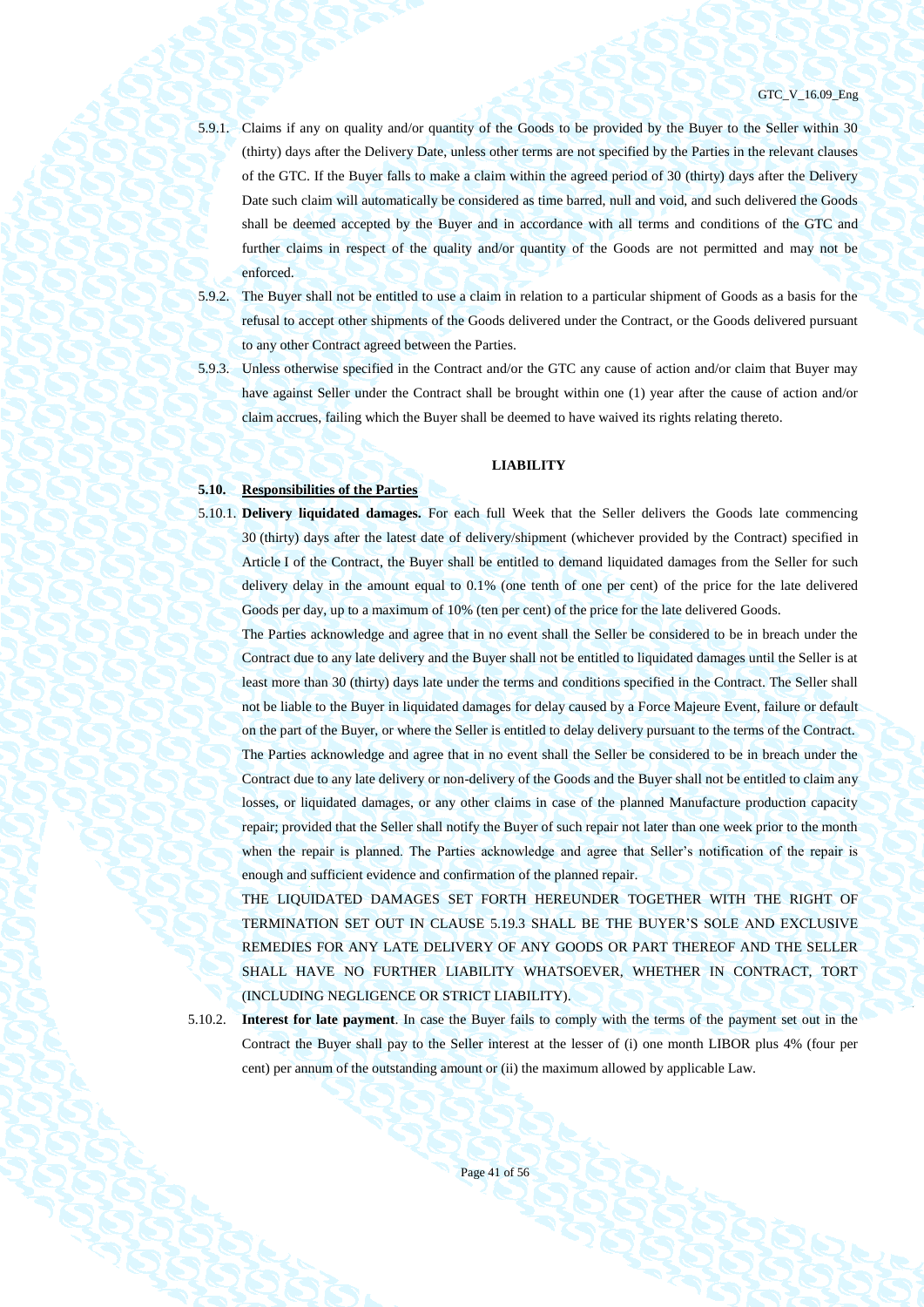5.10.3. **Suspension**. If the conditions or terms of payment are breached by the Buyer the Seller may, at the Seller's option, either suspend delivery of the Goods to the Buyer or unilaterally terminate the Contract. Such suspension shall not constitute a delay for the purposes of liquidated damages.

5.10.4. **Late acceptance**. In the event that the Buyer fails or refuses to accept delivery of the Goods or any part thereof pending laytime (i.e. have not commenced the accepting and unloading/loading of the Goods as the case may be; or furnished the Seller with explanation of delay and further instructions as regards the Goods satisfactory for the Seller); provided that such Goods have been delivered in accordance with the terms of the Contract, without prejudice to the Seller's other rights under the Contract or the applicable Law, the Seller is entitled to pass the Goods to a proximate logistic company or keeper at the Buyers risk and expense of which the Buyer shall be notified within reasonable time. The Seller is entitled to exercise its right hereunder irrespective of whether the title to the Goods has passed to the Buyer under the Contract or not. The quantities of the Goods passed confirmed by such a logistic company or keeper shall be deemed as due confirmation of the quantities of the Goods delivered by the Seller; the term for quality claims for the Goods specified in Clause [5.9](#page-39-0) shall commence as of the expiration of the laytime. The Seller shall be entitled to claim without limitation all and any transport and/or insurance cancellation costs, storage costs, additional transport costs, customs duties, demurrage and other similar or related costs and all expenses arising out of or in connection with such late acceptance from the Buyer till the moment when the Goods are taken by the Buyer.

5.10.5. **The Seller's disposal rights**. In the event that the Buyer (or the Buyer's authorized representative, or the Buyer's Carrier, etc.) fails or refuses to accept delivery of the Goods or any part thereof within 5 (five) days of the due date mutually agreed by the Parties, entirely without prejudice to the Seller's other rights under the Contract or the applicable Law, the Seller shall at its sole discretion be entitled to sell the quantity of the Goods which were not taken by the Buyer. The Seller is entitled to exercise its right hereunder irrespective of whether the title to the Goods has passed to the Buyer under the Contract or not. The Selleris also entitled either (i) to demand the Buyer to reimburse all Seller's costs of sale including, without limitation, storage costs, additional transport costs, customs duties, and other similar or related reasonable costs and expenses together with any difference in the price obtained for the Goods when compared to the Price of the Goods set out in the Contract; or (ii) to deduct the amount of the received advance payment (applicable to the prepayment or CAD) for the damages incurred by the Seller as a result of such refusal; after calculating the damages the remaining part of the advance payment shall be either returned to the Buyer or offset against further deliveries. The Seller is entitled to exercise its right hereunder irrespective if the title to the Goods has passed to the Buyer under the Contract or not.

# **5.11. Limitations of Liability**

5.11.1. **UNDER NO CIRCUMSTANCES SHALL EITHER PARTY BE LIABLE WHETHER IN THE CONTRACT, IN TORT (INCLUDING GROSS NEGLIGENCE), UNDER ANY WARRANTY OR OTHERWISE, FOR ANY INDIRECT, SPECIAL, INCIDENTAL OR CONSEQUENTIAL DAMAGES OR FOR EXEMPLARY OR PUNITIVE LOSSES OR DAMAGES, OR ANY LOSS OF PROFITS (SAVE IN RELATION TO SELLER'S LOSS OF PROFIT ARISING FROM THE BUYER'S FAILURE OR REFUSAL TO TAKE OR ACCEPT DELIVERY OF THE GOODS OR ANY PART THEREOF CONTRARY TO THE TERMS OF THE CONTRACT) OR REVENUES, OR ANY COST OF LABOR, RESULTING FROM OR ARISING OUT OF OR IN CONNECTION WITH**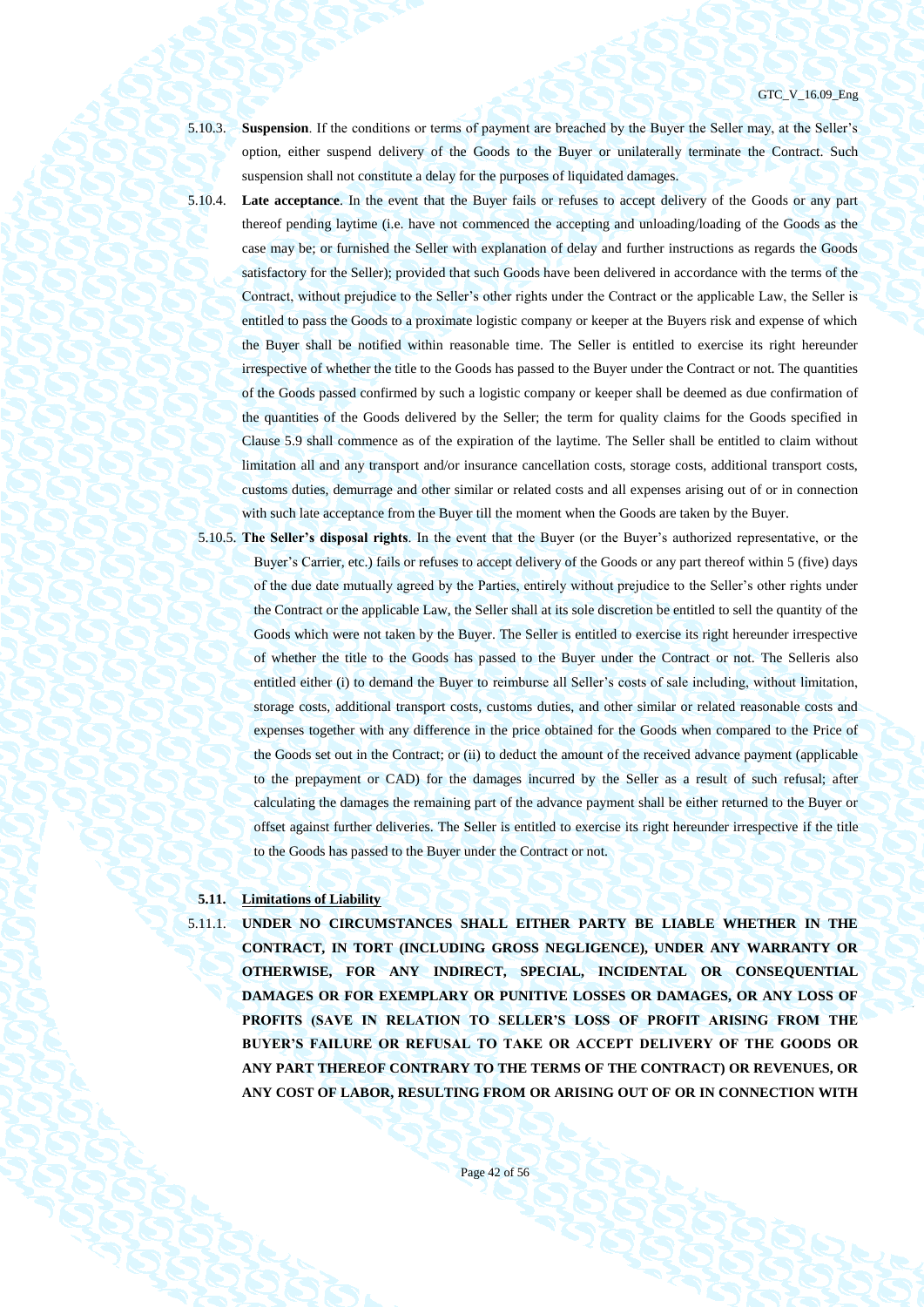**THE GOODS OR SELLER'S PERFORMANCE UNDER, OR BREACH OF, THE CONTRACT, EVEN IF THE PARTIES HAVE BEEN ADVISED OF THE POSSIBILITY OF SUCH DAMAGES. EACH PARTY SHALL UNDERTAKE ITS BEST EFFORTS TO MITIGATE ITS LOSSES.**

5.11.2. **FOR THE AVOIDANCE OF DOUBT, EITHER PARTY MAY SEEK TO RECOVER FROM THE DEFAULTING PARTY ANY ACTUAL DIRECT DAMAGES INCURRED AS A RESULT OF THE DEFAULTING PARTY'S BREACH OF CONTRACT (INCLUDING, BUT NOT LIMITED TO, REASONABLE ATTORNEYS' FEES AND COSTS); PROVIDED, HOWEVER, THAT NOTWITHSTANDING ANYTHING CONTAINED HEREIN, TO THE FULL EXTENT PERMITTED BY APPLICABLE LAW, IN NO EVENT SHALL THE SELLER'S LIABILITY IN CONNECTION WITH THE GOODS OR THE CONTRACT EXCEED THE TOTAL GOODS VALUE (INCLUDING, BUT NOT LIMITED TO TRANSPORTATION COSTS, STORAGE COSTS, ETC.) PAID TO THE SELLER BY THE BUYER FOR THE GOODS.**

- 5.11.3. **UNDER NO CIRCUMSTANCES SHALL THE SELLER BE LIABLE FOR THE BUYER'S LOSS OF PROFIT, NON RECEIPT OF REVENUE, BUSINESS INTERRUPTIONS, THE SUSPENSION OF COMMERCIAL ACTIVITIES, OR FOR ANY INDIRECT LOSS IRRESPECTIVE OF ITS CHARACTER AND REASON.**
- 5.11.4. **BOTH PARTIES ACKNOWLEDGE AND AGREE THAT THE EXCLUSIVE REMEDIES AND LIMITATIONS OF LIABILITIES SET FORTH HEREIN WERE BARGAINED FOR ON AN EQUAL FOOTING AND ARE CONDITIONS OF THE CONTRACT.**
- 5.11.5. **NOTHING IN THE CONTRACT SHALL LIMIT OR EXCLUDE THE LIABILITY OF EITHER PARTY FOR DEATH OR PERSONAL INJURY RESULTING FROM ITS NEGLIGENCE OR FOR FRAUDULENT MISREPRESENTATION.**
- 5.11.6. **Adverse Weather.** The Parties shall not be liable for delay caused by adverse weather. Notwithstanding the customary rules at the Place of Destination the Parties agree to evenly split losses caused by the adverse weather conditions and beyond the insurance coverage or other compensation from third parties.

<span id="page-42-0"></span>**MISCELLANEOUS**

#### **5.12. Health, Safety and Environment**

- 5.12.1. The Goods supplied by the Seller in the condition in which it is sold is considered not to constitute a hazard to health or safety, provided that it is handled, used and stored in accordance with normally accepted safe Business practices applicable to the Goods. The Buyer shall, for its own protection, consult the producer's Material Safety Data Sheet (MSDS) (if any), relevant codes of practice and factory inspectorates with regard to adequate hygiene, safety and environmental standards and enforcement thereof, with respect to handling, processing and storing of the Goods, their by-products and wastes of any sort.
- 5.12.2. The Buyer warrants to the Seller that it is aware of and understands the information in the MSDS for the Goods and it will adopt appropriate procedures to ensure that all persons or agents authorised by the Buyer to carry out any of the rights, duties or obligations of the Buyer under the Contract and all of the Buyer's other officers, employees, contractors and agents who are involved in the loading, transportation, delivery, handling or use of the Goods sold and delivered to the Buyer under the Contract are aware of, and comply with the information provided in the relevant Material Safety Data Sheet.

Page 43 of 56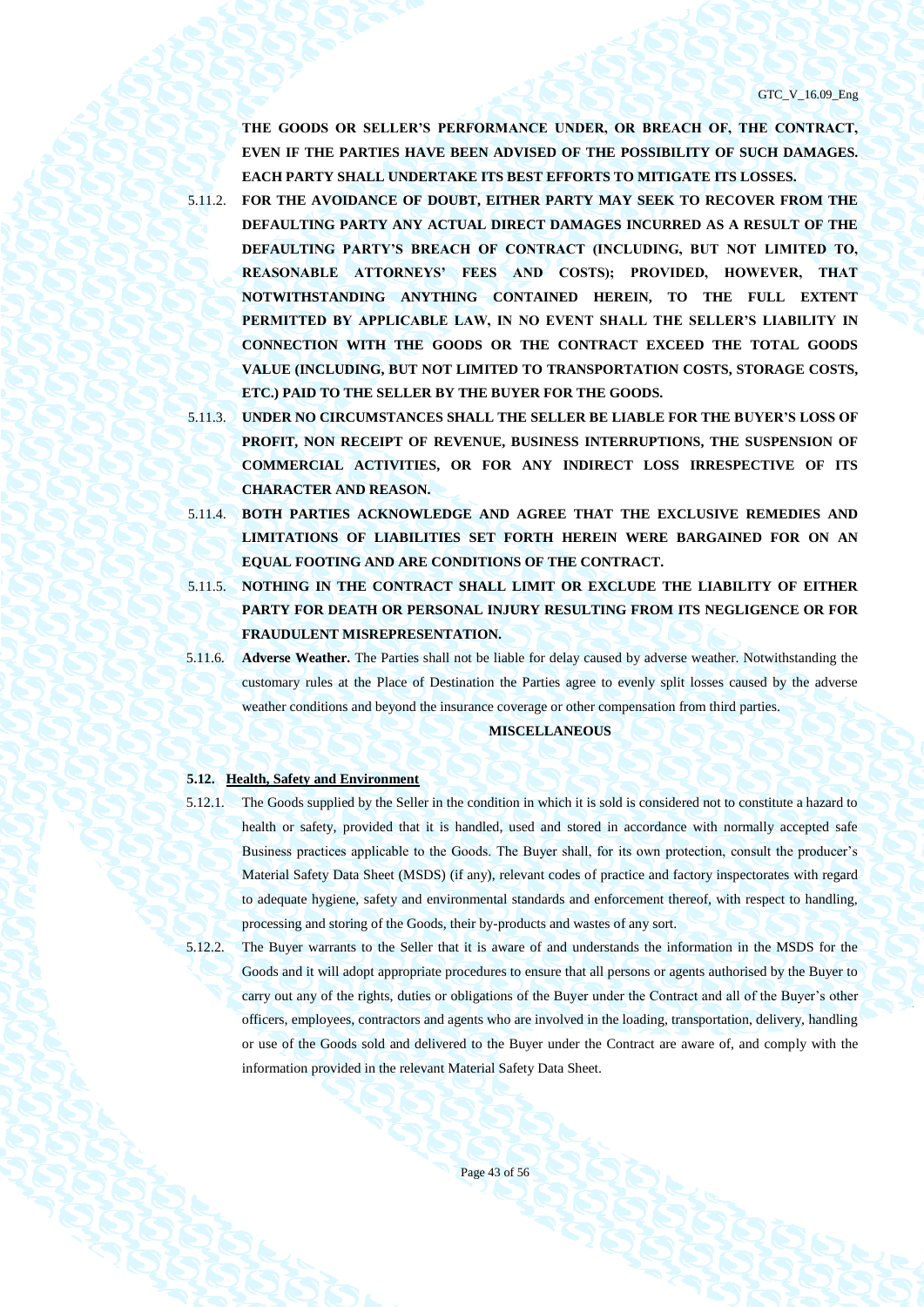- 5.12.3. The Buyer accepts the inherent risks associated with the Goods as set out in Clause [5.12](#page-42-0) hereof and shall accordingly have no claim of any kind against the Seller directly or indirectly arising from damage to any property as a result of direct or indirect exposure to the Goods.
- 5.12.4. The Seller shall not be liable for any cost, loss or damage resulting from the receipt of the Goods in noncompliant storage facilities. The Buyer shall indemnify the Seller against any claim which any third party might have or bring against the Seller in this respect.
- 5.12.5. Any advice given by the Seller concerning storage, transport, use or application of the Goods delivered shall be on a without prejudice basis and the Seller shall not be liable for any loss, damage or expense resulting from observance of such advice.

# <span id="page-43-0"></span>**5.13. REACH**

- 
- 5.13.1. Notwithstanding any other provision to the contrary in the Contract, in providing the Buyer with a Chemical Abstract Service Index number and/or Existing Commercial Chemical Substances Number and/or any other health, safety and environmental information relating to the Goods pursuant to this Clause [5.13,](#page-43-0) regardless of their source, the Seller provides no warranty or representation as to the accuracy or completeness of such identification number(s) or information relating to it and needed by the Buyer and/or reasonably requested by the Buyer to comply with the requirements of REACH, hence the Seller accepts no liability for loss, damage, delay or expense incurred by the Buyer for whatever reason arising from its reliance on the accuracy of the identification numbers or other information hereunder provided and /or the existence of a valid (pre-) registration of the Goods to be imported into the EU/EEA.

# **5.14. Restraint of Trade**

5.14.1. The Buyer shall not sell or deliver or unload the Goods to a country or a resident of a country in contravention of any statutory regulation or direction of the country in which the Goods is produced.

5.14.2. The Buyer undertakes that the Goods delivered under the Contract shall not be exported, sold or supplied by it to any country, state, territory or region or to any natural or legal person of such country, state, territory or region against which there are sanctions imposed by the United Nations Security Council, European Union, United Kingdom or United States on the export, sale or supply of such Goods to such location or person.

## **5.15. Sanctions**

5.15.1. Neither Party shall be obliged to perform any obligation otherwise required by the Contract (including without limitation an obligation to (a) perform, deliver, accept, sell, purchase, pay or receive monies to, from, or through a person or entity, or (b) engage in any other acts) if this would be in violation of, inconsistent with, or expose such Party to any Sanctions binding on that Party. by virtue of law or the Contract.

5.15.2. Where any performance by a Party would be in violation of, inconsistent with, or expose such party to the Sanctions, such Party (the "Affected Party") shall, as soon as reasonably practicable give written notice to the other Party of its inability to perform. Once such notice has been given the Affected Party shall be entitled:

i. to immediately suspend the affected obligation (whether payment or performance) until such time as the Affected Party may lawfully discharge such obligation; and/or

ii. where the inability to discharge the obligation continues (or is reasonably expected to continue) until the end of the contractual time for discharge thereof, to a full release from the affected obligation,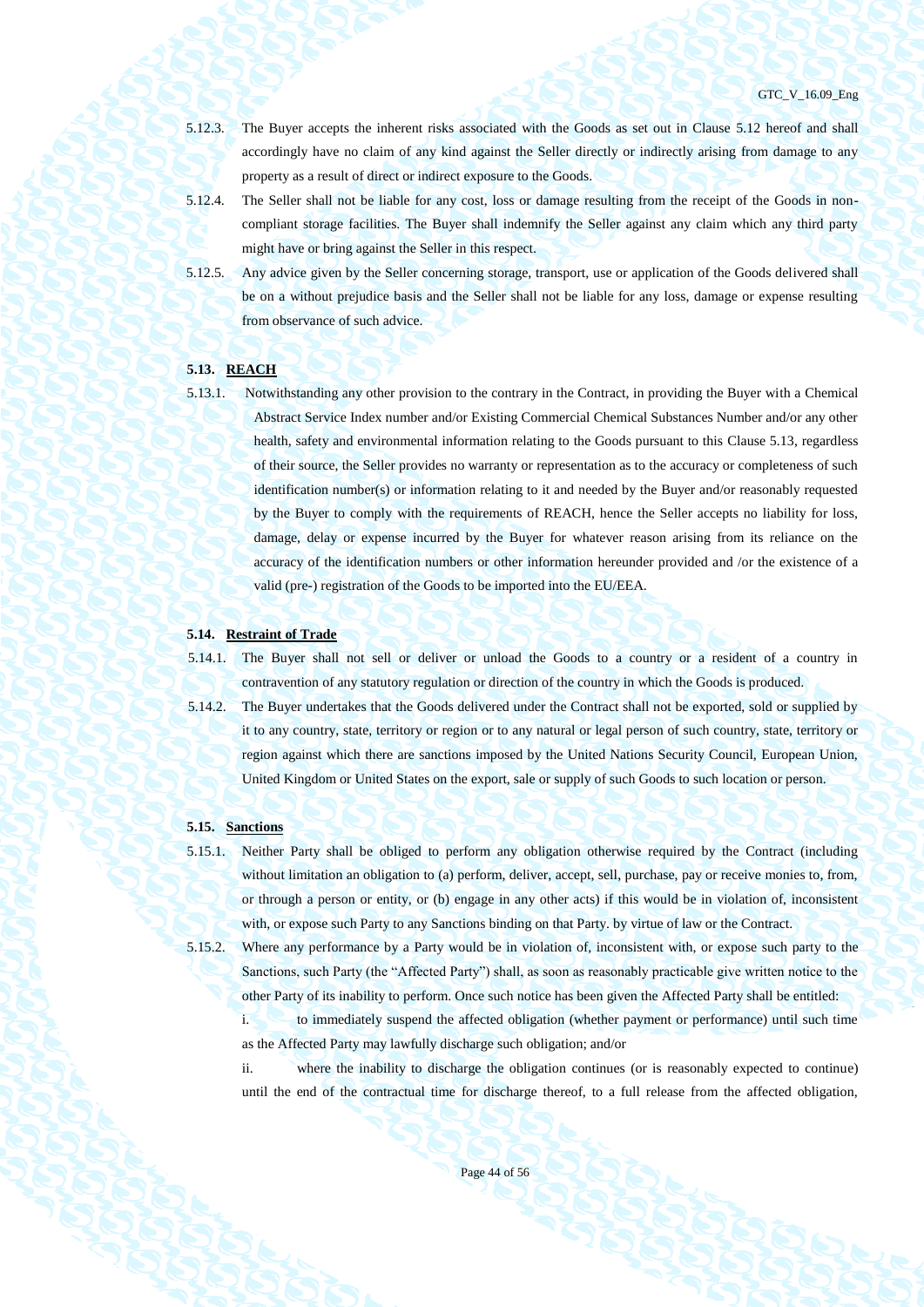provided that notwithstanding the foregoing, where the relevant obligation relates to payment for the Goods which have already been delivered under the Contract, the affected payment obligation shall either (i) remain suspended until such time as the Affected Party may lawfully resume payment, or (ii) be canceled by the Seller, provided that the Parties will have the opportunity to carry into execution the return of such Goods to the Seller, unless otherwise will be agreed by the Parties in writing; and/or

iii. where the obligation affected is acceptance of the Vessel, to require the nominating Party to nominate an alternative Vessel;

in each case without any liability whatsoever (including but not limited to any damages for breach of Contract, penalties, costs, fees and expenses).

5.15.3. Nothing in this Clause shall be taken to limit or prevent the operation, where available under the governing law of the Contract, of any doctrine analogous to the English Common Law doctrine of frustration.

# **5.16. Anti-Trust**

Each Party hereby warrants to the other party that, as at the date of the Contract and on each subsequent occasion it performs obligations under the Contract, it has not engaged in any Anti-competitive Behaviour in relation to the potential or actual terms and conditions of contract to be agreed or as agreed in relation to the Goods, including but not limited to the amount paid for the Goods, any level of volume discount or any other credit terms.

#### **5.17. Anti-Corruption**

- 5.17.1. Each Party hereby represents and warrants to the other that it complies with all Anti-Corruption Laws.
- 5.17.2. The Buyer and the Seller each represent, warrant and undertake to the other that they shall not, directly or indirectly,

a) pay, offer, give or promise to pay or authorize the payment or other transfer of any other thing which has monetary value, including without limitation any funds, services, gifts, entertainment, commissions, fees and/or other advantage of any kind to any Applicable Authority, including but not limited to::

- i. a government official or an officer or employee of a government or any department, agency or instrumentality of any government;
- ii. an officer or employee of a public international organization;
- iii. any person acting in an official capacity for or on behalf of any government or department, agency, or instrumentality of such government or of any public international organization;
- iv. any political party or official thereof, or any candidate for political office;
- v. any director, officer, employee or agent/representative of an actual or prospective counterparty, supplier or customer of the Buyer or the Seller;
- vi. or any other person, individual or entity at the suggestion, request or direction or for the benefit of any of the above-described persons and entities, or
- b) engage in any other Corrupt practices including without limitation: Bribery, Extortion or Solicitation, Trading in influence, Laundering the proceeds of crime.
- 5.17.3. Notwithstanding the foregoing undertakings, the Buyer agrees to notify promptly the Seller about action of any instance where the Buyer has failed to comply with any provisions of this Clause and take necessary remedial actions in a reasonable time and to inform the Seller about these actions.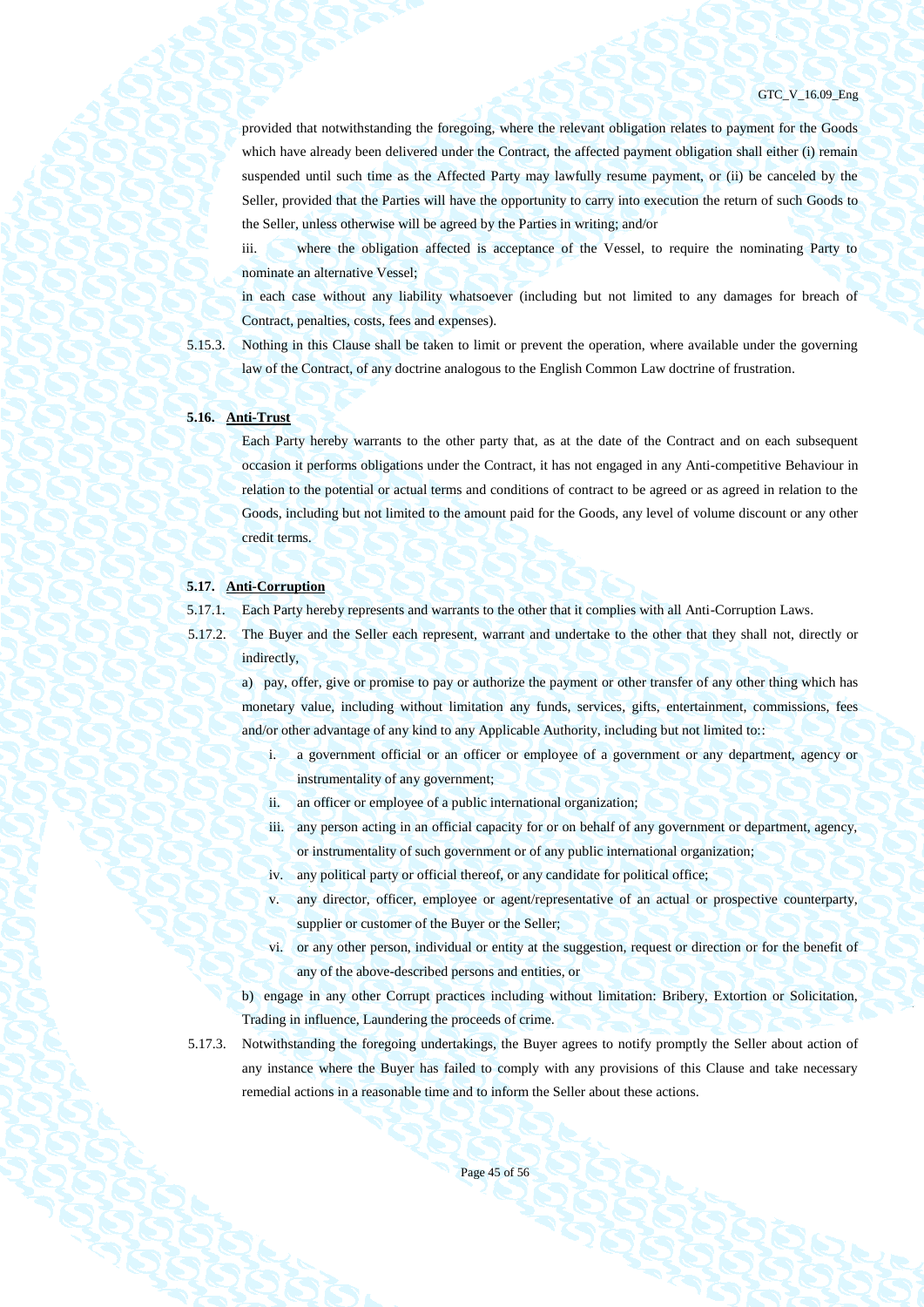#### GTC\_V\_16.09\_Eng

5.17.4. Necessary remedial action might include providing cooperation in evidentiary action in conducting an examination or calling for an external audit of the incident, issuing warnings, reorganizing work, terminating sub-contracts or contracts of employment with persons or employees involved in corruption, or correcting the detrimental economic effect on the other Party of any proven non-compliance by, for example, adjusting the amount of the price of the Contract. The nature and quantity of the remedial measures required of the Party subject to allegation will depend on the circumstances of the case in question, e.g., on the gravity of the infringement and on the conclusiveness of the evidence provided.

5.17.5. This Clause contains the compulsory conditions for the Parties, and each Party may at its sole discretion suspend the execution of the obligations hereunder and/or terminate the Contract forthwith upon written notice to the other at any time, if in their reasonable judgment the other is in breach of any of Anti-Corruption Laws without prejudice to the other rights of the respective Party under the Contract or the applicable Law.

Parties refer all disputes related to any alleged non-compliance with this Clause according to the Clause 5.18. However, the noncompliance may be the subject of parallel criminal proceedings which may result in criminal sanctions or other civil law consequences than contractual, in particular liability in tort.

#### **5.18. Arbitration and Law**

- 5.18.1. The Contract shall be governed by, interpreted and construed in accordance with the laws of England and Wales notwithstanding the choice of law rules of any jurisdiction and determined without reference to the principles of conflicts of laws.
- 5.18.2. Subject expressly to clause 5.18.3 below, any dispute, controversy, claim or difference relating to or arising out of, or in connection with, the Contract, including any question regarding the existence, scope, validity or termination of the Contract shall be settled, to the exclusion of the ordinary courts, by arbitration in accordance with the rules of the Arbitration Institute of the Stockholm Chamber of Commerce (the «SCC»), which Rules are deemed to be incorporated by reference into this clause.

The rules for expedited arbitrations shall apply where the amount in dispute does not exceed EUR 100,000. Where the amount in dispute exceeds EUR 100,000 the arbitration rules shall apply. The arbitral tribunal shall be composed of a sole arbitrator where the amount in dispute exceeds EUR 100,000 but not EUR 1,000,000. Where the amount in dispute exceeds EUR 1,000,000, the arbitral tribunal shall be composed of three arbitrators. Any nonmaterial dispute shall be settled by the arbitral tribunal of three arbitrators.

In case the size of the claim is changed, so that the dispute shall be considered in a different order (for example, if the original dispute was declared on 50, 000 EUR at an expedited arbitration and then the claim was increased to 1, 500,000 EUR, the dispute shall be considered in the normal way by three arbitrators) arbitration proceedings should be terminated and started from the beginning in accordance with this arbitration clause. The amount in dispute includes the claims made in the request for arbitration and any counterclaims made in the answer to the request for arbitration.

5.18.3. Notwithstanding clause 5.18.2 above any dispute, controversy, claim or difference relating to or arising out of demurrage in Delivery by Sea due or alleged to be due under the Contract shall be referred to arbitration in London in accordance with the London Maritime Arbitrators Association (LMAA) Terms current at the time when the arbitration proceedings are commenced.

Page 46 of 56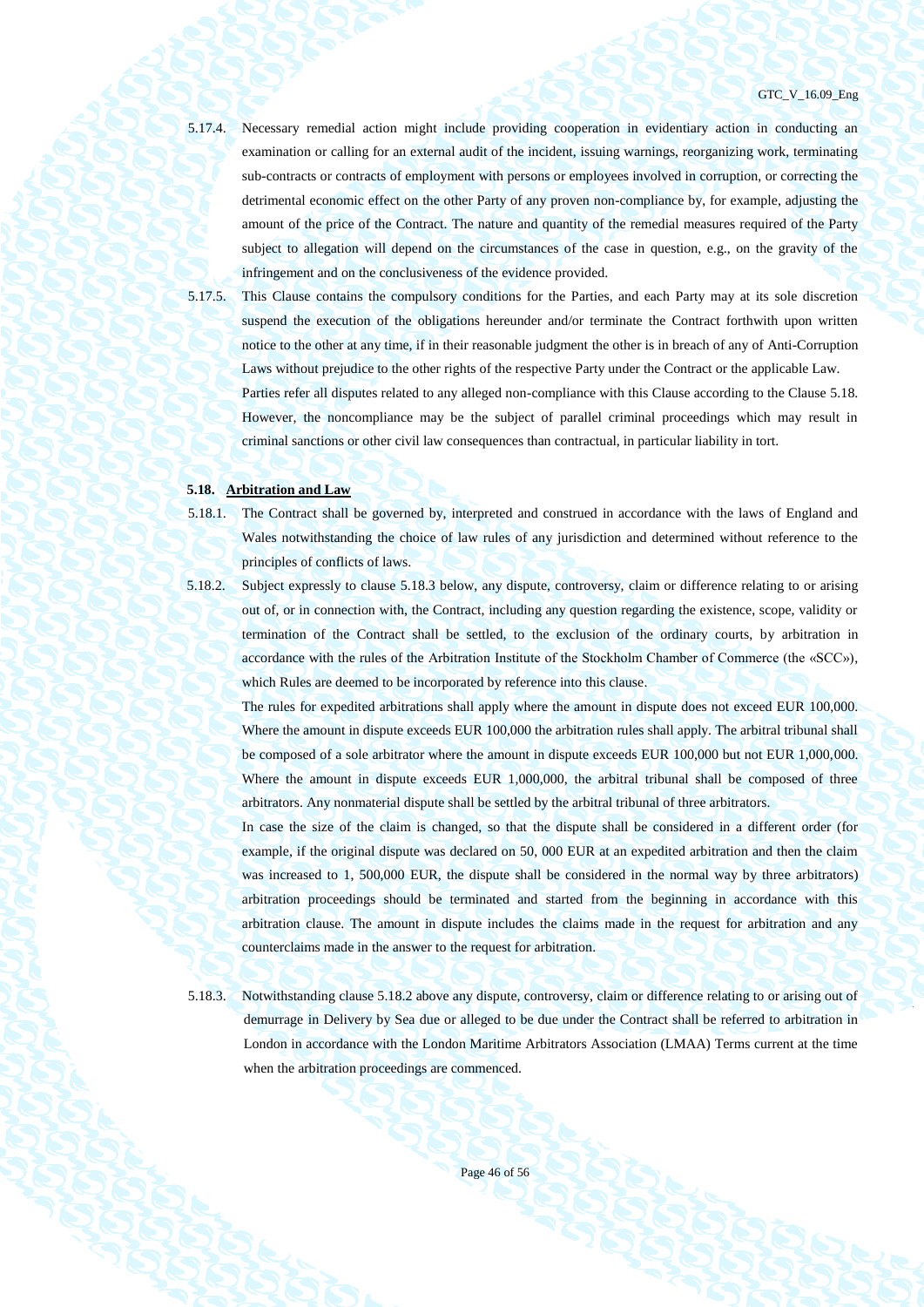#### GTC\_V\_16.09\_Eng

The reference shall be to three arbitrators. A party wishing to refer a dispute to arbitration shall appoint its arbitrator and send notice of such appointment in writing to the other party requiring the other party to appoint its own arbitrator within 14 (fourteen) days of that notice and stating that it will appoint its arbitrator as sole arbitrator unless the other party appoints its own arbitrator and gives notice that it has done so within the 14 (fourteen) days specified. If the other party does not appoint its own arbitrator and give notice that it has done so within 14 (fourteen) days specified, the party referring a dispute to arbitration may, without the requirement of any further prior notice to the other party, appoint its arbitrator as sole arbitrator and shall advise the other party accordingly. The award of a sole arbitrator shall be binding on both parties as if he had been appointed by agreement.

Nothing herein shall prevent the parties agreeing in writing to vary these provisions to provide for the appointment of a sole arbitrator.

In cases where neither the demurrage claim nor any counterclaim exceeds the sum of USD 10,000 (or such other sum as the parties may agree) the arbitration shall be conducted in accordance with the LMAA Small Claims Procedure current at the time when the arbitration proceedings are commenced.

- 5.18.4. Each Party shall submit the documents in English. Documents submitted in a language other than English shall be translated into English at the expense of the Party submitting the documents. Each Party shall have the right, at its sole cost and expense, to have an interpreter attend the arbitration hearings if it so chooses.
- 5.18.5. Subject expressly to clause 5.18.3 above, the seat of the arbitration shall be Stockholm, Sweden where all hearings shall take place. The arbitration proceedings shall be conducted in the English language, and the award shall be in English.
- 5.18.6. The decision of the arbitrators shall be final and binding on the Parties. The arbitrators' awards shall be consistent with the limitations of liability and other terms and conditions set out in the Contract, to the extent permitted by English law.
- 5.18.7. The United Nations Convention on Contracts for the International Sale of Goods shall not apply to the Contract.

#### **5.19. Duration and Termination**

5.19.1. The Contract shall come into effect on the Effective Date and, subject to observance of Clauses [5.19.2](#page-46-0) – [5.19.3](#page-47-1) shall continue in force until all obligations have been fulfilled (unless earlier terminated hereunder or the Parties agreed otherwise in writing) and in the part of payments – until such time that same are made in full.

#### <span id="page-46-1"></span><span id="page-46-0"></span>5.19.2. **Buyer's default**

- a) The Seller may, at its sole discretion and in addition to any other legal remedies it may have, upon giving written notice to the Buyer suspend all deliveries under the Contract and/or unilaterally terminate the Contract where:
	- **i.** the Buyer is in breach of any condition of the Contract, including breach of any essential or material conditions of the Contract;
	- **ii.** delivery or unloading of the Goods is delayed due to any cause(s) attributable to the Buyer and such delay is not excused by any other provision of the Contract;

Page 47 of 56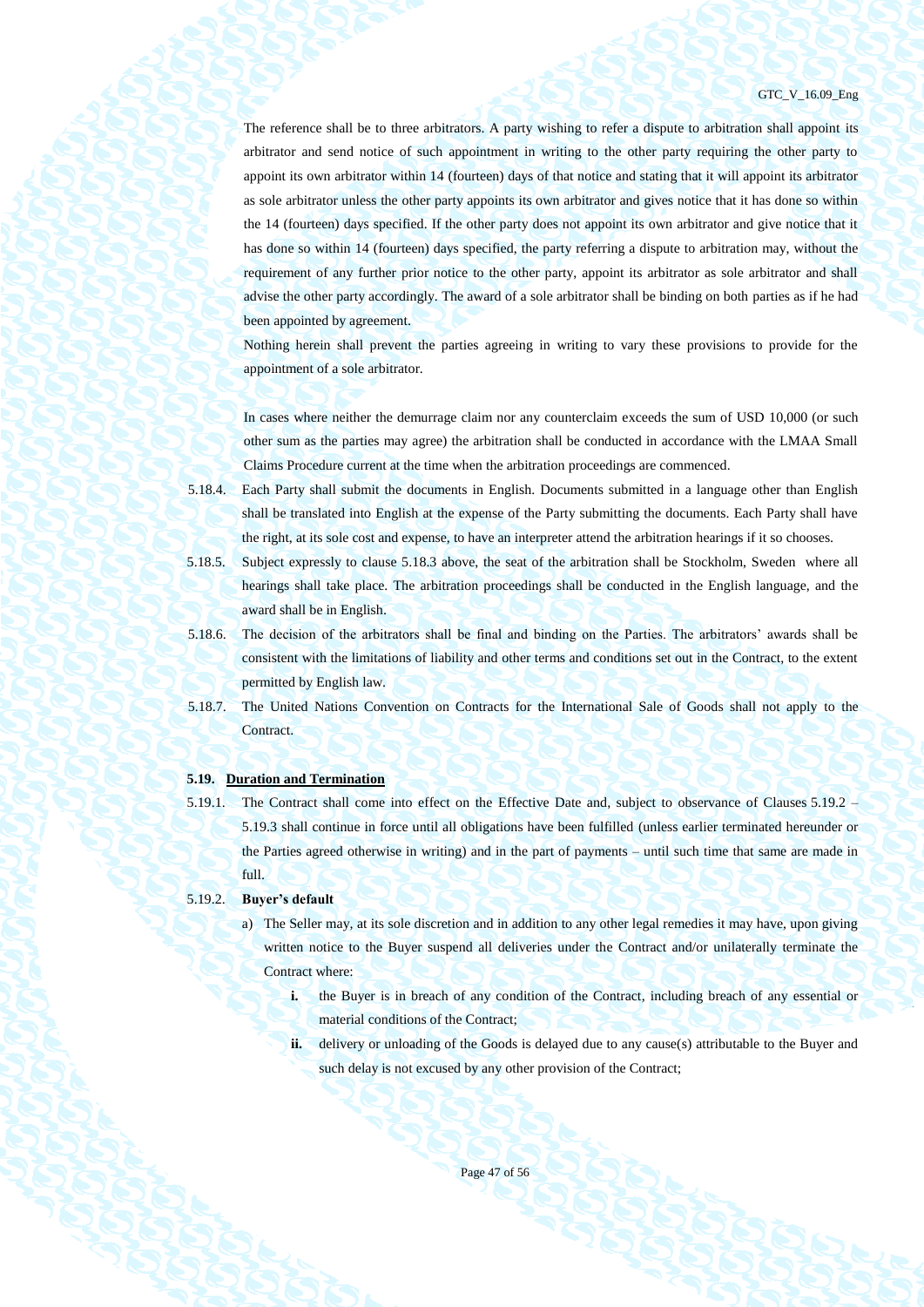- **iii.** loading or unloading of the Goods is delayed by more than 10 (ten) hours after the NOR has been tendered or a train or truck has been arrived at the Place of Destination due to reasons attributable to the Buyer;
- **iv.** there is a major change in the direct or indirect ownership of the Buyer or its parent company;
- **v.** the Buyer or its parent company commences, or becomes the subject of, any bankruptcy, insolvency, reorganization, administration, liquidation or similar proceeding or is in the Seller's reasonable opinion expected to be unable or unwilling to pay its debts as the same become due;
- **vi.** the Buyer or its parent company ceases or threatens to cease to function as a going concern or conduct its operations in the normal course of business;
- **vii.** a creditor attaches or takes possession of all or a substantial part of the assets of the Buyer or its parent company; or
- **viii.** if applicable, the Buyer delays the provision of the parent company guarantee or other security of its obligations as provided in the Contract for more than 10 (ten) Business Days.
- b) Where the Seller suspends delivery of the Goods due to any of the events referred to under the Clause [a\)](#page-46-1) the Seller may, so long as such event is continuing, at any time unilaterally terminate the entire Contract.
- c) Where, pursuant to the provisions of this Clause [5.19.2,](#page-46-0) the Seller, under the Contract providing for multiple deliveries, temporarily suspends the delivery of the Goods and then decides to resume deliveries under the Contract, the Seller may cancel the suspended delivery and shall be under no obligation to make up for any quantity of the Goods that would have been delivered to the Buyer but for such suspension.
- d) Where the Contract provides for multiple deliveries, then the rights given to the Seller in this Clause [5.19.2](#page-46-0) apply to all deliveries such that where the Seller is allowed to terminate in respect of one delivery, then it is entitled to terminate all the remaining deliveries.
- e) Any termination of the Contract by the Seller shall be without prejudice to the rights and obligations of each Party as accrued on the date of termination.

### <span id="page-47-1"></span>5.19.3. **Seller's default**

- a) The Buyer may at its sole discretion, and in addition to any other legal remedies it may have, upon giving notice to the Seller terminate the Contract, where the Seller, for any reason whatsoever, is in a material breach of any conditions of the Contract.
- b) In relation to multiple deliveries under the Contract, the Buyer's right to terminate under this Clause [5.19.3](#page-47-1) or otherwise, only applies to the delivery in respect of which the Seller is in breach and not to future deliveries.
- c) Any termination of the Contract by the Buyer shall be without prejudice to the rights and obligations of each Party as accrued at the date of termination.
- d) In the event of termination of the Contract by either Party pursuant to the provisions of Clause [5.19.2](#page-46-0) (Buyer's Default) or Claus[e 5.19.3](#page-47-1) (Seller's Default) then, save where the Buyer has terminated only part of a multiple delivery Contract, and in addition to any direct losses arising from the default or breach, the Party so terminating shall be entitled to claim damages from the Party in default as if the Party in default had failed to deliver or failed to accept, as the case may be, such quantity of the Goods as remained to be delivered under the Contract at the date of termination.

### <span id="page-47-0"></span>5.19.4. **Force Majeure**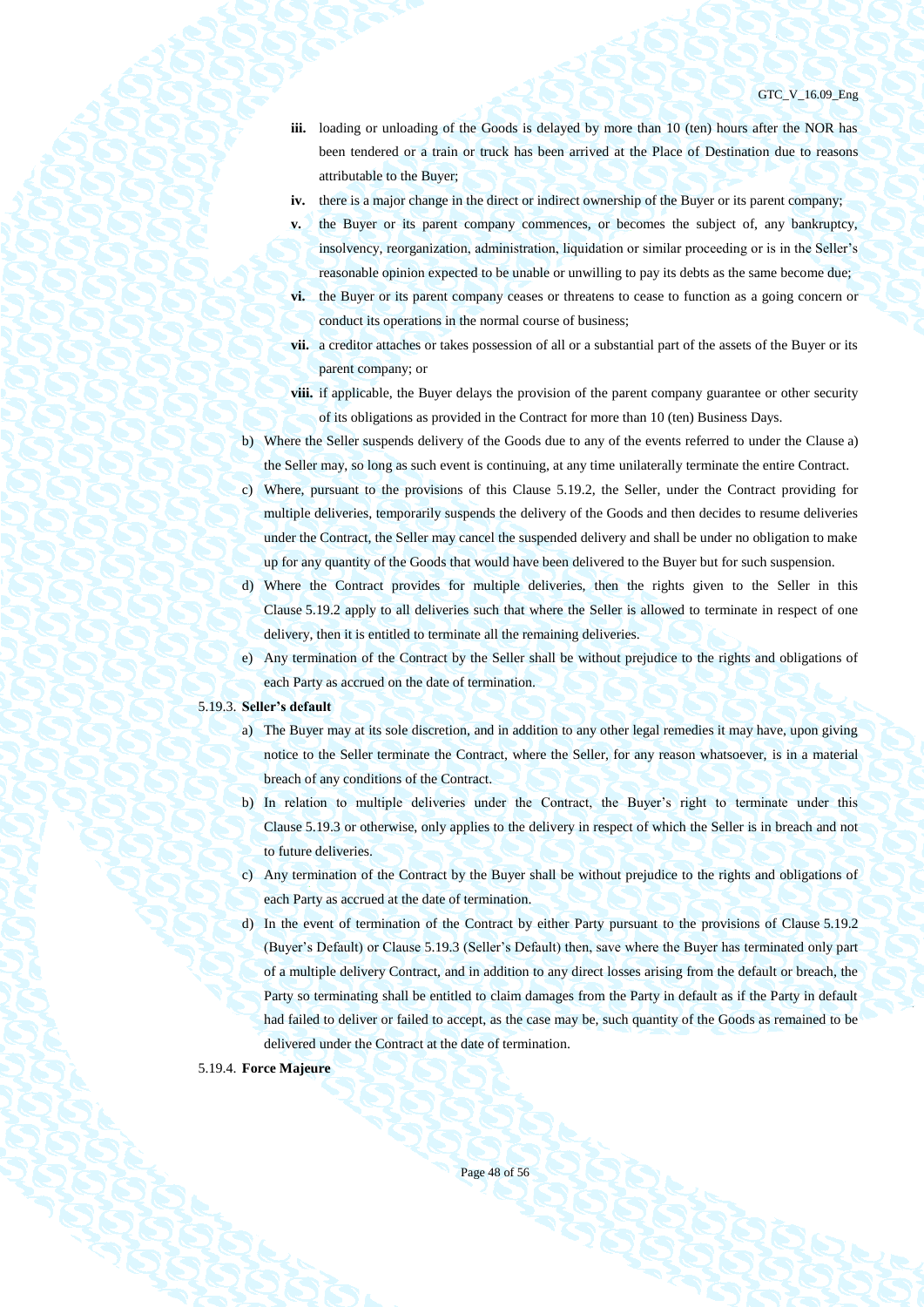#### GTC\_V\_16.09\_Eng

a) Except in relation to any failure or inability to make a payment due under the Contract, and the Buyer's liability for demurrage due hereunder, (which shall not be excused), neither Party shall be liable to the other Party (non-availability of funds is not meant here) for any delay or non-performance of any obligations under the Contract (other than the payment of money) if such delay or non-performance is, except in the cases specified in clause 5.15, (i) due to circumstances reasonably beyond such Party's control, including but not limited to any fires, strikes, lockouts, labour disputes of any kind, partial or general stoppage of labour, breakdown of or accident to the Manufacturer or warehouse or storehouse, machinery facilities, delays of carriers due to break down or adverse weather, explosions, floods, drought, war, sabotage, any local or national health emergency, appropriations of property, civil disorders, government requirements, rules, orders or any other acts issued or requested by any governmental or other public authorities or any person purporting to act on behalf of such authorities, civil or military authorities, acts of aggression, terrorism (or the threat thereof), acts of God or of the public enemy or any other causes beyond Party's reasonable control, except for the causes specified in clause 5.15 (hereinafter "Force Majeure Event"), and (ii) could not have reasonably been prevented by such Party taking commercially reasonable precautions or customary steps to circumvent or mitigate such circumstances (if and to the extent such events were reasonably foreseeable).

- b) The Party whose performance is affected by a Force Majeure Event shall provide written notice to the other Party of such Force Majeure Event, specifying the nature and the expected duration of the Force Majeure Event, within 10 (ten) Business Days after the Force Majeure Event begins, and shall take prompt action using its commercially reasonable efforts to remedy the effects of the Force Majeure Event. If requested by the Party not affected by a Force Majeure Event, the Parties shall discuss the Force Majeure Event and further steps in order to fulfill the Contract obligations.
- c) The Seller when affected by a Force Majeure Event which prevents or hinders the supply of the Goods to the Buyer or any other customer shall apportion any quantity of the Goods remaining available to it pro rata between itself, the Buyer and third parties (including the Seller's Affiliates) with whom the Seller then has contractual commitments to deliver the Goods, provided that those arrangements were entered into prior to the occurrences of the Force Majeure Event.
- d) In case of a Force Majeure Event declaration, the party affected by it shall have no obligation to acquire by purchase or otherwise any shortfall of the Goods which by reason of Force Majeure Event such party is unable to deliver to the other party under the contract.
- e) If the affected party's inability to perform lasts more than 60 (sixty) days, any Goods, the delivery of which has been prevented by the Force Majeure Event, may be cancelled by either of the Parties by giving of notice to the other. In such cases neither of the Parties will be entitled to claim from the other Party any compensation for possible losses.
- f) A certificate or other document describing the occurrence of the Force Majeure Event issued by the respective Chambers of Commerce of the Seller's or the Buyer's country or of a transit country or any Applicable Authority shall be a sufficient proof of Force Majeure Event and its duration.
- g) In the event that the affected party's inability to perform exceeds three (3) months, the Party not affected by a Force Majeure Event shall, on giving of 30 (thirty) days written notice, have the right to terminate the Contract. Where the Contract is so terminated, neither Party will be entitled to compensation or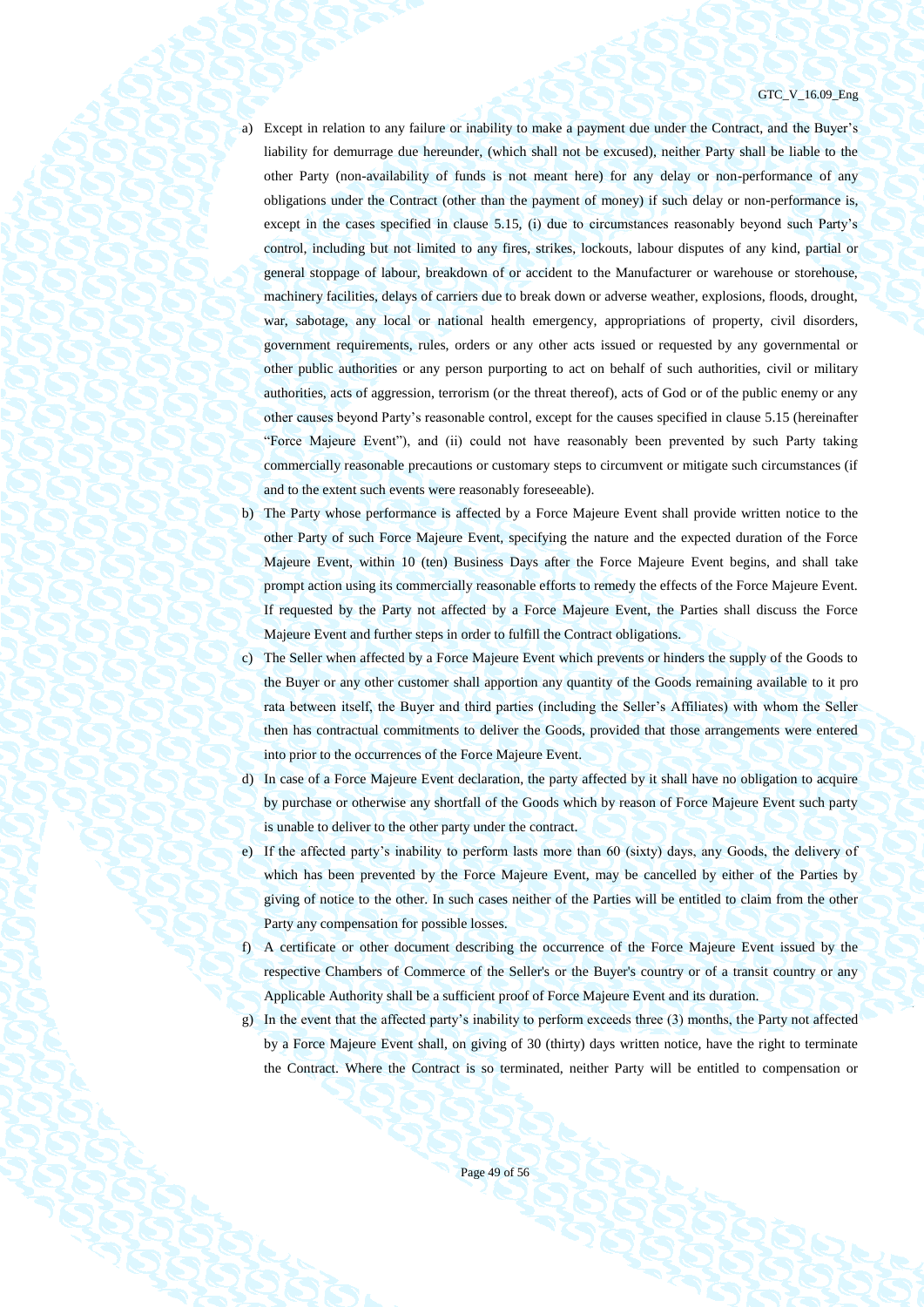damages arising from or in connection with this Clause, save in respect of shipments delivered prior to the Force Majeure Event.

## **FINAL PROVISIONS**

- **5.20.1. Entire Contract**. The Contract including attachments thereto, the GTC and any addenda, or amendments constitutes the sole and entire understanding between the Parties with respect to the subject matter of the Contract and supersedes all and any prior oral or written agreements, negotiations and discussions between the Parties pertaining to the subject matter of the Contract or the Contract in whole.
- **5.20.2. Amendments**. Save as expressly provided in the Contract, no amendment or variation of the Contract shall be effective unless in writing in substantially the format set out at Annex A attached hereto and signed by a duly authorized representative of each of the Parties to it, except FOR the Spot Сontracts concluded by electronic means pursuant to Paragraph II hereof. Without prejudice the above, the Seller is entitled to unilaterally change the GTC from time to time by putting on the new version of the GTC on the Seller's website at www.sibur-int.com. The new version of the GTC shall come into force within 10 (ten) days after such putting.
- **5.20.3. Assignment**. Neither Party may assign the Contract or any of its rights under the Contract or transfer any obligations under the Contract, without the other Party's prior written consent, which consent shall not be unreasonably withheld or delayed. Notwithstanding the foregoing, the Seller may, without consent, assign or transfer its rights and/or obligations under the Contract in whole or in part to any Affiliate or to any bank. Any attempt at assignment in violation of this Clause shall be null and void.
- **5.20.4. Binding effect**. The terms and conditions of the Contract shall be binding upon, and shall inure to the benefit of, the Parties hereto and their respective permitted successors and assigns.
- **5.20.5. No Third Party beneficiaries**. Nothing in the Contract will give rights to any third parties and the provisions of the Contract (Rights of Third Parties) Act 1999 as amended from time to time are specifically excluded.
- **5.20.6. The Parties' relationship.** The relationship hereby established between the Seller and the Buyer is solely that of the Seller and the Buyer. Each is an independent contractor engaged in the operation of its own respective business, and nothing in the Contract shall be construed to create a partnership, agency, joint venture, pooling, franchise or employeremployee relationship between the Parties. Neither Party has the power or the authority to act for, represent, or bind the other Party (or any of the other Party's Affiliates) in any manner.
- **5.20.7. Execution**. Either Party may sign the Contract and any related amendments attachments, or other documents by its duly authorised representative, provided that the Seller may also execute any of the said documents by facsimile signature of its authorised representative having the same force as his handwritten signature, and send a copy to the other Party by fax or email. Where original documents are required these shall be provided within 30 (thirty) days after the receipt of the copy document(s).
- **5.20.8. The Seller's warranties, guarantees and representations.** The Seller warrants that it has full legal title to the Goods and that it has full right and power to convey such title to the Buyer. FOR THE AVOIDANCE OF DOUBT THE SELLER MAKES NO GUARANTEES, WARRANTIES, REPRESENTATIONS, EXPRESS OR IMPLIED, WRITTEN OR ORAL, INCLUDING ANY WARRANTY OF MERCHANTABILITY OR FITNESS OR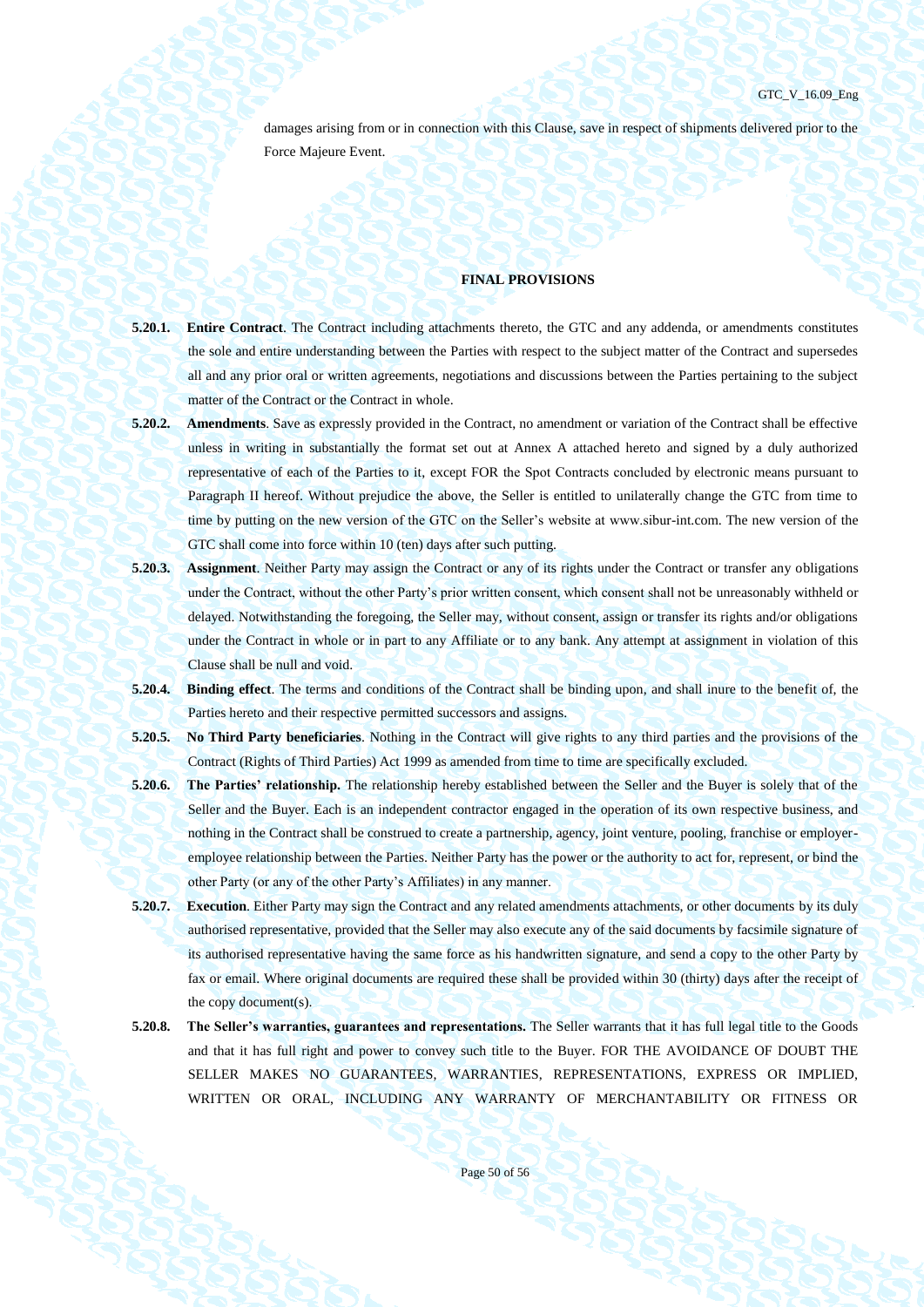GTC\_V\_16.09\_Eng

SUITABILITY OF THE GOODS FOR A PARTICULAR PURPOSE, CONCERNING THE GOODS. ANY WARRANTIES, CONDITIONS OR OTHER TERMS IMPLIED BY LAW, CUSTOM, CONTRACT, STATUTE OR OTHER LEGAL THEORY OR OTHERWISE, WHETHER AS TO MERCHANTABILITY, QUALITY, FITNESS FOR PURPOSE OF THE GOODS OR OTHERWISE ARE SPECIFICALLY EXCLUDED TO THE FULLEST EXTENT PERMITTED BY THE APPLICABLE LAW.

**5.20.9. Notices**. Any consent, agreement, approval or notice required or permitted to be given or made under the Contract by one of the Parties hereto to the other Party shall be in writing and in English (unless otherwise agreed by the Parties) and shall be delivered in person or by Federal Express, DHL (or other recognized international courier service requiring signature upon receipt) or by facsimile or email (as evidenced by a paper copy of such email).

In proving the giving of a communication, it shall be sufficient to prove that delivery was made to the appropriate address, or the communication was properly addressed and posted by an appropriate courier, or the fax was properly addressed and transmitted or the email was sent to the appropriate email address and dispatch of transmission from the sender's external gateway was confirmed as specified in the Contract.

- **5.20.10. The date of receipt**. The date of receipt of the notice, demand or other communication will be (i) if delivered by hand, at the time of delivery, (ii) if delivered by courier – on the 14th day after the same is so mailed, except in the event of disruption of the postal service in which event the notice, demand or other communication will be deemed to be received only when actually received; (iii) if sent by fax, at the time of transmission; and (iv) if sent by email, at the earlier of: the time a return receipt is generated automatically by the recipient's email server; the time the recipient acknowledges receipt; and 24 (twenty four) hours after transmission, unless the sender receives notification that the email has not been successfully delivered.
- **5.20.11. Change of notice details**. Either Party hereto shall promptly notify the other Party in writing as to the change of notice details of the Party and the new details to which notice shall be given to it thereafter.
- **5.20.12. The originals provision**. Where original documents are required to be delivered in accordance with the Contract, such documents shall be sent either by certified mail or by courier to the postal address of the receiving Party as stipulated in the Contract.
- **5.20.13. Language of the correspondence**. All correspondence concerning the Contract shall be conducted in English.
- **5.20.14. Expenses**. Whether or not the transactions contemplated hereby are consummated, all costs and expenses (including the expenses, costs and fees of each Party attorneys, auditors and financial and other professional advisors) incurred in connection with the Contract and/or the drafting or negotiation of the terms and conditions of the Contract and/or any other transaction arising out of or in connection with the Contract shall be borne and paid by the Party incurring such costs and expenses.
- **5.20.15. Waiver**. Any failure on the part of any Party hereto to comply with any of its obligations, agreements or conditions under the Contract may only be waived in writing by the Party to whom such compliance is owed but such waiver will not be considered to be a waiver of future failure(s) to comply with an obligation, agreement or condition. No act or omission by a Party may be deemed to be a waiver of any rights if such a waiver is not declared explicitly and in writing.
- **5.20.16. Severability**. If any part of the Contract is deemed to be unenforceable, invalid or in contravention of applicable Law by a court or arbitral tribunal of competent jurisdiction, the remainder of the Contract shall remain in full force and effect. The Parties shall negotiate in good faith to replace the invalid provision with a provision which reflects, to the extent possible, the original intent of the invalid provision.
- **5.20.17. Confidential Information**.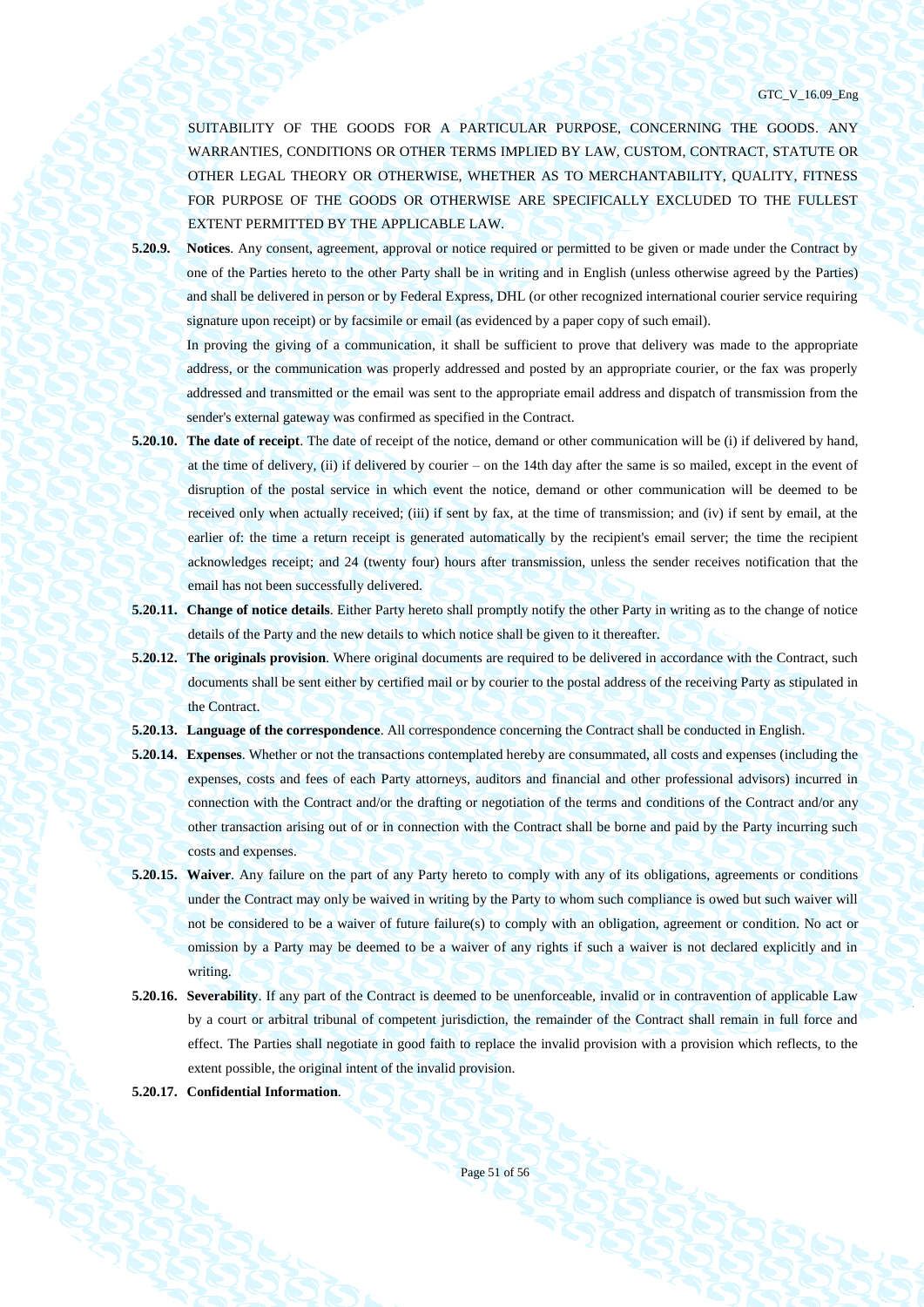a) In connection with the Contract a Party (hereinafter the "**Receiving Party**") may discover, receive, or otherwise acquire, whether directly or indirectly, information related to the other Party (hereinafter the "**Disclosing Party**") or Affiliates of the Disclosing Party or its Affiliates' businesses, or information of third parties that the Disclosing Party is obligated to keep confidential (collectively, in whatever form or medium, "Confidential Information"). Confidential Information shall not include information (i) that is, or becomes, publicly known through no wrongful act or omission, direct or indirect, of the Receiving Party or its officers, directors, employees, Affiliates or consultants, (ii) that was already known to Receiving Party without obligations of confidentiality prior to the receipt from Disclosing Party, as reasonably evidenced by the Receiving Party, and was legitimately in Receiving Party's possession, without any obligation to keep such information confidential, (iii) that Receiving Party independently develops without the use of any Confidential Information of Disclosing Party, or (iv) that Receiving Party receives or has received on a non-confidential basis from a source other than Disclosing Party that is entitled to disclose the same to Receiving Party; provided however that Receiving Party is able to provide Disclosing Party with the documentary evidence regarding any of the exceptions (if any) or as required in connection with any rules or requirements of any stock exchange on which such Party is listed or may be listed, or as may otherwise be required by applicable Law.

b) Receiving Party shall (i) use Disclosing Party's Confidential Information solely in connection with exercise of its rights or performance of its obligations under the Contract, and (ii) disclose Disclosing Party's Confidential Information only as necessary to its officers, employees, Affiliates, consultants, including legal advisors and auditors whose duties relate to the Contract and reasonably require familiarity with such information in order for Receiving Party to perform its obligations or exercise its rights hereunder and who are bound by a legally enforceable written obligation of confidentiality with terms that are the same as, or more stringent than, those set out herein. Each Party shall be liable for any losses and/or damages incurred by the Disclosing Party resulting from such disclosure of Confidential Information by the above mentioned persons to any Third parties.

c) Subject to the exceptions to the confidentiality obligations set out in this Clause above, neither Party (nor its Affiliates, subsidiaries or other related parties) may disclose, publish or otherwise reveal the contents of the Contract to any Third Party without the prior express written consent of the other Party (which consent shall not be unreasonably withheld or delayed) Notwithstanding the aforementioned (and without limiting the exceptions set out in this Clause, each Party shall be permitted to disclose the terms and conditions of the Contract (i) to actual or potential investors and lenders and their authorized representatives under written confidentiality agreements that protect the confidentiality of the contents of the Contract which are the same as, or more stringent than, those set out herein, or (ii) as required in connection with any rules or requirements of any stock exchange on which such Party is listed or may be listed, or (iii) as may otherwise be required by the applicable Law, or (iv) as may be reasonably required for the performance of the Parties obligations under the Contract; provided however, that the Party making a disclosure pursuant to an exception set forth in the preceding subsections (i) or (iv) shall provide the other Party with prior written notice and shall, to the extent practical, cooperate with the other Party in seeking confidential treatment of the information to be disclosed (if and to the extent available), or (v) to its Affiliates under written confidentiality agreements that protect the confidentiality of the contents of the Contract which are the same as, or more stringent than, those set out herein. In addition to

Page 52 of 56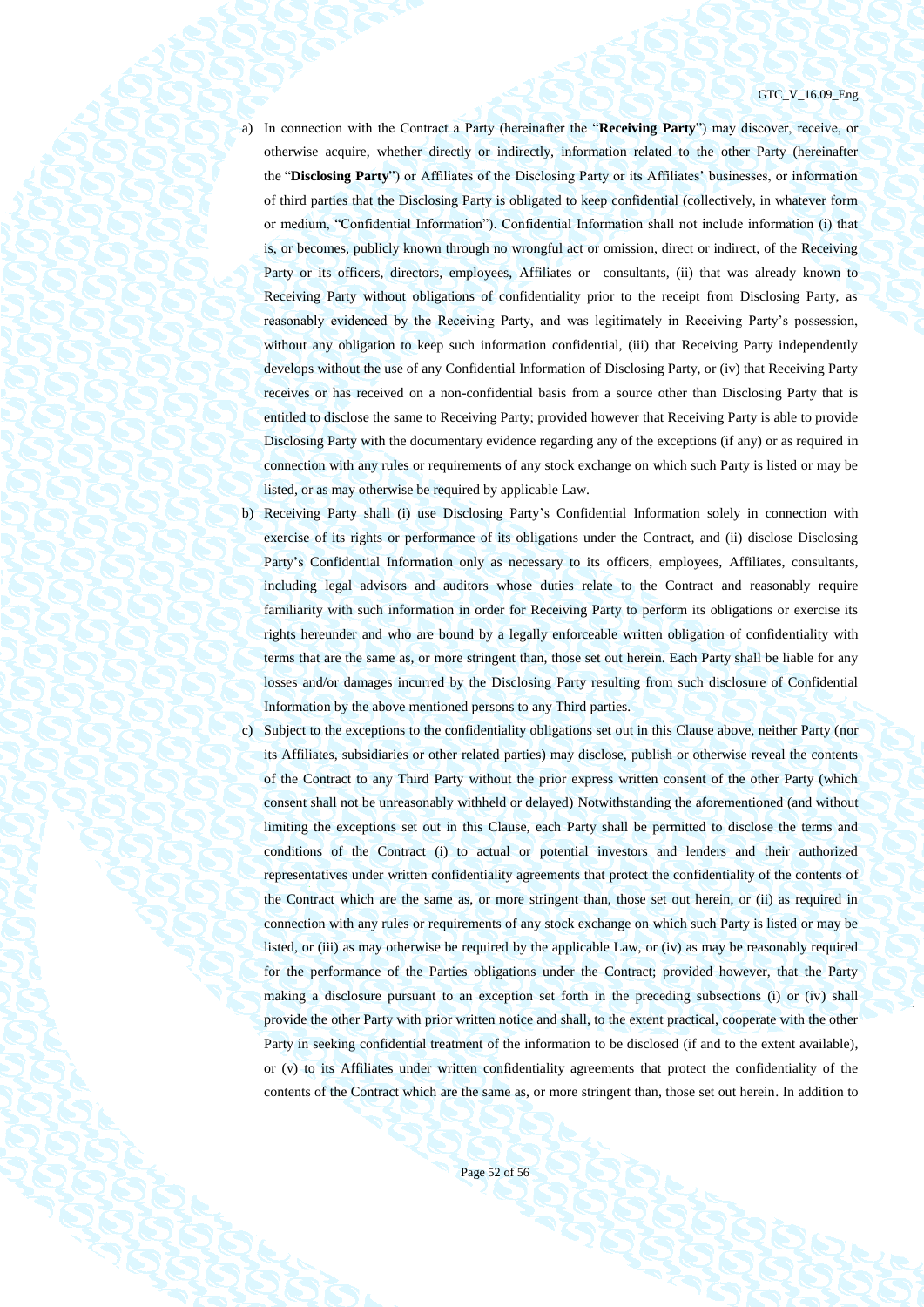the aforesaid exceptions the Seller is permitted to disclose without the Buyer's prior consent the Confidential Information to any bank with regard to the assigned rights.

- d) No press release referring to the Contract or utilizing the other Party's name shall be made without the prior written consent of the other Party.
- 5.20.18. **Set-off**. No set-off may be made against any claims unless otherwise agreed in writing by the Seller in advance. Under no circumstances the Buyer shall be entitled to set-off against the payment (including any VAT payable) under the Contract any sums owed to the Buyer by the Seller under the Contract or any other agreement it has with the Seller. For the avoidance of any doubt the Seller shall be entitled at all times to set-off against any and all amount owing at any time from the Buyer to the Seller against any amount payable at any time by the Seller under the Contract.
- 5.20.19. **Warranties.** Each Party hereby represents and warrants to the other that:
	- a) it has the authority to enter into and perform its obligations under the Contract,
	- b) the Contract has been duly executed and delivered on behalf of such Party, and constitutes a legal, valid, binding obligation, enforceable against such Party in accordance with its terms,
	- c) it is a corporation duly organized, validly existing and in good standing under the laws and regulations of its jurisdiction of incorporation or formation,
	- d) neither the execution of the Contract nor its performance thereunder conflicts with any applicable Law or any other contract to which it is a party or any obligation to which it is subject,
	- e) within 5 (five) days after the relevant event, the Party so effected will inform the other Party of any changes or amendments to its direct or indirect ownership.
- **5.20.20. Counterparts**. If the Contract is executed in counterparts, each shall be deemed an original, but all of which together shall constitute one and the same instrument. The Parties hereby acknowledge and agree that the Contract has been prepared jointly and no rule of strict construction shall be applied against either Party.

#### **5.21. Headings, References and Usage of Terms.**

- **5.21.1. Headings**. Any headings, article, clause, subclause, section, subsection and table headings in the Contract are inserted for purposes of convenience only and shall not affect in any way the meaning or interpretation of the Contract or the GTC.
- 5.21.2. **Reference to articles, clauses, etc.** Save where the context requires otherwise, references to Articles, Clauses, Subclauses, Sections, Subsections, Tables, Annexes, Appendixes, etc. shall be references to the articles, clauses, subclauses, sections, subsections, tables, annexes, appendixes, etc. of the Contract or the GTC, when made in the Contract or the GTC respectively.
- 5.21.3. **Singular and plural**. In the Contract and the GTC, the singular shall include the plural and vice versa and the word "including" shall be deemed to be followed by the phrase "without limitation", references to any gender shall include a reference to the other gender; references to other agreements or to any statute, rule or regulation or instrument shall mean the same as amended, modified or replaced from time to time.
- 5.21.4. **Herein, hereunder, hereinafter**. The terms "herein", "hereunder", "hereinafter" and similar terms shall be interpreted to refer to the Contract or the GTC, when made in the Contract or the GTC respectively, unless otherwise follows from the context.
- **5.21.5. Reference to period**. Where any period in days, weeks, months or years is referred to in the Contract or the GTC, such period shall be calculated in days, weeks, months or years respectively, unless expressly provided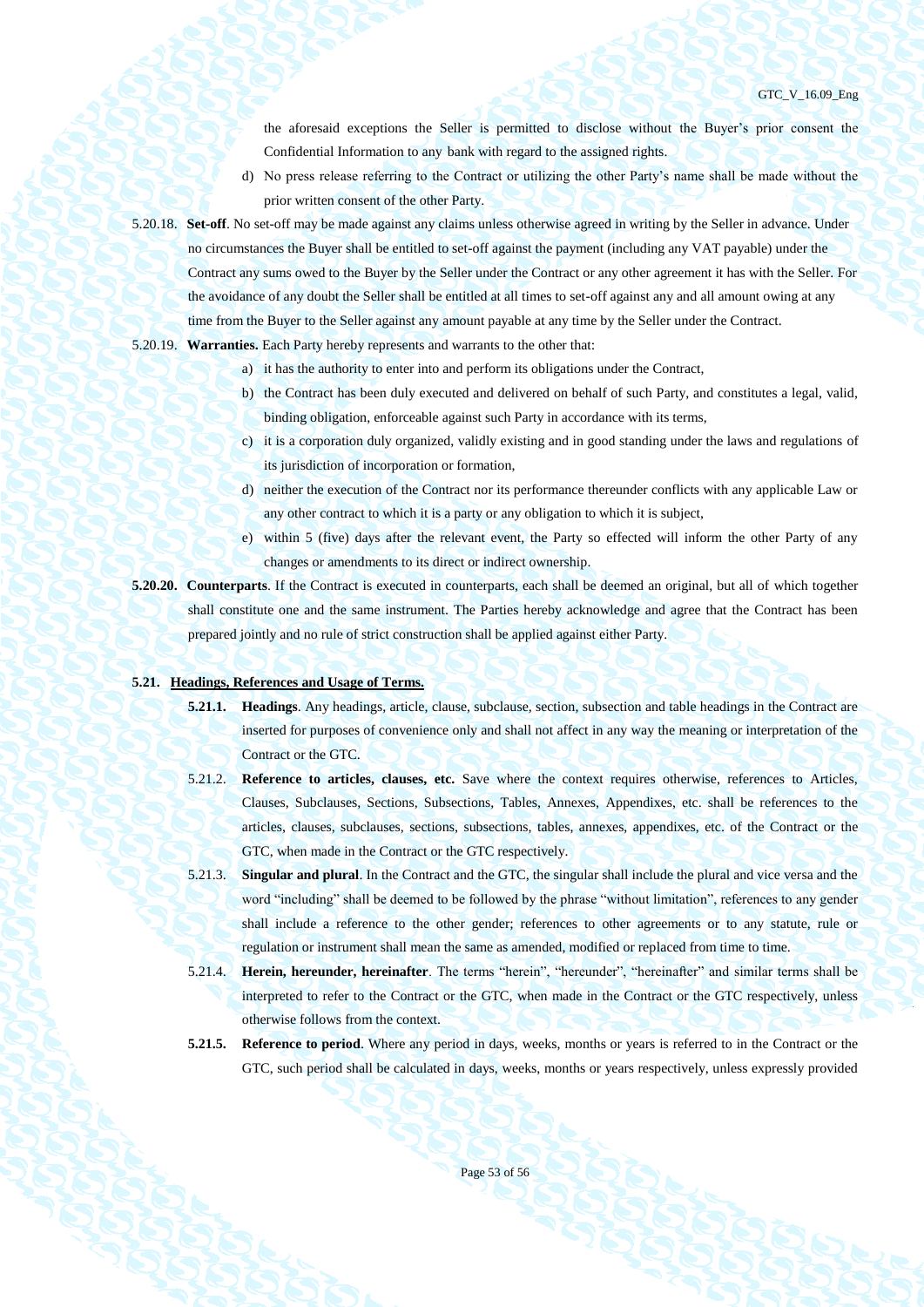otherwise (and the day on which any such period is expressed to commence shall not be counted for the purpose of such period's calculation).

- 5.21.6. **Writing**. A reference to "writing" or any cognate expressions is a reference to any mode of representing or reproducing words in a visible non-transitory form and includes fax and e-mail.
- **5.21.7. Including**. Any phrase introduced by the terms "including" or "in particular", or any cognate expression, shall be construed as illustrative and not limiting of any preceding words.
- 

Page 54 of 56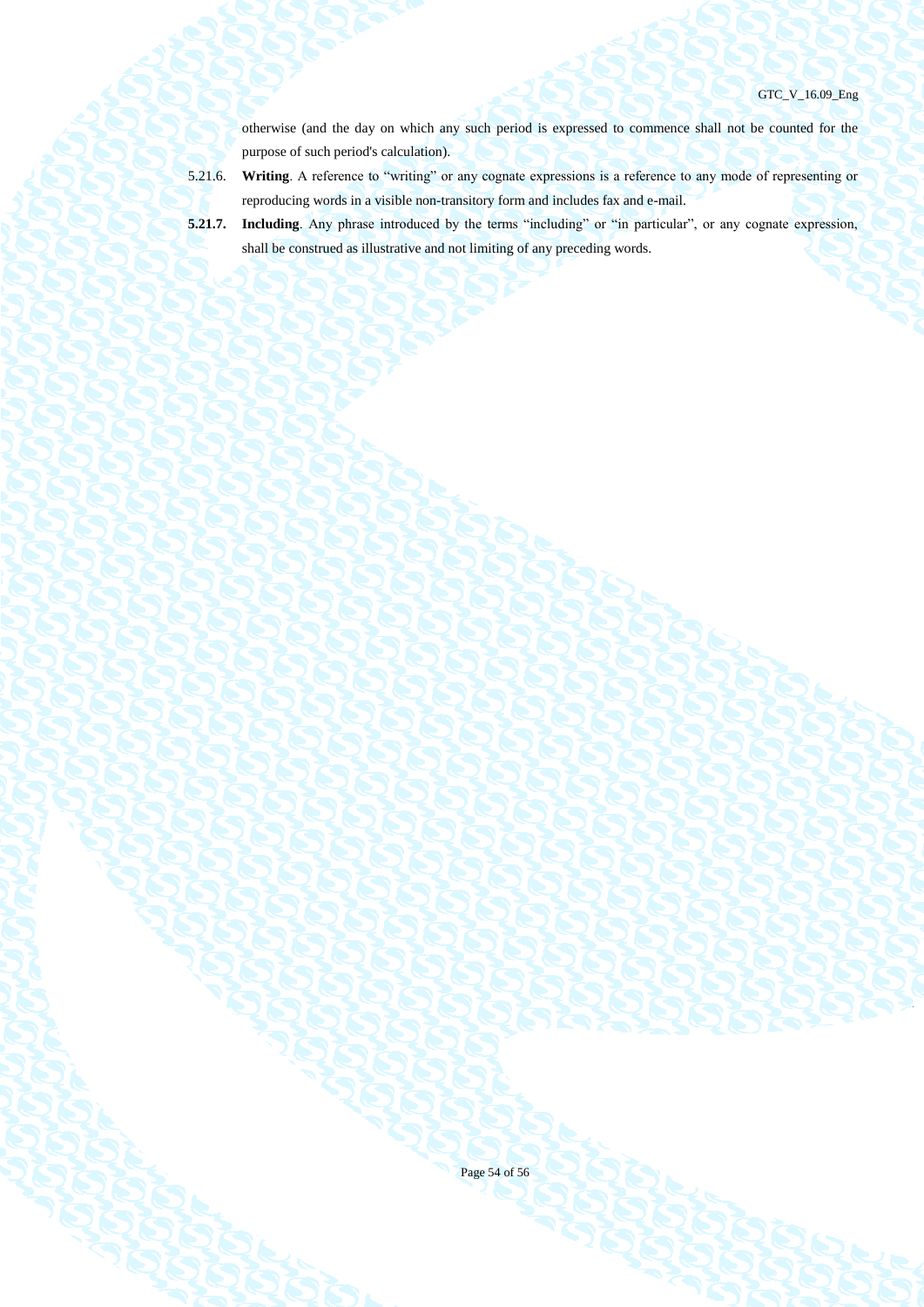## **ANNEX A THE FORMAT OF THE AMENDMENT**

**AMENDMENT №** *[to insert the number the amendment]* **To** *[to insert the title of the Contract* **№** *[to insert the contract number]* **Dated** *[to insert the month, date, year]*

This Amendment № *[to insert the number of the amendment]* (hereinafter this "**Amendment**") dated as of *[to insert month, date, year]*,

by and between

- A. **SIBUR International GmbH**, a company organized and existing under the laws of Austria, with its registered legal address at Prinz-Eugen-Straße 8-10, 1040 Vienna, Austria, represented by [**to insert the title, name**], acting on the basis of [**to insert the document**], (hereinafter the **"Seller"**), on the one hand, and
- B. *[to insert the name of the company]*, a company organized and existing under the laws of *[to insert the country]*, with its registered legal address at *[to insert the registered address]* represented by *[to insert the title, name]*, acting on the basis of *[to insert the document]* (herewith and after the "**Buyer**"), on the other hand.

The Seller and the Buyer may be referred to herein together, as "Parties", or each individually, as a "Party".

This Amendment shall become effective from (the "**Effective Date**"), provided always that no part of this Amendment shall come into existence unless the Seller receives a copy of the counterpart of this Amendment executed by the Buyer within *10* Business Days after the Document Date specified hereinabove (the "**Longstop Date**").

### **RECITALS**

**WHEREAS**, the Seller and the Buyer entered into a *[to insert the title of the Contract] №[to insert the number of the Contract, if any]* between the Seller, on the one hand and the Buyer, on the other hand, dated as of *[to insert the date of the Contract]* (the "Contract"); and

**WHEREAS**, the Seller and the Buyer wish to amend the Contract, on the terms and conditions set forth in this Amendment;

**NOW THEREFORE**, in consideration of the premises and the mutual covenants set forth herein and for other good and valuable consideration, the receipt and sufficiency of which are hereby acknowledged, the Parties hereby agree as follows:

1. **Amendment to** *[to insert Clause] [to insert the number]* **of the Contract.** The Contract is hereby amended to delete *[to insert Clause] [to insert the number]* and replace it with the following: *"[to insert the wording]"*.

2. **Amendment to** *[to insert Clause] [to insert the number]* **of the Contract.** Immediately following first/last sentence of *[to insert Clause] [to insert the number]* the following new sentence is added with the following: *"[to insert the wording]"*.

3. **Amendment to** *[to insert Clause] [to insert the number]* **of the Contract.** The Contract is hereby amended to delete *[to insert Clause] [to insert the number]* and replace it with "[Intentionally left blank by the Parties]".

4. **Amendment to** *[to insert Appendix] [insert the number]* **to the Contract.** The *[to insert Appendix] [to insert the number]* to the Contract is hereby amended to delete the *[to insert Appendix] [to insert the number]* and replace it with the *[to insert Appendix] [to insert the number]* attached as ATTACHMENT I hereto.

5. **Definitions**. All terms used, but not defined, in this Amendment shall have the respective meanings set forth in the Contract.

6. **Headings; Interpretation**. The section headings in this Amendment are inserted for convenience only and shall not affect in any way the meaning or interpretation of this Amendment. The Parties hereby acknowledge and agree that this Amendment has been prepared jointly and no rule of strict construction shall be applied against either Party. In this Amendment, the singular shall include the plural and vice versa and the word "including" shall be deemed to be followed by the phrase "without limitation". The terms "herein" and "hereunder" and similar terms shall be interpreted to refer to this entire Amendment.

7. **Effective Date of Amendment; Incorporation of Terms; Continuing Effect**. This Amendment shall be deemed effective for all purposes *as of the Effective Date*. All of the amended provisions set forth in this Amendment shall be deemed to be incorporated in, and made a part of, the Contract, and the Contract, as amended by this Amendment, shall be read, taken and construed as one and the same agreement. Except as otherwise expressly modified by this Amendment, the Contract shall remain in full force and effect in accordance with its terms and conditions.

8. **Counterparts**. This Amendment shall be executed in Russian and in English language in any number of counterparts prior to the Longstop Date, which shall each constitute an original and together constitute one agreement.